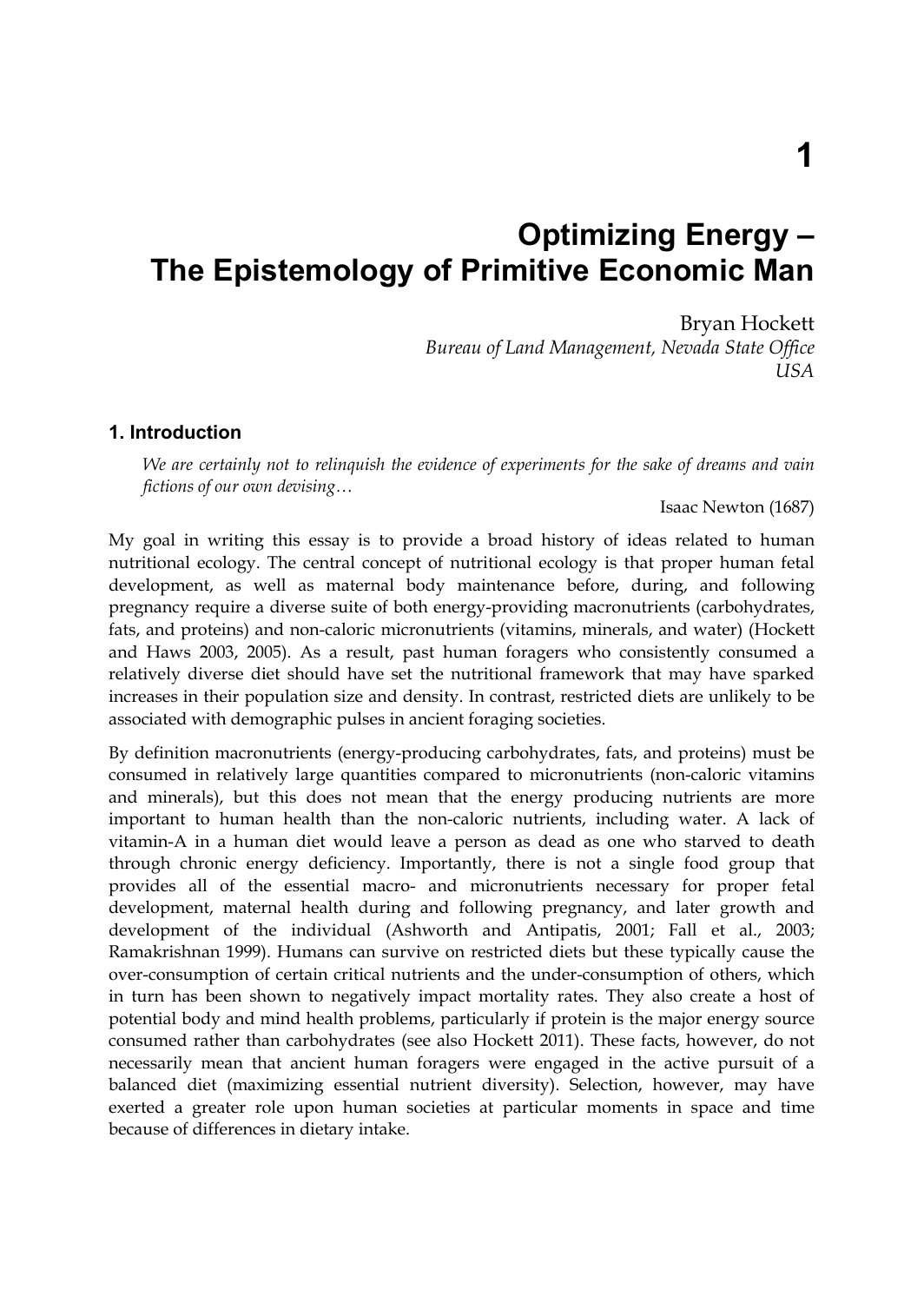The basis for a broad theoretical framework of human nutritional ecology may be presented as a series of questions: (1) what are the nutritional requirements for proper human fetal growth and development?; (2) what are the nutritional requirements for pregnant females before, during, and following pregnancy in order to ensure long-term maternal health?; (3) how can these nutritional requirements be obtained in the foods available to various human societies in space and time?; (4) what are the demographic consequences of underconsuming specific nutrients and over-consuming others?; and (5) could differences in the consumption of the variety of macro- and micronutrients have lead to, or at least contributed to, population expansions, declines, and replacements in the past?

Nutritional influences on human evolution must focus on both macronutrients and micronutrients to be meaningful, and nutritional ecology as a broad theoretical model should be developed with this holistic interpretive framework in mind (Hockett and Haws 2005:25, Table 1; Figure 1). Models that focus only on macronutrients, or that give paramount importance to energy as an explanatory framework (e.g., Broughton et al., 2011) reduce data to the point that meaningful interpretations of the past are an unlikely outcome.

The nutrition facts as we know them today, namely that diverse essential nutrient intake lowers infant and maternal mortality rates, are no revelation to anthropology and archaeology. There is a relatively large, anthropologically-oriented literature that has been published on human nutrition over the past 75 years (e.g., Arnott, 1976; Eaton et al., 1988; Harding and Teleki, 1981; Harris and Ross, 1987; Jenike, 2001; Kehoe and Giletti, 1981; Newman, 1962; Quin, 1959; Richards, 1932; Schwarcz and Shoeninger, 1991; Stini, 1971; Underwood, 1975; Vayda, 1970; Wing and Brown, 1979). In addition, the American Anthropological Association incorporated a human nutrition interest group in 1974 called the Council on Nutritional Anthropology, and since 2004 is known as the Society for the Anthropology of Food and Nutrition (American Anthropological Association, 2006). Historically, reductionism as an interpretive framework was discussed by David Hume (1748/1955) in the mid-18th century, concretely formulated in economics in the early-tomiddle 19th century by John Stuart Mill (Persky, 1995), formed the core of Max Weber's methodology in sociology in the mid-20<sup>th</sup> century (Zouboulakis, 2001), and it has become synonymous with *Homo economicus*, or Primitive Economic Man, in microeconomics ever since (e.g., Pearson, 2000).

A reductionistic framework in anthropology and archaeology that hypothesized that the capture of energy was the key to understanding human development may have been first formulated in a comprehensive way by Leslie White in the early 20th century (Adams, 1978). Beginning in the late 1930s, White began to outline his ideas regarding the relationships between cultural systems and technology in reference to the efficiency of energy capture – ideas that he borrowed extensively from researchers such as Hermann Helmholz, Wilhelm Ostwald, and Alfred Lotka. As Binford (1972) reiterated, White's central theses were twofold: (1) that energy flow in nonliving systems fundamentally differed from that seen in the living world; in the case of the former, the second Law of Thermodynamics held that matter and energy flowed from a state of greater organization to less organized states; in the case of the latter, matter and energy flowed in the opposite direction from states of less to greater organization; and (2) as a result, those organisms that could capture and utilize free energy more efficiently than others must necessarily hold a selective advantage over others.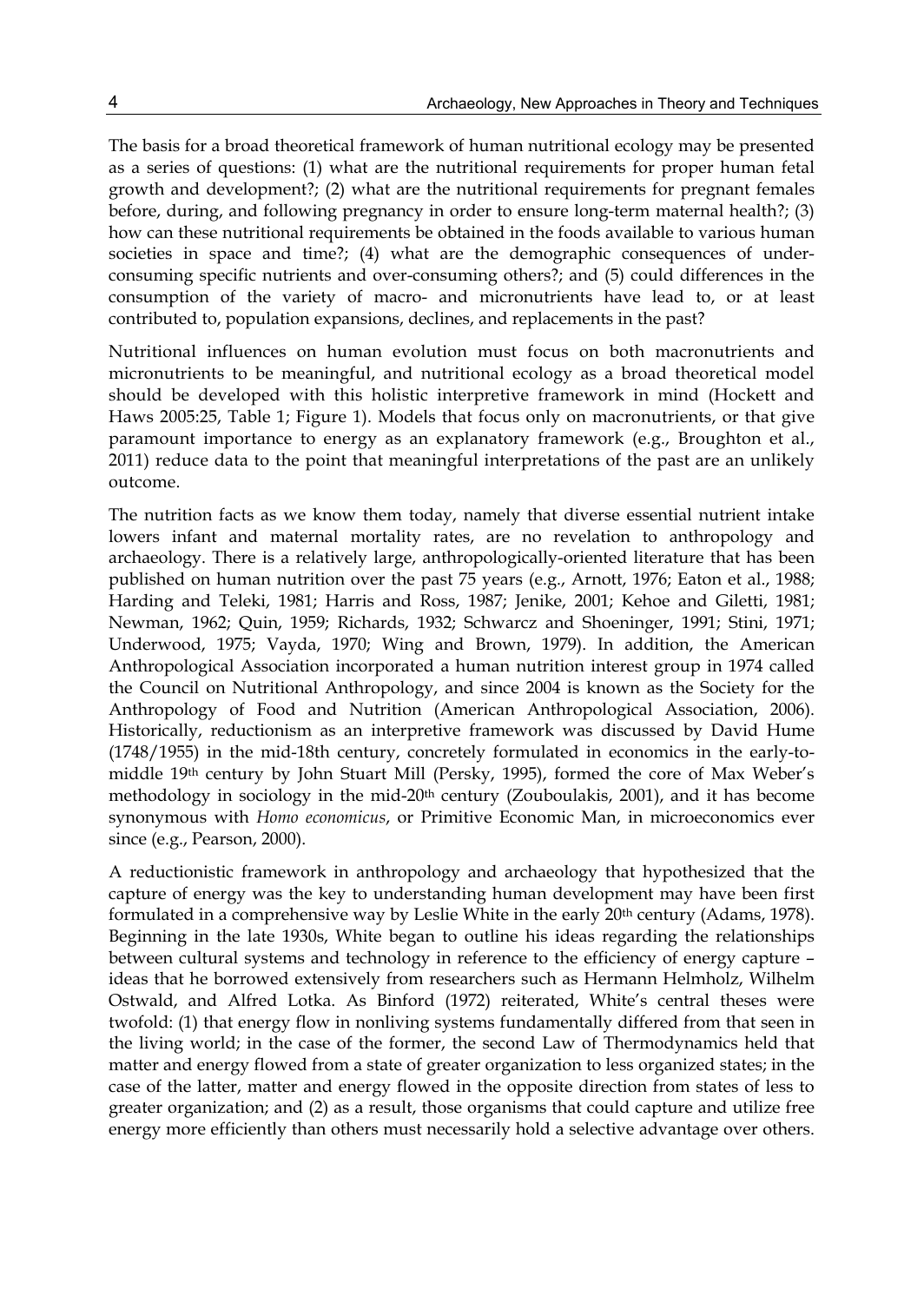The development of technology in cultural systems was all about the efficient capture of free energy:

The struggle for existence and survival has two aspects: (1) the adjustment of the organism to its habitat in terms of temperature, humidity, radiation, subsistence, etc.; and (2) the struggle with other living beings for subsistence and favorable habitats. In this struggle, in both its aspects, "the advantage must go to those organisms whose energy-capturing devices are most efficient." Any gains won are kept. The tendency of the life process is always to achieve a maximum of matter-and-energy transformation. This is true regardless of whether the energy is expended quantitatively in mere reproduction of numbers of organisms or in the development of higher forms of living systems (White, 1959:37-38).

In the passage above, White was quoting Alfred Lotka (1945), who was in fact paraphrasing his own words written 24 years prior:

Furthermore, in the competition which takes place among organisms, the advantage must go to those whose energy-capturing devices are most effective in directing available energy into such channels as are favorable to the preservation of the species (Lotka, 1921:195).

Are these reductionistic conclusions that hypothesize that energy optimization is the key to understanding the evolutionary trajectories of living organisms accurate? Is it the case, then, that human foragers would choose which foods to eat and which to ignore based on caloric return rates available to them in space and time because this subsistence strategy always offers reproductive advantages under any social and environmental circumstances? Has selection been so pervasive in molding human behavior that all economic activities can be reduced to the role they play in energy capture and reproductive fitness? Can archaeologists ignore micronutrients, or non-energy producing substances because they are meaningless to understanding human evolution? Between 1960 and the end of the  $20<sup>th</sup>$  century, many biologists were arguing that nonhuman animals were energy maximizers as well, (e.g., Kamil et al., 1987; Keene, 1983), so there seemed to be an emerging recognition of a foraging pattern that cross-cut the entire Animal Kingdom, explaining the foraging habits of animals as diverse as locusts, goldfish, flying squirrels, and humans (Foley, 1985).

Does empirical research confirm the validity of this all-encompassing foraging framework? A review of the biological and anthropological literature suggests that it does not (Campbell, 1987; Emlen and Emlen, 1975; Gray, 1987; Heider, 1976; Ingold, 2000; Keene, 1983; Pierce and Ollason, 1987; Schluter, 1981; Weiss, 2000). Yet the 21st century began where the 20th century left off, with anthropologists and archaeologists continuing to argue that human behaviors are best explained through reductionistic models of efficiency of energy capture (e.g., Broughton et al., 2011; Winterhalder and Smith, 2000). Further, human behaviors that were shown to exist outside of an energy optimization model were argued to represent 'ancillary variables' to understanding why, for example, humans forage for food in specific ways (Winterhalder and Smith, 2000). It is more than coincidental that rather than using the phrase 'ancillary variables', John Stuart Mill (1836) called human behaviors that did not lead to an optimization of economic wealth in Capitalistic societies 'disturbing causes' 170 years ago.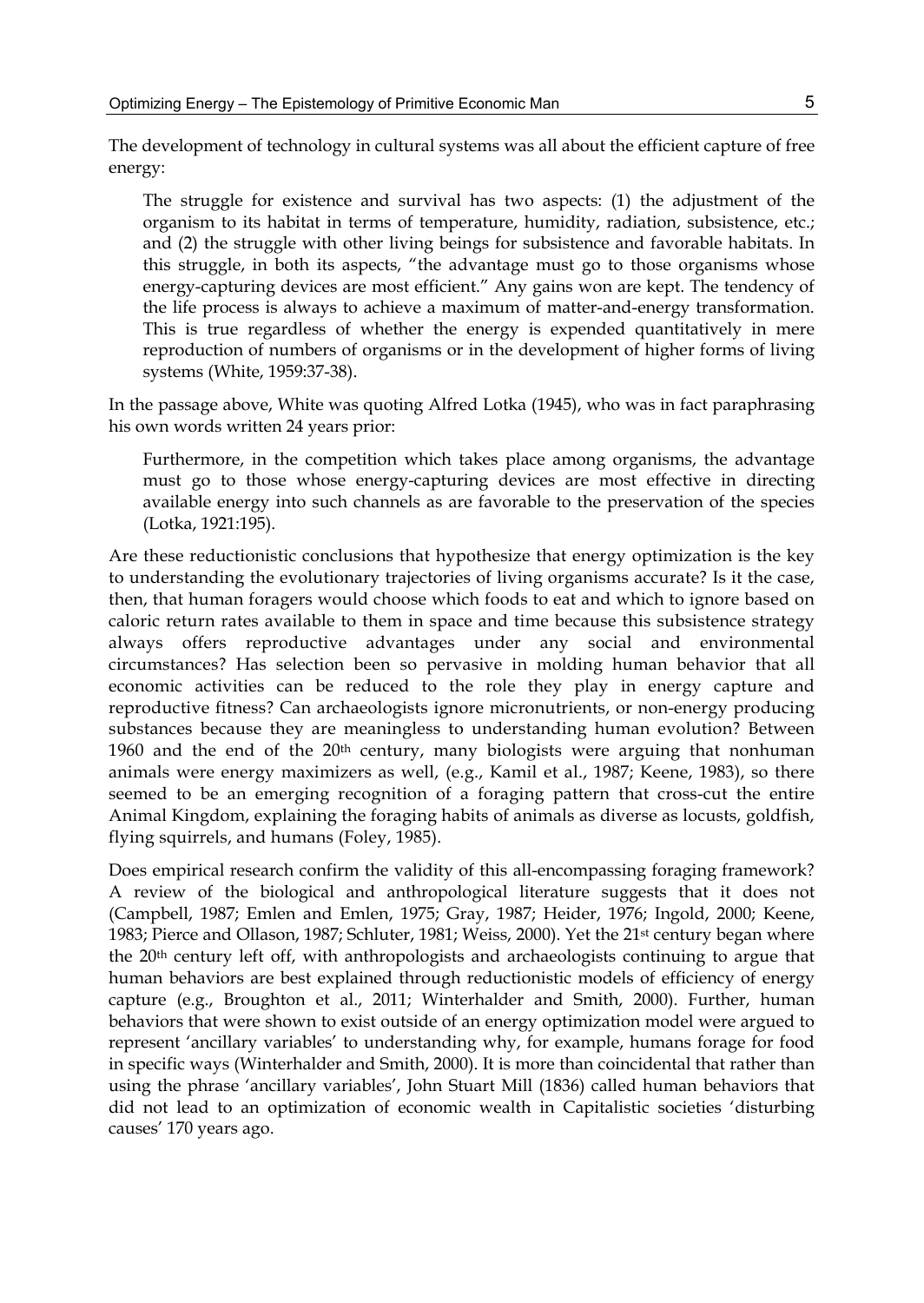To the contrary, it has been well established that humans choose which foods to eat and which to ignore based on a multitude of factors, each of which may have dramatic effects upon mortality and fertility rates. These factors include, but are not limited to, the physiological necessity of consuming macro- and micronutrients to sustain life, taste preferences, availability of specific foods due to factors such as climate, ecological conditions in space/time and competition with other groups, social and cognitive events/festivals/feasts, food taboos related to religious beliefs, established trade networks, and technological innovations (e.g., Counihan, 1999; Harris and Ross, 1987; Thrupp, 1867). None of these variables are necessarily ancillary to explaining human behaviors; to argue that they must be because they do not lead to energy maximization reduces scientific methodology to a tautological argument.

# **2. The development of nutritional ecology in anthropology**

Thirty years ago anthropology and archaeology were poised to develop a theoretical framework of human nutritional ecology. A wealth of nutritional studies in human foraging societies had already accumulated throughout the 20<sup>th</sup> century; by the mid-1970s general anthropology texts concerning human nutritional ecology began to appear (e.g., Little and Morren, 1976). Nutritional anthropologists were noting aspects of unique human cognition and subsequent dietary choices that dramatically effected mortality trends.

The difficulties of identifying causative factors and the complex interactions of influential variables underlying even severe forms of neurological pathology may be illustrated in a review of the epidemiology of kuru, a degenerative disorder of the central nervous system found only among the Fore people of New Guinea and their immediate neighbors. The clinical features of this disease, which killed over 2,000 people between 1957 and 1973, have been fully described … Death usually occurs within six to twelve months after the initial appearance of recognizable symptoms of the disease. Until quite recently, the disease principally affected adult females, but children of both sexes seemed equally susceptible. A genetic model was proposed which suggested that kuru was expressed in the phenotype of homozygous or heterozygous children of both sexes and in the homozygous or heterozygous adult female, but occurred only rarely in the heterozygous adult male. Within the last decade, however, the incidence of kuru has declined drastically among the Fore, more noticeably among women and children than adults. The implications of these changes led to more intensive investigations which eventually resulted in the identification of a slow-acting virus as the causative agent of the disease and the detection of ritual cannibalism as the means of natural transmission of the virus. Since women and children are the most active participants in such feasts, the gradual disappearance of ritual cannibalism among the Fore since 1957 has reduced their exposure to contamination from the highly infectious brain tissue of deceased kuru victims and altered the patterns of incidence of the disease (Underwood, 1975:28-29).

Here was an empirical link between the complex relationships amongst diet, human cognitive choice about what to eat and who within a given society is expected to eat it, and mortality trends. Despite studies such as these, holistically-based nutritional ecology studies were never embraced by archaeologists. Instead, archaeologists turned to biological studies of nonhuman animal behavior (e,g, Emlen, 1966; McArthur and Pianka, 1966; Schoener,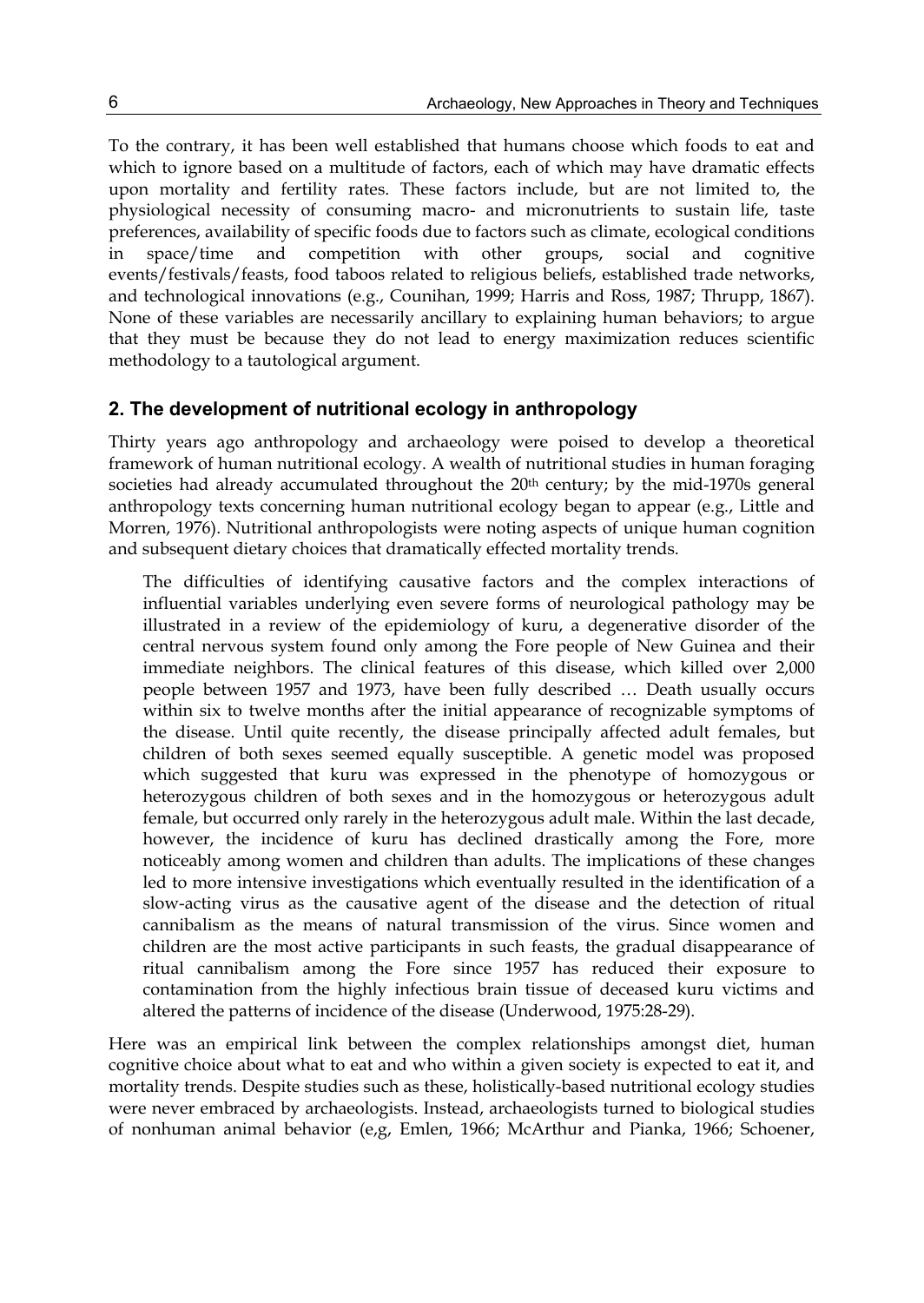1987) for models to interpret ancient human foraging decisions within an exclusively Darwinian framework. These models consisted of variations on reductionistic, energy optimization models (e.g., prey choice and patch choice models) – which I will refer throughout the remainder of this essay as the development of a Primitive Economic Man framework, or simply PEM.

PEM is a deductively-based interpretive framework that creates a narrow vision of human action centered around the maximization of a 'currency'. The currency tracked through time ranges from capital wealth to calories to babies. In archaeology, one or more currencies are often linked, such that, for example, a maximization of caloric intake relative to work effort serves to foster the successful procreation of more babies in those individuals who act accordingly.

PEM has much in common with the *Homo economicus* character much written about in economics for more than a century. Doucouliagos (1994:877) summarized *Homo economicus* thusly: 'The neoclassical economists' *Homo Economicus* has several characteristics, the most important of which are (1) maximizing (optimizing) behavior; (2) the cognitive ability to exercise rational choice; and (3) individualistic behavior and independent tastes and preferences.'

Some of PEM's characteristics, such as individual self-interest, can be traced back to Antiquity, while others have much in common with John Stuart Mill's (1836) theoretical construct of the model Capitalist. 'Economic man', later referred to as *Homo oeconomicus*, was a term applied to Mill's method of economic analysis, but his Linnaean classification was originally created in a context that was not intended as a compliment (Persky, 1995:222). According to Persky (1995), John Kells Ingram's *A History of Political Economy* (1888) may have been the first to use the term 'economic man' in reference to Mill's work. Persky (1995) also argues that Mill's 'economic man' was inherently Lamarkian in character, namely that one generation of rational decision-makers would pass this behavioral tendency on to the next generation, who would then embrace the Capitalistic principles taught to them, and then pass these on to the next generation, and so on. Max Weber (1915/1946) later referred to Mill's 'economic man' as *Homo oeconomicus*, and the term has been commonly used throughout the 20th and 21st centuries in economics.

Archaeology's reliance on PEM as a model to interpret ancient human foraging strategies is most paradoxical when one considers that the nutrition sciences, which is the discipline that has pursued links between dietary intake and maternal and infant mortality rates, has not seriously applied a similar model in their discipline since the 1920s. The nutrition sciences first began breaking away from PEM in the 19th century (Carpenter, 2003a; Carpenter et al., 1997). Carpenter et al. (1997:1018S) note that the discovery that organic and inorganic micronutrients were as essential to human development, growth, and maintenance as were the energy providing macronutrients finally broke the dogmatic thinking that protein, in particular, was of paramount importance to human health, and that reductionistic models that focused only on macronutrients could serve as a primary explanatory framework in the nutrition sciences.

While researching the historical context of ideas related to human nutritional ecology, I discovered that the early history of nutrition and the early history of PEM mirrored one another. Both stem from a number of hypothetical and philosophical beliefs about the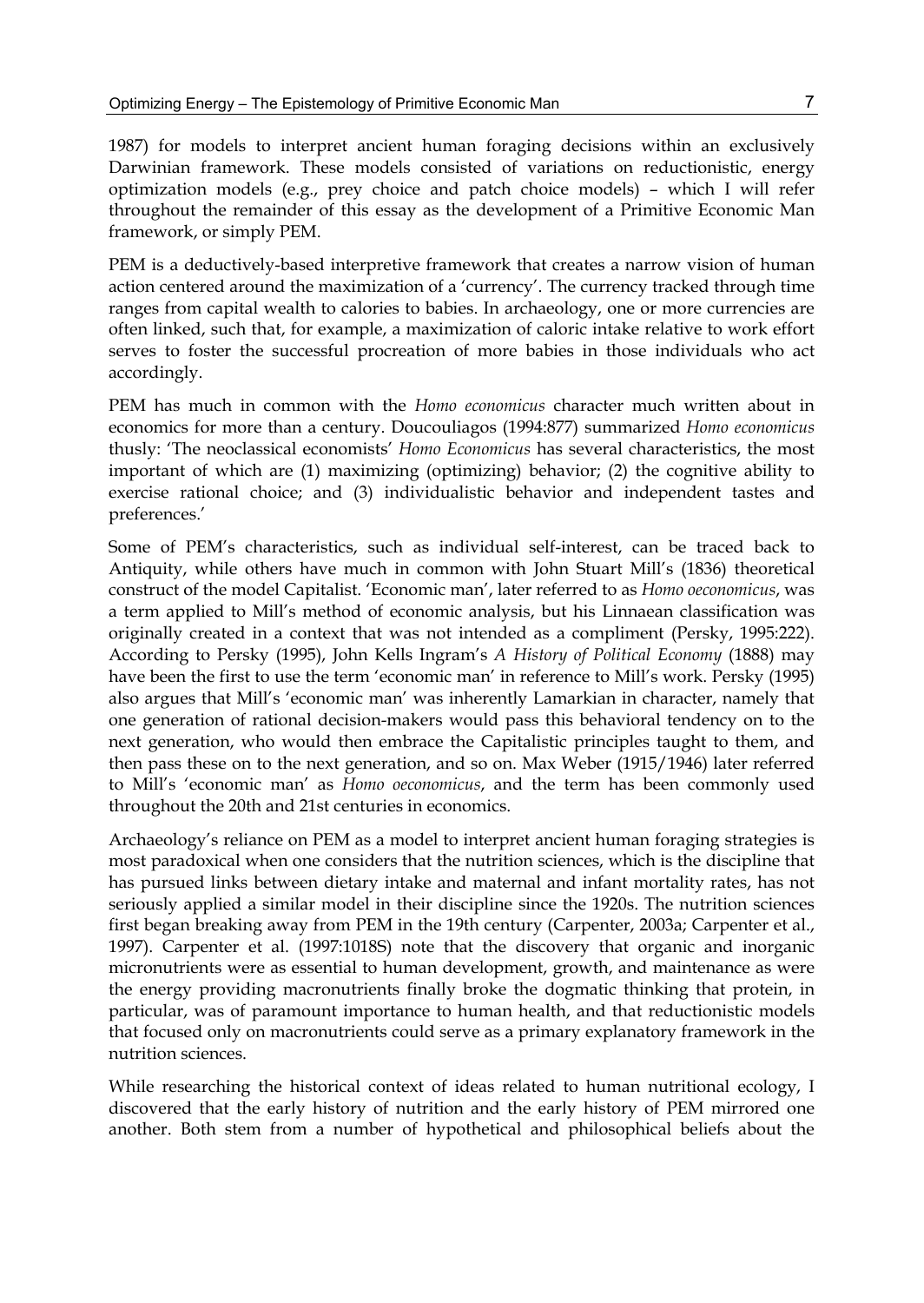universe in general, and more specifically about the place of humankind and human societies within that universe - as well as the factors that cause human societies to change, grow, and die. Many of these beliefs date back to the early 18th century, and some of them date back to the European Middle Ages and, earlier still, to ancient Greece and Rome. And some of these lingering beliefs are still maintained within modern models of PEM (Stoczkowski, 2002). Importantly, however, other disciplines such as nutrition science that once promoted ideas commensurate with PEM have abandoned these beliefs because of intensive empirical research that falsified them. The time has come for more researchers in archaeology to challenge reductionistic energy imperative frameworks, and pay more attention to the nutrition sciences by incorporating the implications of nutrition-based studies into model-building. An historical development of the ideas that led to the creation of both PEM and human nutritional ecology is a necessary step in that process.

# **3. A brief historical narrative of nutritional ecology and Primitive Economic Man**

The following narrative tracks the development of ideas that characterize human nutritional ecology and the PEM frameworks, and the philosophers and scientists who played critical roles in their respective developments. For those already familiar to some degree with the literature, it will be understood that a detailed account that focused only on the philosophical belief that human nature is rooted in self-interested behaviors could fill a small library. This brief summary cannot account for all researchers who contributed in one way or another to the development of PEM and nutritional ecology. I have attempted, therefore, to choose specific authors and their works as representative of broad time periods of human thought as they relate to the development of PEM and nutritional ecology. Consider this as a place to begin an epistemological journey.

## **3.1 Antiquity: The early beginnings of ideal types, optimal states of nature, selfinterest, and cultural ecology**

Lovejoy and Boas (1935) and Boas (1948) summarized many of the ideas related to "primitivism" in Antiquity. Important philosophers of this early period included **Lucretius** (*99-55 BC*). A Roman poet and author, Lucretius wrote of individualism and the fact that earlier humans must have lived principally with their own welfare in mind. Self-interest was a consequence of primitive peoples living alone, each fending for his or her own needs and safety (Lovejoy and Boas, 1935:227-228). **Origen** (*AD 185 – 254*) linked rationalism with 'primitive' peoples by way of necessity. Humans are rational because God endowed us to invent better ways of behaving, which we are always striving to do, including better ways to procure food (Boas, 1948:194). On the diet of earlier peoples, the Roman priest **Novatian** (*AD 200 – 258*) noted a common conception of the time: the superiority of meat-eating (Boas, 1948:26); in contrast, **Saint Basil** (*AD 329 – 379*) noted that a vegetarian fare may suffice (Boas, 1948:114). And **Saint Jerome** (*ca. AD 331 – 420*) offered an early glimpse of cultural ecology when he wrote: "But who does not know that each people is accustomed to eat, not according to a universal law of nature, but according to what things are found abundantly in their habitat" (quoted in Boas, 1948:130-131).

Two of the most significant ideas that developed out of Antiquity included the notions of an optimal state of nature and ideal types. **Saint Augustine** (*AD 354 – 430*), like so many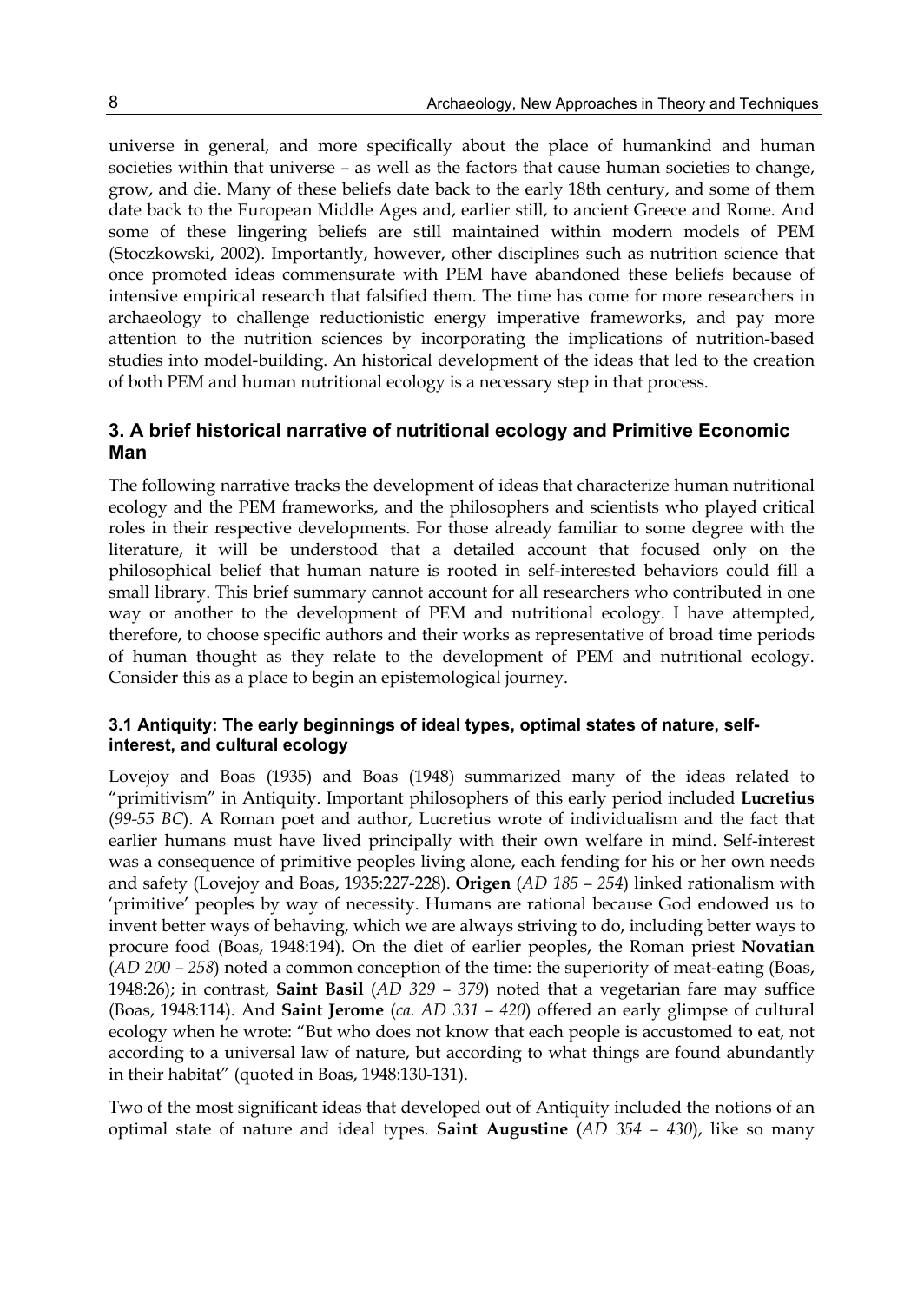writers before and after him, described the first ideal-type, or optimal state of nature: Paradise, or the Garden of Eden:

Man lived in Paradise as he wished, so long as he wished what God had commanded. He lived in the enjoyment of God, from Whose goodness he was good. He lived in need of nothing, having it in his power always so to live. He had food lest he be hungry, drink lest he be thirsty, the tree of life lest old age wear him away. No corruption was in his body nor did he feel arising from his body any threats to the acuity of any of his senses. No inner disease was to be feared, no blow from without. The soundest health was in his flesh, in his spirit complete tranquility (quoted in Boas, 1948:48-49).

The Garden of Eden represented an ideal, perfect state of nature that supplied maximum subsistence and mental efficiency. After the Fall, it was each individual's choice to try and reach this optimal state as best he or she could. In this framework, rationality was defined by an optimization of behaviors (lack of greed and lust, etc.) that would then be rewarded with eternal life. The general structure of optimization amongst both the story of the Garden of Eden and the Fall of Man, on the one hand, and the natural philosophy of PEM, on the other, is remarkably similar. As unpleasant as many scientists might find this comparison, the similarities amongst the overall structure of the respective models are too complimentary to ignore.

In any case, speculations about early human behavior, as well as the creation of optimal states of nature and ideal types by philosophers of the Antiquity period hinted at the PEM framework that was to formally develop in the 18th and 19th centuries.

#### **3.2 Seventeenth and eighteenth centuries: The beast-machine, least action, the conservation of energy, and hints of a modern nutrition science**

The story of PEM changes little through the Middle Ages. The great philosophers and mathematicians of the 17th and early 18th centuries, however, would set the stage for different and often conflicting conceptions of PEM.

PEM models through the 17<sup>th</sup> and 18<sup>th</sup> centuries often interpreted human behavior as analogous to energy-maximizing machines. This mechanistic vision of the living universe formed an important part of the philosophy of **Renee Decartes** (*1596 - 1650*) (Brown, 1936), although the idea of pondering the question 'are animals soul-bearing beings or simply machines?' did not originate with him, and can be traced to Antiquity (Cohen, 1936:56). During the first one-half of the 17th century, however, Decartes offered a rather comprehensive vision on the nature of nonhuman animal behavior and motion by contrasting it with the human condition. This vision, referred to as animal automatism, argued that animals did not have souls or think, and therefore their behaviors could be reduced to analogies with the movements of machines – the so-called 'beast-machine' (e.g., Cohen, 1936).

**Thomas Hobbes** (*1588 – 1679*) offered two important suggestions about early human behavior in the middle of the 17th century: (1) humans were inherently self-serving beings, and (2) this self-interested nepotism naturally lead to a state of competition amongst individuals. These concepts would later become important centerpieces of Darwinian selection, as well as the nature of PEM. Hobbes called this perpetual competition amongst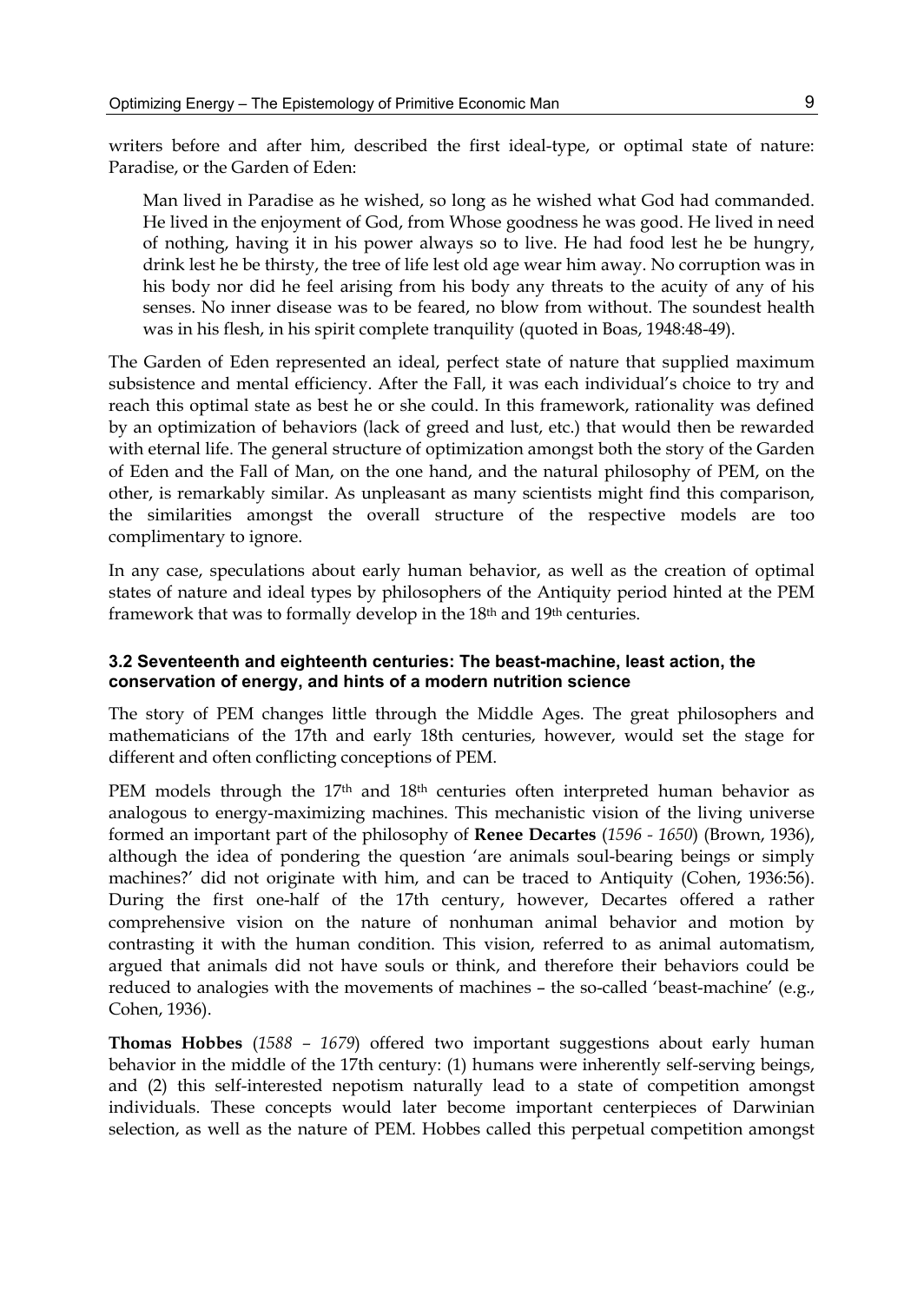individuals a 'state of war'. Hobbes' (1651:84) famous essay leads directly to one of the most often quoted passages about early humans, which comes at the end of the following paragraph:

Whatsoever therefore is consequent to a time of war, where every man is enemy to every man; the same is consequent to the time, wherein men live without other security, than what their own strength, and their own invention shall furnish them withal… and which is worst of all, continual fear, and danger of violent death; and the life of man, solitary, poor, nasty, brutish, and short.

Hobbes established this state of early humanity to advocate a centralized authority to govern society, because it is only through the rule of law as established by governments or ruling classes that this perpetual 'state of war' could be avoided, which would then lead to greater advancements in the arts and sciences.

An important 17th century figure for the later development of the principles of least action, as well as those related to maxima and minima in nature that would develop in the 18th century was **Pierre de Fermat** (*1601 – 1665*). In the mid-1600s, de Fermat studied the paths of light rays. In 1657, he published what he proposed as the Principle of Least Time to describe the pathways of light, and defined the principle as 'Nature always acts by the shortest course' (Jourdain, 1913:48).

**Isaac Newton** (*1642 - 1727*) later published his *Principia*, or *The Mathematical Principles of Natural Philosophy* in 1687. In the latter 17th century, as well as the 18th and 19th centuries, Newtonian physics would be used by others to argue that the living universe could be explained via analogy to the mechanical properties of the nonliving universe. As Carpenter (1994:5) noted, some prominent medical researchers of the latter 17th century began their textbooks with overviews of Newton's *Principia* as a guide to understanding the human body. These analogies, including de Fermat's principle of the conservation of time in the movement of light through space, would form integral components to PEM frameworks into the early 20th century.

There also were late 17th century experiments related to optimal states and ideal types. For example, Sloane (1699) discusses experiments designed to perfect plants through selective breeding. He relates these studies to the fact that the Creator made living things changeable in order for humanity, through selective breeding, to create ideal or perfect types for our benefit. And early in the 18th century, discussions that harkened to the times of Antiquity once again ensued regarding whether humans were or were not, by nature, flesh-eaters. For example, Wallis (1701:775) wrote that it was Man's natural state to be carnivorous.

**David Hume** (*1711 – 1776*) argued that there are uniformities of human nature, and one component of scientific and philosophical inquiries is to isolate them. Hume suggested reducing actions to smaller, more manageable components or 'regularities'. Hume also asked that even if there are regularities in human nature – which may turn out to be a principle cause of human action - does that mean that we can, by inference, predict the effect, or the outcome of those actions? Perhaps we can in mathematics, but in moral philosophy Hume answers in the negative, although this does not in and of itself render the elucidation of regularities of human behavior insignificant (Hume, 1748:95). Hume's idea that diversity of human action may be reduced to a smaller number of 'regularities' would be brought forward into Adam Smith's analysis of Capitalist markets, the latter published in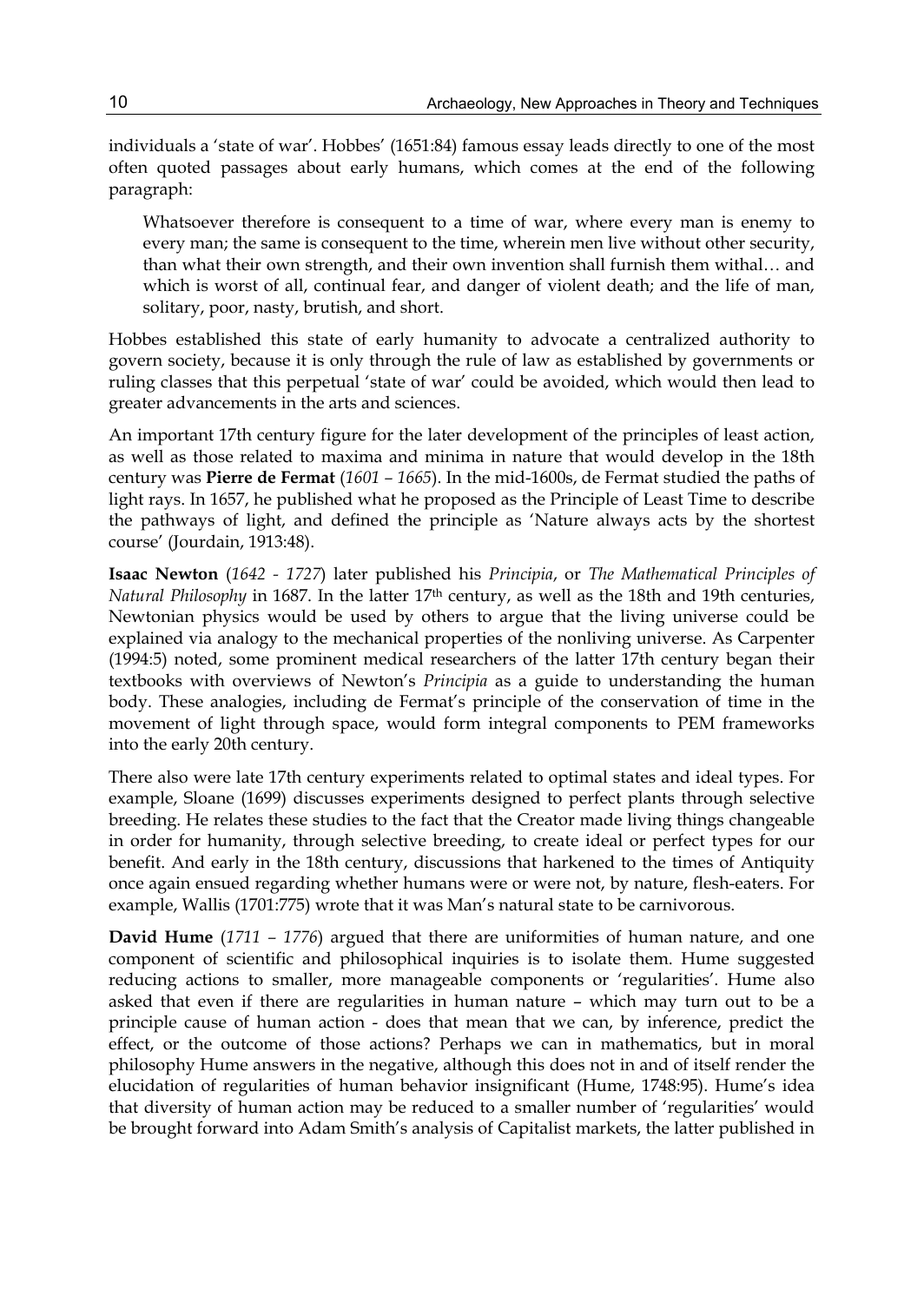the same year of Hume's death. It would also form the core of John Stuart Mill's 'economic man' concept in the early 19th century.

In the 18th century the Hobbesian ideals of self-interested behaviors once again took center stage as one of the principal regularities guiding human nature through the philosophical writings of **Jean-Jacques Rousseau** (*1712 – 1778*). As noted by Ogden (1940), **John Locke's** (*1632 - 1704*) *Two Treatises of Government*, published in 1690, argued that men have the right to do whatever they wished as long as their behaviors did not impede others from doing the same. While Locke argued that this was part of 'human nature', he did not advance the idea that such behaviors would only be represented in so-called primitive groups – it was part of all human nature. Rousseau (1755), on the other hand, argued in his *Second Discourse* that humans were not only self-interested beings, but that this behavior was representative of an earlier, primitive state of human nature (Ogden, 1940). Rousseau (1762:50) argued in his *Social Contract* seven years later, however, that self-interested preservation extended from this earlier condition into civilized society as well. Rousseau's argument was soundly attacked in England, ironically by those advocating an optimal state framework (Ogden, 1940). For his detractors, humankind's primary state of being was intellectual; what separated the civilized from the primitive was a continuous desire to reach an optimal state of perfection of being, which would lead to the greatest happiness.

Of greater significance, however, for the creation of a more modern PEM interpretive framework was the discovery of the Principle of Least Action in physics, generally attributed to **Pierre-Louis Moreau de Maupertuis** (*1698 – 1759*), and related ideas regarding the conservation of energy. The Principle of Least Action in the nonliving would later be transformed into a Principle of Least Effort in the living, with the latter serving as the living equivalent to the conservation of energy in the nonliving world. For his part, Maupertuis saw the Principle of Least Action as part of the Intelligent Design of the Divine Universe. Others, of course, interpreted the conservation of the life force differently. Maupertuis figured prominently in the debate between materialist and divine causation in the mid-1700s. And although Maupertuis chose divine causation, he would provide to the materialists of the 20th century a non-divine final cause of the universe – the Principle of Least Action.

Following Maupertuis' writings on Least Action was **Leonhard Euler** (*1707 -1783*). In 1753 Euler deduced a mathematical principle of *least effort* based on a body that begins at rest and moves to a fixed point, the sum of all the efforts operating equal to a maximum and a minimum (Jourdain, 1913:29). Others also advanced mathematical formulae for describing the principle of maxima and minima in nature during the latter one-half of the 18th century. Included among them was **Joseph Lagrange** (*1736 – 1813*), who, in 1759, stated that it was 'his intention of deriving the whole of mechanics, by means of the principle of the least quantity of action, from a method he had of investigating the maxima and minima of indefinite integral formulae' (Jourdain, 1913:51). These principles related to least-action, least-effort, and maxima and minima in nature were later combined with hypotheses about ideal types and optimal states in nature to form the core of PEM interpretive frameworks. For example, the original principle developed in physics of maxima (PEM = greatest energetic efficiency and/or reproductive success) and that of minima (PEM = with the least expenditure of energy or effort) form critical components to models derived from optimization interpretive frameworks of the 20th and 21st centuries.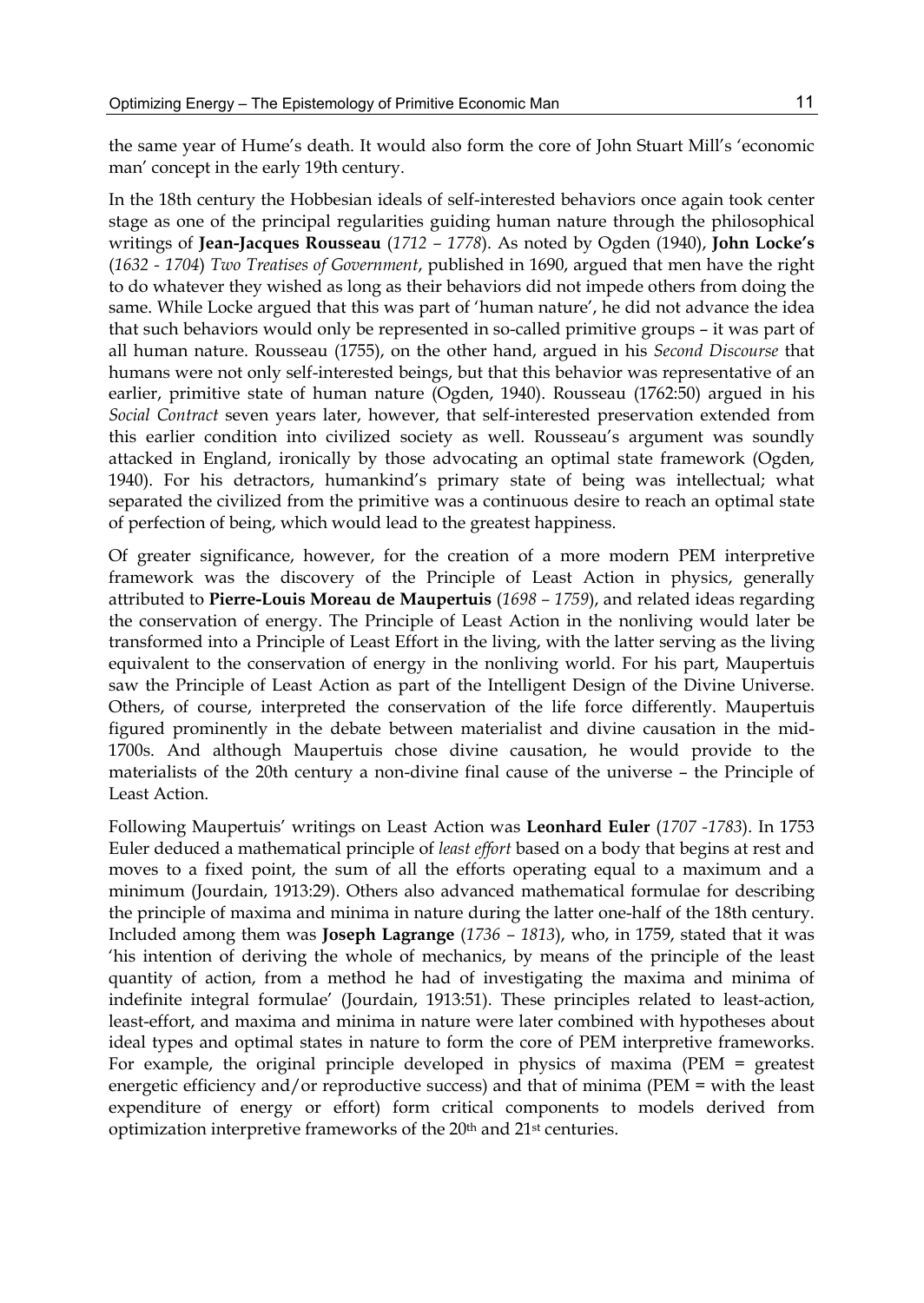Early 18th century physics also helped set the stage for what was to develop in economics in the second one-half of that century. Within the throes of the development and controversy surrounding the Principle of Least Action and the conservation of the active force (energy) came the economist **Adam Smith** (*1723 – 1790*). His best-known work, *Wealth of Nations*, published in 1776, was one of only two major works he published in his lifetime (Nieli, 1986). *Wealth of Nations* became, and continues to serve as a sounding board for Capitalist principles. Within this work is also found many of the salient features of the modern PEM interpretive framework. These features include: (1) the belief that humans are, by nature, self-serving beings; (2) those that act only in their own self-interest will have a competitive advantage over those who help others; and (3) self-serving individuals naturally attempt to optimize, or to accumulate material wealth in the most efficient manner possible. These actions define rational behavior. For Smith, those who are the most efficient at the accumulation of wealth will have a competitive advantage. Importantly, if all self-serving individuals attempted to optimize their accumulation of wealth, a net benefit would be realized amongst both the individual and the society:

Every individual is continually exerting himself to find out the most advantageous employment for whatever capital he can command. It is his own advantage, indeed, and not that of the society, which he has in view. But the study of his own advantage naturally, or rather necessarily leads him to prefer that employment which is most advantageous to the society (Smith, 1776:333).

This would lead to Smith's famous line concerning the unwitting natural state of affairs that lead humans to be judged by an 'invisible hand', a process that leads to greater efficiency for both the individual and society (Smith, 1776:335):

He generally, indeed, neither intends to promote the public interest, nor knows how much he is promoting it. By preferring the support of domestic to that of foreign industry, he intends only his own security; and by directing that industry in such a manner as its produce may be of the greatest value, he intends only his own gain, and he is in this, as in many other cases, led by an invisible hand to promote an end which was no part of his intention. Nor is it always the worse for the society that was no part of it. By pursuing his own interest he frequently promotes that of the society more effectually than when he really intends to promote it. I have never known much good done by those who affected to trade for the public good.

Smith essentially defined the salient features of *Homo economicus*, who would be further refined into a reductionistic method of economic study 60 years later through the writings of John Stuart Mill and others. There has been much recent revisionist literature in economics concerning the role of empathy and individualism in Smith's writings (e.g., Alvey, 2004; Hill, 2004; Lamb, 1974; Nieli, 1986; Peart and Levy, 2004; Prieto, 2004; Waterman, 2002), none of which negates the central role that individualism was perceived to play in his vision of the ideal Capitalistic market operating within an optimally functioning society.

Even before Maupertuis and Adam Smith, chemistry was slowly molding itself into a respectable discipline during the 18th century. Researchers such as **Robert Boyle** (*1627 - 1691*) and **Peter Shaw** (*~1693 - 1763*) were quietly setting the framework for the Chemical Revolution that would occur late in the century, which itself marks the beginning of a scientific study of human nutrition (Carpenter, 2003a). For example, in 1723 Shaw was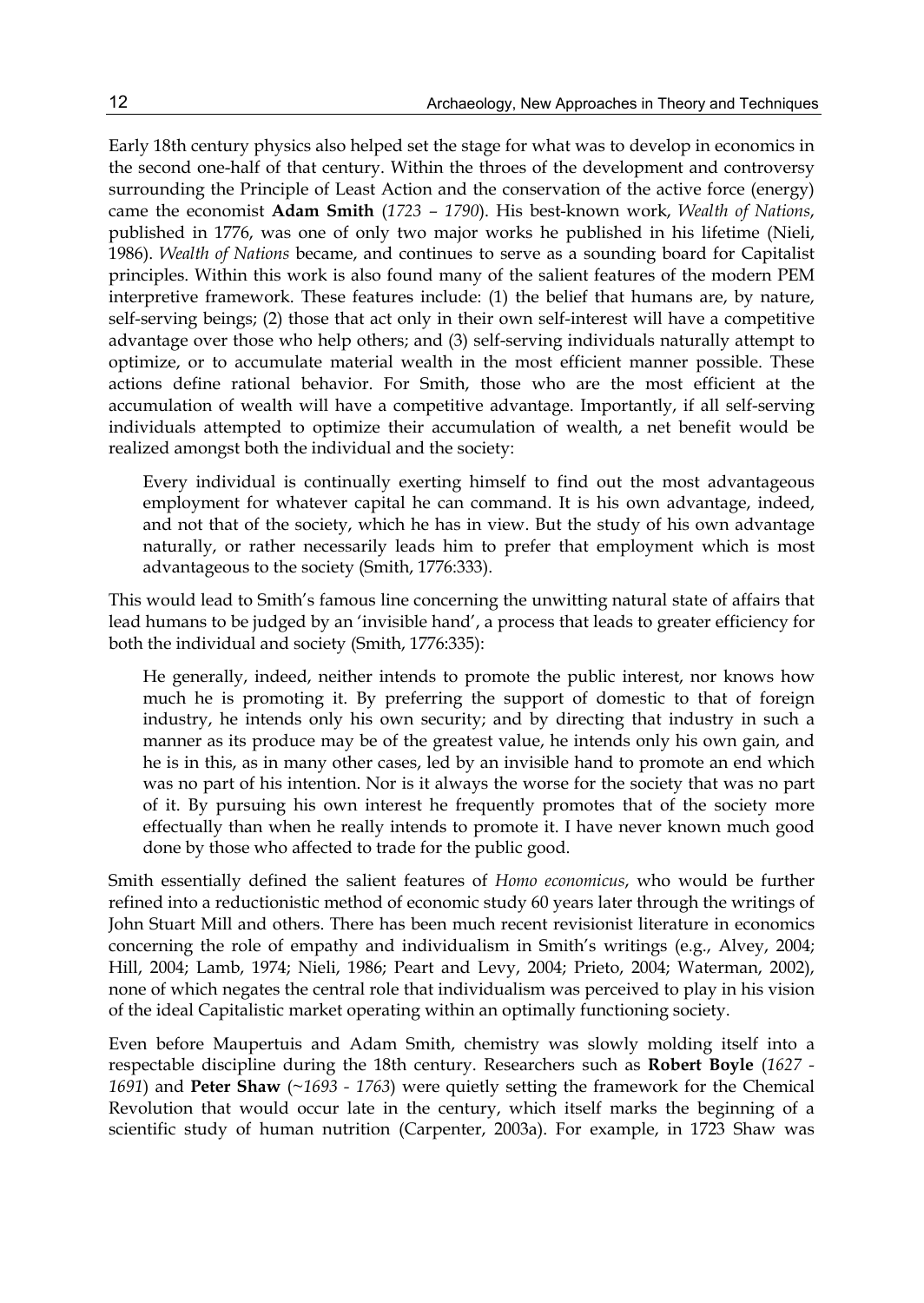'maintaining that no disease should be regarded as incurable and that there was room for the application of the Newtonian method in medicine, as well as in those sciences based on mathematics' (Gibbs, 1951:213). In 1725, Shaw also published an abridged version of Boyle's works, including footnotes that updated Boyle's original conclusions with current information, and this book was widely used between 1725 and 1817 (Gibbs, 1951). The latter part of the 18th century then witnessed the maturity of chemistry and nutrition. One of the principle players in these studies in France was **Antoine Lavoisier** (*1743 – 1794*) (Carpenter et al., 1997). But a scientific study of human nutrition was also to incur major setbacks in the very place in which it was maturing (Carpenter, 2003a:638). As Carpenter (2003a) details, the Chemical Revolution in France at the end of the 18th century witnessed the identification of the major elements of the universe, which encouraged the development of new methods in chemistry and nutrition. Being at the forefront of these studies and associating himself with the 'wrong' crowd during the Reign of Terror, however, Lavoisier was guillotined in 1794 (Grey, 1982; Hartog, 1941).

#### **3.3 Nineteenth century: Reductionism and an energy imperative paradigm sweep the natural sciences**

Chemistry and related nutrition studies both matured rapidly during the 19th century. In the early part of the century, **François Magendie** (*1783 – 1855*) reported on several important studies involving the nutritional requirements of mammals. Carpenter (2003a:639) recently recounted Magendie's experiment in which he fed a dog a purified diet of sugar. The animal appeared to do well for about two weeks, but one month after the experiment began the dog died. Magendie concluded that 'diversity and multiplicity of aliments is an important rule of hygiene; which is, moreover, indicated to us by our instincts' (quoted in Carpenter, 2003a:639).

Definitions of the term 'nutrition' in the early 19th century were general in nature, such as that offered by the Boston physician George Hayward in 1834: 'The process by which the body increases in size, and the waste of its organs is repaired, is called nutrition' (quoted in *The North American Review*, 1834:404). Nevertheless, the first one-half of the 19th century was dominated by thoughts of energy, and in particular protein, rather than nutrient diversity per se. And for these researchers, it was clear that the processes of body growth and organ repair could be explained by a balanced intake of protein. **Justus Von Liebig** (*1803 - 1873*) published his influential *Animal Chemistry or Organic Chemistry in its Application to Physiology and Pathology* in Germany in 1842. Liebig's argument was that muscle contractions were caused by the explosive breakdown of protein molecules, and hence protein was the only true nutrient humans required for fuel and maintenance of healthy bodies (Carpenter, 2003a:641). As Carpenter (2003a:641) noted, some of the preeminent European professors of medicine were concluding that outbreaks of ailments such as scurvy must have been caused by inadequate intakes of protein, despite overwhelming evidence that unknown nutrients found in fruits and some animal organs were known cures for these conditions. The energy imperative paradigm of the time led many researchers to ignore evidence that did not conform to the protein model – including Liebig himself.

Liebig (1842:75) clearly had an energy-imperative paradigm and the principle of maxima and minima in mind when formulating his nutrition model, which included thoughts of the efficient use of energy in all walks of life, including early human behavior: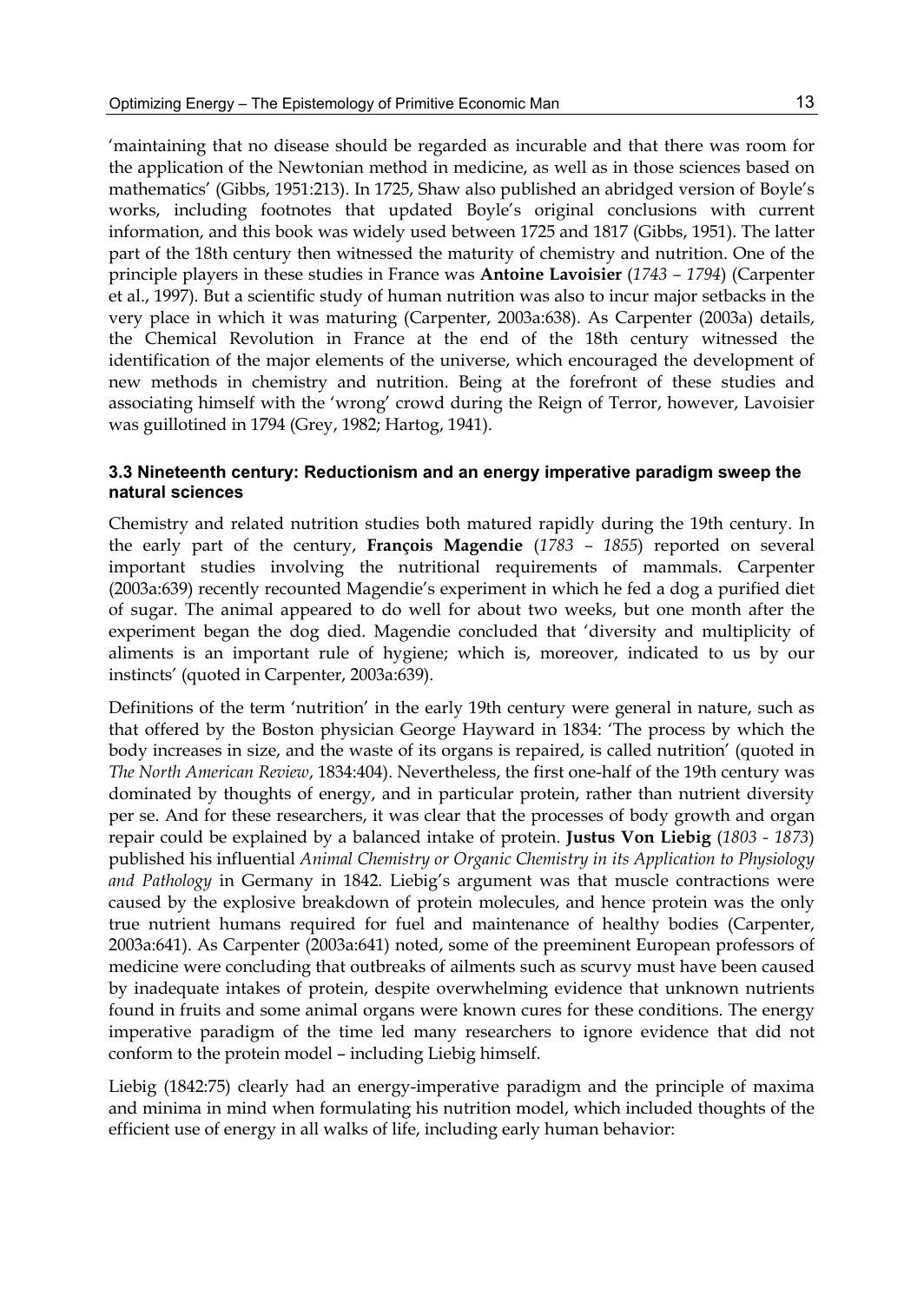Cultivation is the economy of force. Science teaches us the simplest means of obtaining the greatest effect with the smallest expenditure of power, and with given means to produce a maximum force. The unprofitable exertion of power, the waste of force in agriculture, in other branches of industry, in science, or in social economy, is characteristic of the savage state, or the want of cultivation.

This energy-imperative model of human nutrition dominated the thoughts and teachings of many prominent researchers and medical professionals throughout the19th century. In this model, health and disease patterns were caused by inadequate energy intake or imbalance. As Carpenter (1994) notes, Liebig's monumental study deeply affected nutritional studies on both sides of the Atlantic until the end of the 19th century.

Not all, however, embraced Liebig's research. In fact, *The North American Review* for October, 1842, soundly and sarcastically attacked Liebig's conclusions.

The previous reputation of the author, as a zealous and able analytical chemist, appears to have excited very high expectations of the value of the work that he was to produce, and to have prepared the way for the enthusiastic reception it met with. Professor Gregory declared, in the British Association , as we are informed in the Preface to the American Edition, "that the Association had just reason to be proud of such a work, as originating in their recommendation;" and Professors Lindley, Daubeny, and others, concur in regarding the date of its publication "as the commencement of a new era in the art of agriculture." One of the Copely medals, of the Royal Society of London, was presented to the author the same year. The President, the Marquis of Northampton, in presenting the medal to Professor Liebig's representative on the occasion, said, "My principle difficulty, in the present exercise of this the most agreeable part of my official duty, is to know, whether to consider M. Liebig's inquiries as most important in a chemical or a physiological light." If his Lordship will honor our Review with a careful perusal, we think he may be relieved of a part of his difficulty.

This second Report is announced with the same flourish of trumpets. The American editor declares the author to be, without question, the first living authority in Organic Chemistry; and the translator, Dr. Gregory, has "experienced the highest admiration of the profound sagacity, which enabled the author to erect so beautiful a structure on the foundation of facts, which others had allowed to remain for so long a time utterly useless", and regards its appearance as "the commencement of a new era in physiology." We have thus, already, two new eras, a new era in agriculture, and a new era in physiology; and some two years hence, when the third Report shall be forthcoming, we shall doubtless have a new era in the art of dieting and cookery.

Professor Liebig himself participates in the complacency with which his works are regarded by his admirers. His opinions are often given with a confidence which savours, not a little, of dogmatism; and he is not, always careful to mention the attainments and labors of others with all the respect, that may reasonably be demanded from a candid searcher after true knowledge. For example, he repeatedly speaks of "pretended experiments" and "experiments that teach nothing", for no other reason, that is exhibited, than that they were not favorable to his conclusions; and this, too, while his own observations are referred to only by their results, without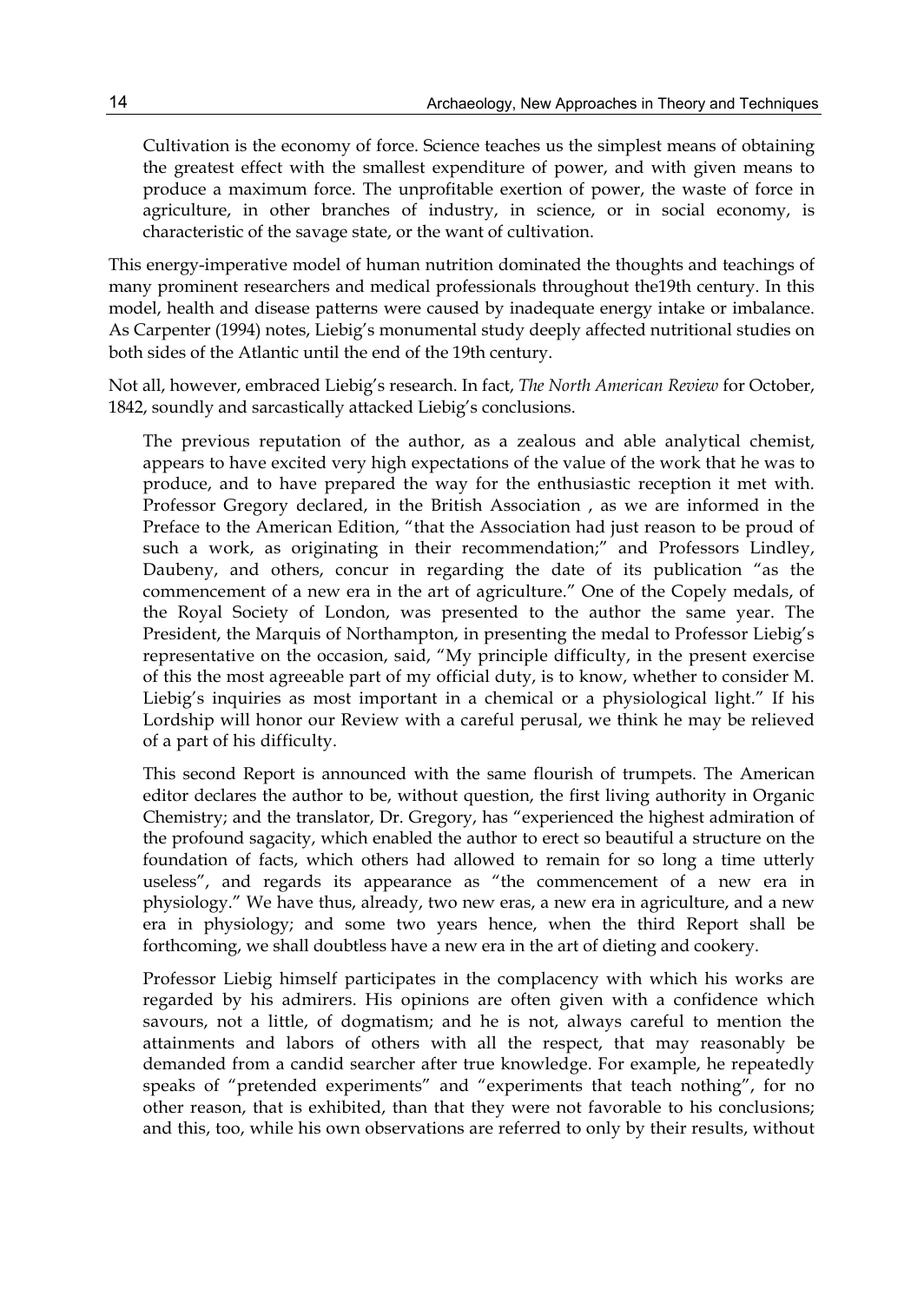any details to enable the reader to judge of their accuracy or sufficiency. He demands a confidence from his readers, which he is not willing to render to others. He enters, apparently for the first time, into the field of physiology, with a feeling nearly allied to contempt for the attainments of all its previous cultivators (*The North American Review* 1842:464-466).

Another important nutritional line of work which would be brought forward from the 1600s into the 19th century involved studies of the human body as analogous to an engine, with an interest in calculating the efficiency of that human engine. In 1861, for example, **Hermann Helmholz** (*1821 – 1894*) "estimated that the human 'engine functioned with about 25% efficiency'" (quoted in Carpenter, 2003a:642). In another related experiment, a Swiss scientist compared the amount of protein that a human body could break down with the amount of energy expended by a pair of mountain climbers, and concluded that the fuel utilized by the human body must come primarily from fats and carbohydrates, not from the breakdown of protein (Carpenter, 2003a:642), an interpretation upheld by later studies.

The latter part of the 19th century, however, saw a continued focus on protein and energy as the primary sources of nutrition leading to healthy humans. Wolf and Carpenter (1997:1255) noted that, between about 1860 - 1910, Germany attracted many American and European postgraduate students who desired to learn from the most influential nutritional minds of the day. Two important figures that would carry the energy cause late into the century were **Carl Voit** (*1831 - 1908*) in Germany and **Wilbur Atwater** (*1844 - 1907*) in the United States. Nevertheless, according to Atwater (1888:257-258), although the energy producing nutrients were most important, a variety of foods were required to consume the necessary diversity of energy types needed to efficiently run the human mental and physical machine.

An important economic researcher of the 19th century who advocated an ideal-type analytical framework was **John Stuart Mill** (*1806 – 1873*). Mill, and later Max Weber in sociology, both utilized a deductively-based scientific method of investigation that relied on reductionistic frameworks of ideal types. Zouboulakis (2001) recently analyzed both Mill's and Weber's views on individualism, ideal-types (optimization), methodological reductionism, and the Capitalistic tendencies of human nature. Zouboulakis (2001:32) noted that Mill's method of economic analysis (dubbed the study of 'economic man' by later writers) was an attempt to isolate behaviors within Capitalistic markets that specifically addressed an actor's 'desire for wealth'. Mill (1836) recognized that motives other than the desire for wealth were also in operation in Capitalistic markets, and these behaviors he called 'disturbing causes'. Furthermore, these disturbing causes eventually must be taken into consideration in explaining the full suite of human motives. Nevertheless, Mill believed that a focus on the desire for wealth would explain much of the essential actions driving behaviors in Capitalist markets (Zouboulakis 2001).

The latter-half of the 19th century also saw the maturation of the discipline of anthropology. **Edward Burnett Tylor** (*1832 – 1917*), considered by some the 'father' of modern anthropology (e.g., Radin 1970) published his classic work *Primitive Culture* in 1871. Tylor grappled with the notion that the laws of the inorganic world, as well as those formulated in the study of nonhuman plants and animals, could be equally applied to human behavior. Thus, Tylor (1871:2) questioned the validity of studying human action as just another example of nature's overarching laws: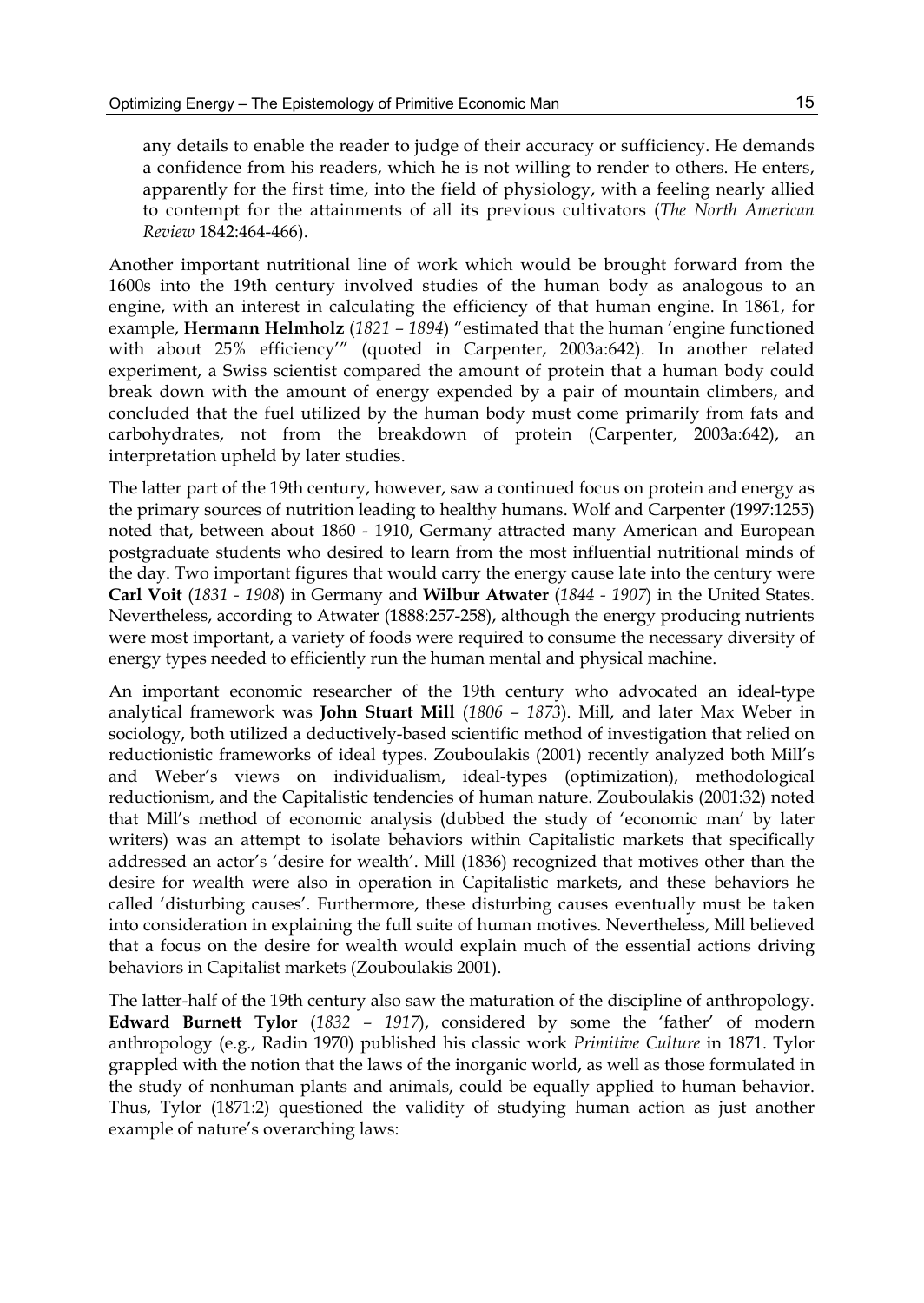Our modern investigators in the sciences of inorganic nature are foremost to recognize, both within and without their special fields of work, the unity of nature, the fixity of its laws, the definite sequence of cause and effect through which every fact depends on what has gone before it, and acts upon what is to come after it… But when we come to talk of the higher processes of human feeling and action, of thought and language, knowledge and art, a change appears in the prevalent tone of opinion. The world at large is scarcely prepared to accept the general study of human life as a branch of natural science, and to carry out, in a large sense, the poet's injunction to 'Account for moral as for natural things.' To many educated minds there seems something presumptuous and repulsive in the view that the history of mankind is part and parcel of the history of nature, that our thoughts, wills, and actions accord with laws as definite as those which govern the motion of waves, the combination of acids and bases, and the growth of plants and animals.

But Tylor (1871:3) sees justification in this very assumption, and thus anthropology is born with the goals of establishing laws of human action that accord with those of the inorganic and nonhuman worlds:

We may hasten to escape from the regions of transcendental philosophy and theology, to start on a more hopeful journey over more practicable ground. None will deny that, as each man knows by the evidence of his own consciousness, definite and natural cause does, to a great extent, determine human action. Then, keeping aside from considerations of extra-natural interference and causeless spontaneity, let us take this admitted existence of natural cause and effect as our standing-ground, and travel on it so far as it will bear us. It is on this same basis that physical science pursues, with everincreasing success, its quest of laws of nature.

Tylor therefore advocates the same deductive approach as that discussed by Mill. What, then, should constitute the reductionistic hypothesis through which human action, past and present, can be interpreted? Tylor (1871:6) responds that it is the self-evident truth that all of humankind can be classified as savage, barbaric, or civilized. Further, these self-evident truths are to be considered universal and timeless, applicable to all peoples, in all times, at all places.

Mid-to-late 19th century racism disguised as sound science relied on the same general principles of ideal-types, optimal states, and reductionism to create visions of superior and inferior human races. The ideal race was set in parts of Europe, and its salient features were identified, often by measurements of the mouth region and the skull cap. The general methodology was similar to the creation of the perfect 'economic man' operating within Capitalist markets – only here the issue was the perfection of the physiological, mental, and social characteristics amongst humans. Thus, with ideal type/optimal state methodology in hand, these authors set about a scientific treatise on the idealness of human races by defining their salient features and then judging them against a conjectural optimal state that humanity could strive to become. In this context, race was the currency to track historically, while human perfection served as the optimal state. Policy adoption by governments served as the goal of 'social selection' to reach the optimal state of humanity.

Some of the earliest studies of cranial measurements were completed entirely for medical purposes, and had no racial undertones (e.g., Friend, 1699). Interestingly, one of the earliest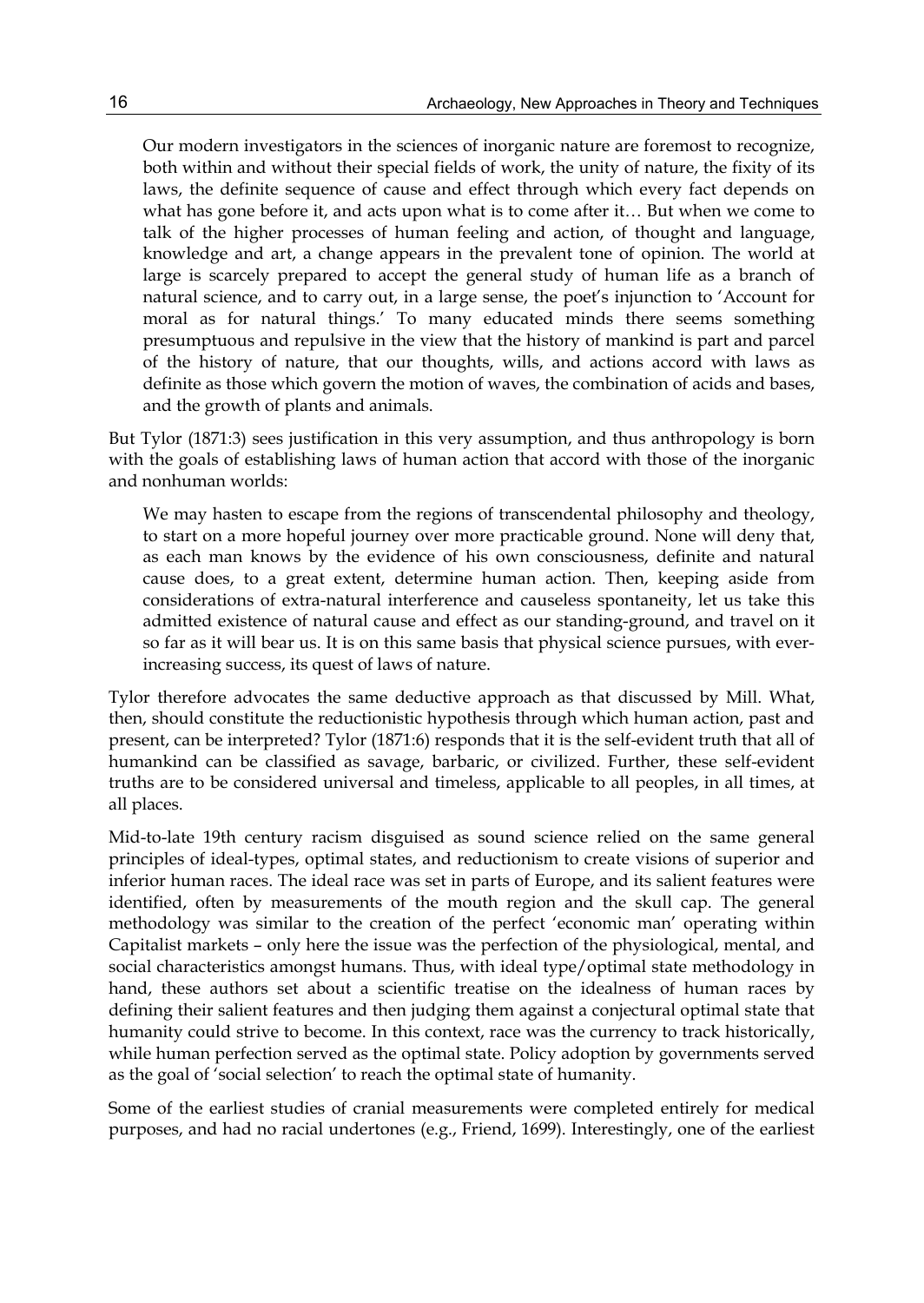works with racial implications focused not on measurements of the brain case, but on measurements of the mouth. **Alexander Nasmyth** (*1758-1840*) argued that the lack of tools, lack of cooking meats, and the prolonged suckling of infants in primitive races caused them to become more prognathic in the mouth than the civilized races, who used tools more often than the mouth in processing foods. The measurement of the mouth was a direct reflection of the degree to which a society was living in an optimal state of humanity – with upright jaw structure representing the ideal type of mouth. It was out of this perfect mouth type that prognathism developed in the degenerate savages who migrated from north to south long ago (Nasmyth, 1848:193-194).

Late in the 19th century, the principles of ideal racial types and an optimal state of humanity based on racial purity took a cruel turn for the worst (e.g., Gould, 1981). In the United States, **Carlos Closson** was one of its leading proponents. Closson attributed the rise of the 'great' civilizations to the ambition of the pure races; their decline was instigated by cross-breeding with the irrational races, including the Fall of the Roman Empire (Closson, 1896:460-461). Closson pondered what to do about all of this racial mixing (irrational behavior) that has been occurring for so long, driving down the idealtype of race and the optimal state of humanity. He decides there are six fixes for this problem, categorized thusly: 'military, political, religious, moral, legal and economic' (Closson, 1896:462). 'Military selection' is always an option to get rid of an inferior race, but the costs in superior men of the better races through warfare is considered too high. Besides, there are better ways to get rid of people, to mention nothing of the fact that inferior breeds may be useful to serve the elite race and to complete lowly tasks that their superiors may not wish to engage in themselves. So Closson (1896:465) offered six suggestions of how to assist 'social selection' to operate in order to "constitute a natural aristocracy among a given people". Closson (1896) attributed much of his data to the writings of **Georges Vacher De Lapouge** (*1854 – 1936*). De Lapouge, in turn, attributes the originality of the idea of a scientific study of superior and inferior races to the Count de Gobineau between 1853-1855 (De Lapouge and Closson, 1897). De Gobineau is described as a 'genius' by De Lapouge and Closson (1897:56-57).

PEM frameworks of the late 19<sup>th</sup> century continued the Hobbesian idea that foragers were continually facing famine and a caloric-depleted death. **Garrick Mallery** (*1831 -1894*) noted that "Brutes feed. The best barbarian only eats. Only the cultured man can dine. Savages eat when they can get food and continue to eat so long as the food lasts" (Mallery, 1888:195). **John Wesley Powell** (*1834 – 1902*) provided a vision of naked Darwinian selection: "Competition among plants and animals is fierce, merciless, and deadly; out of competition fear and pain are born; out of competition come anger, and hatred, and ferocity" (Powell, 1888:301). Baker (1890:299) combined Mallery's and Powell's vision into one succinct concept: "The human body abounds in testimony of this sort – indications of the pathway by which humanity has climbed from darkness to light, from bestiality to civilization – relics of countless ages of struggle, often fierce, bloody, and pitiless". Burnett (1892:249) concurred:

It is no part of Nature's plan to be merciful; the fundamental law of all her actions is inexorableness. Pitliless and stern, with a deaf ear turned to all appeals for consideration or extenuation, she lays the icy fingers of her immutability upon the victim and exacts payment of the penalty in full.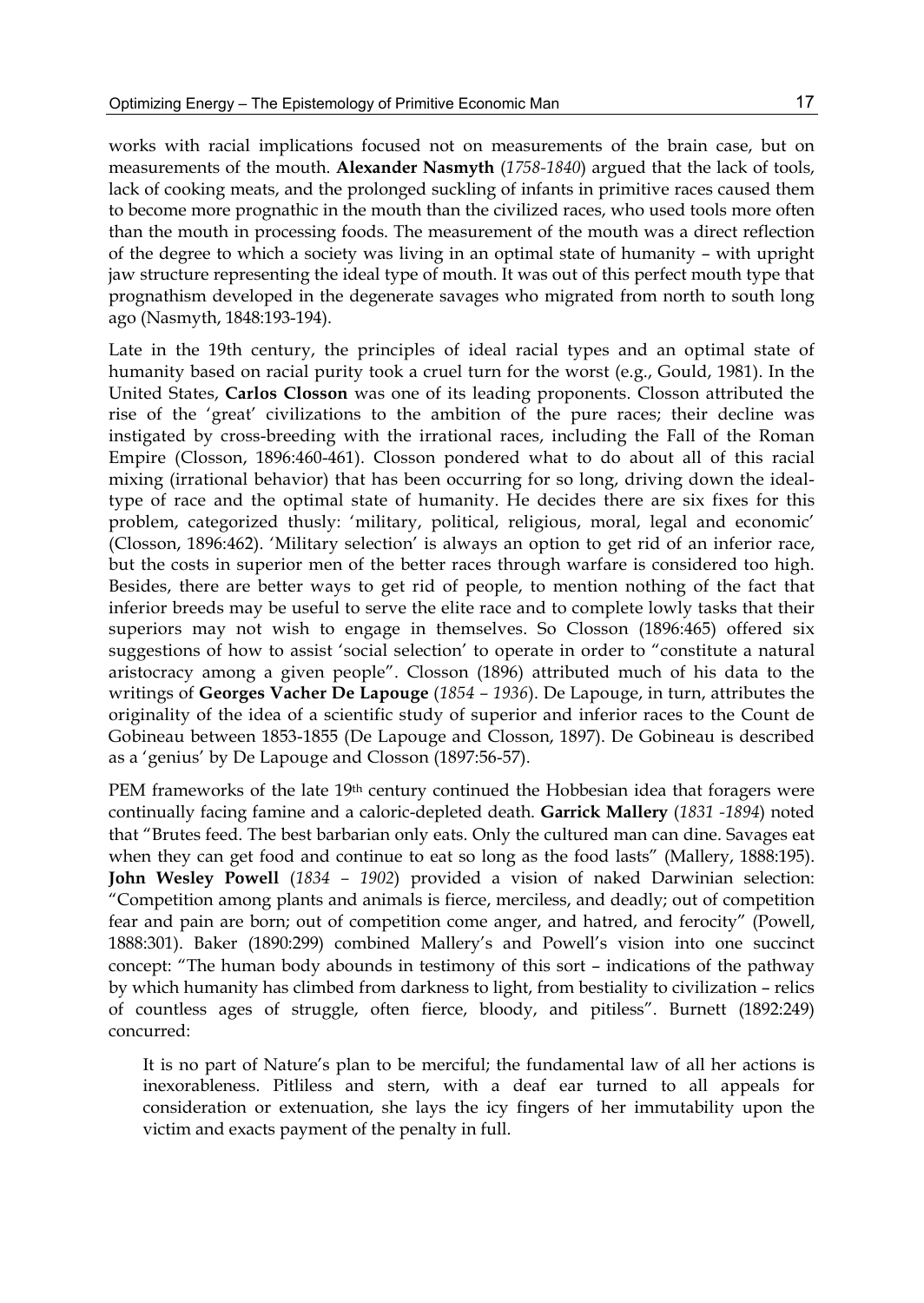But late 19th century anthropology was not the only discipline guilty of such visions – some economists continued its visions of PEM, too. **E. L. Godkin** (*1831 – 1902*), for example, wrote that:

It is no less true that political economy, no matter how defined, cannot be taught without assuming the existence of an Economic Man who desires above all things, and without reference to ethical considerations, to get as much of the world's goods as he can with the least possible expenditure of effort or energy on his own part… Ethics and religion in so far as it furnishes a sanction for ethics, exist for the purpose of deflecting him from his normal course (Godkin 1891:491-492).

The same deductively-based, reductionistic methodology also led to some 'higher-order' explanations in the 19th century that, in hindsight, entered the realm of ridiculous. For example, **Louis Robinson** (1894) ironically began his deductively-based conclusions about past foraging behavior by arguing that they could only have been brought about by previous inductively-driven research. The inductively-generated model that Robinson gives credit is Darwin's theory of evolution:

Although the Darwinian doctrine of human descent has now been accepted for the best part of a generation, we have as yet done little in applying it in interpreting the many records of the past which are found in our bodies. The logical tactics necessarily adopted by the pioneers of the movement are to some extent accountable for subsequent slow progress. While the main question was in dispute all advocates of the evolution theory were striving to establish the principle. In doing this it was obviously necessary to use the inductive method (Robinson, 1894:467).

But now that the general principle of evolution, developed through inductively-based scholarship, has been accepted by all serious and knowledgeable scientists, it is time to jettison the inductive approach to understanding the past through this methodology – for deeper levels of understanding, we are told, we must instead turn to deduction:

But it is evident that the methods resorted to for purposes of conquest are by no means those which render a new territory of permanent value to the captors. When the fight is over and the victory won, progress is not aided by mangling the carcass slain, or by marking time on the field of battle. Now that the principles of evolution have taken their place forever among the axioms of science, we must resort to deductive tactics if we hope to enjoy the fruits of victory.

It is wonderful, when this is done, how many of the most dull and trivial facts of everyday experience become alive with interest. The new philosophy is found to possess a transmuting power which changes the very dust of the earth into golden grains of knowledge (Robinson, 1894:467).

Robinson argues that many of the common behaviors seen in human civilized babies can be traced directly back to our 'pithecoid arboreal ancestor' – these fruits become sweeter when we take the self-evident truths that our ancestors lived a nasty, brutish life, one in which foragers were ever-staring caloric-depleted death in the face – and place these truths within deductive models based on the general Darwinian evolutionary framework. The eight innate behaviors of human infants that Robinson chooses to deductively explain through the Darwinian framework are: 1) why human infants are fat; 2) why human infants enjoy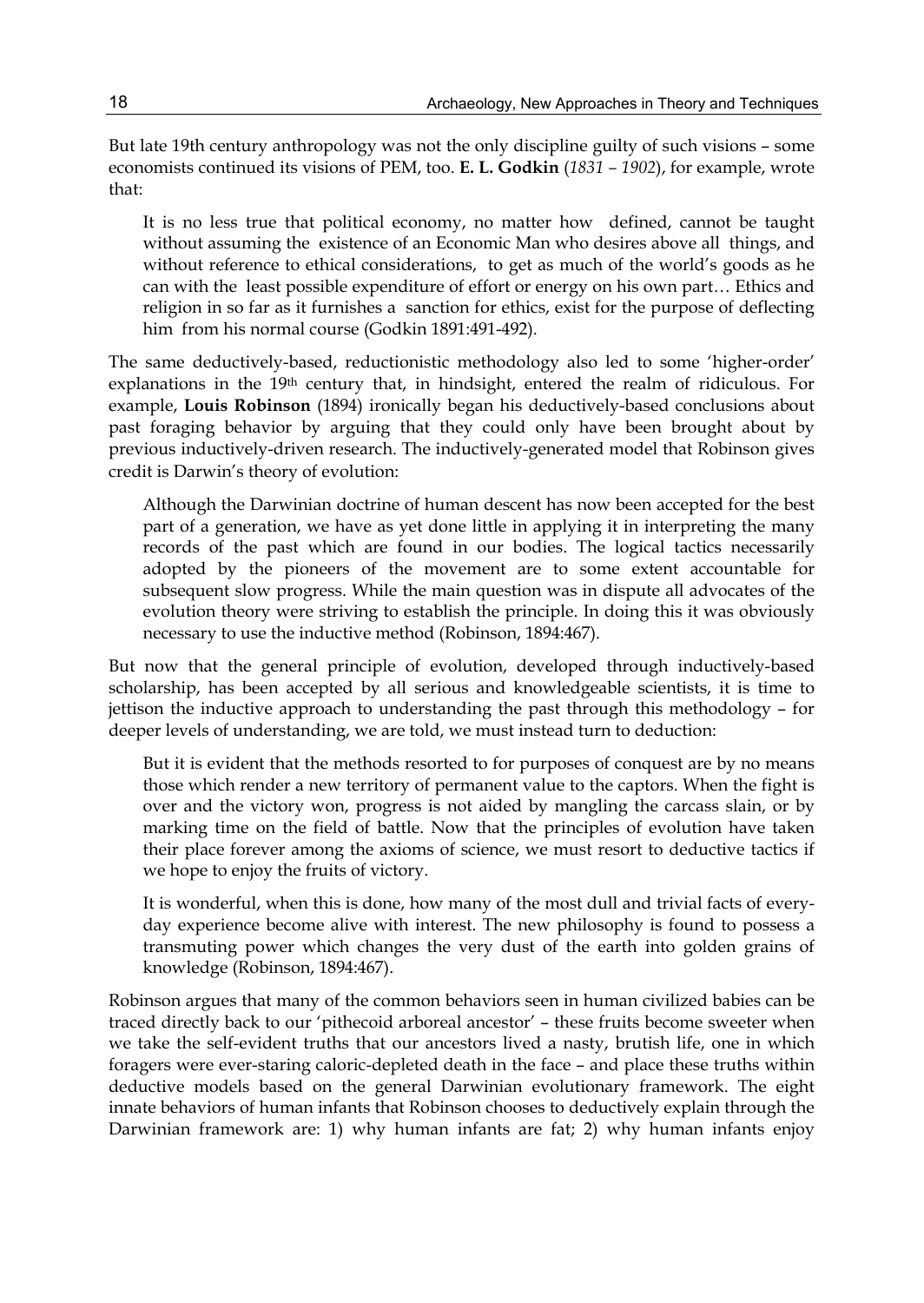placing objects in their mouths; 3) why human infants are cute; 4) why human infants cry loudly; 5) why human infants fear strangers; 6) why babies are afraid of the dark; 7) why human infants are terrified of ferocious beasts; and 8) why human infants are jealous. For example, the deductively-based explanation of why babies are afraid of the dark was described thusly:

A fear of being left alone in the dark is almost universal among little children, and yet, in ninety- nine cases out of a hundred it is purely instinctive and is not founded on personal experience…As I have remarked before, nature develops no new organ or quality except to meet a vital want, and has a way of adapting means to ends which does not allow of the least surplus. An organism is as exactly adjusted to its environment as a casting in metal or plaster to the mould which gave it shape.

The unreasoning night-fears of infancy may therefore be read as a record of past circumstances which at one time rendered them necessary in preserving life. When the cave bear and that grisly nondescript the saber-toothed tiger (*machairodus latidens*) were contemporary with the English troglodyte, and when hyenas which could crunch up the shin bone of an ox like a stick of macaroni were his next-door neighbors, it was obviously indiscreet for a defenceless human being to wander abroad after nightfall (Robinson, 1894:475-476).

More than a century after these deductively-based interpretations of the human infant in foraging societies were proposed, the dangers inherent in extreme reductionism that relies on Darwinian principles as a panacea to explain past human behavior are easily illuminated. Most of the salient characteristics of the PEM framework are embedded in Robinson's writings, including Darwinian selectionist principles as the sole interpretive framework for the explanation of human action that matters in a developmental sequence, as well as selfinterested preservation.

However, not all of the deductively-driven models of the late 19th century were similar to Robinson's. In fact, perhaps the earliest modern-looking optimal foraging model can be found not in the biological literature of the 1960s, but in late 19th century anthropology. Perhaps the earliest formal optimal foraging model in anthropology was proposed by **Otis Tufton Mason** (*1838 – 1908*) in 1894, anticipating those proposed in biology by 70 years. Mason (1894:275) begins by stating a common perception of both human nature and the life of savages as filled with hardships: "The chief contest for the inner man has been to appease the insatiable cravings of *hunger* and *thirst*". These inner and outer hardships created a tendency for humanity to stay stationary in order to procure the material items necessary to overcome them, but also an urge to migrate – to move to greener pastures in order to find comfort. According to Mason, in both of these pursuits, humans naturally chose paths of least resistance based on the principles of maxima and minima because the day-to-day struggle for life was so harsh. And here, Mason (1894:276) has also anticipated the studies of least effort in experimental psychology by at least 30 years:

The law of the circle of employments and of permanent migration may be called *the maxima* and minima of effort – that is, men have always bestirred themselves the year round and moved about the world on lines and to places where there seemed to be promise of the greatest bodily comfort and security for the least effort.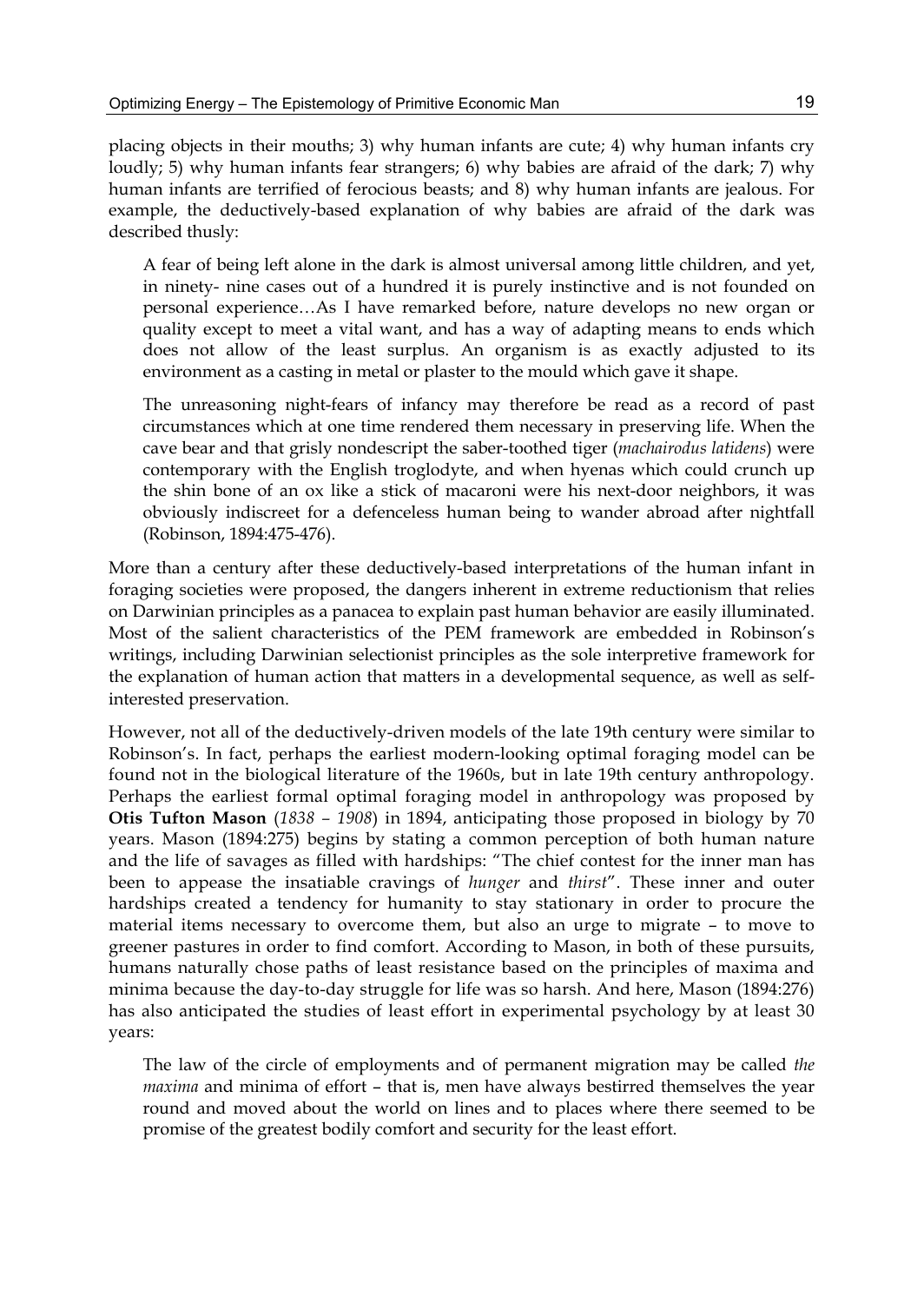In this paper especial attention will be paid to this maxima and minima in relation to the food quest, though it will be seen that following this line conducts also to the best results in the other activities mentioned.

Mason then proposes his optimal foraging model to explain the peopling of the Americas. Anticipating modern prey choice models by more than 80 years, Mason (1894:278) argues that the most attractive game within inner terrestrial-based environments is large herbivores, but where available, marine environments offer the greatest subsistence rewards for the least amount of effort: "The greatest natural food supply for the least effort, with few exceptions, was in the water". Mason proposed that humans choose which foods to eat and which to ignore based primarily on net gross food return rates, considering the abundance and variety of foods in relation to their availability on a seasonal basis, capture costs, and preparation costs. Given these principles, Mason (1894:279) proposes a deductively-based model of the probable migration route of the earliest inhabitants of North America – one that likely began in the Indo-Malaysia region of Asia, reached the Pacific coast of North America, and eventually ending in South America.

The theoretical development of PEM was essentially complete by the end of the 19th century. Therefore, there would be only minor developments in optimization models throughout the 20th century. From this point forward to the present day, optimization models have simply been applied to different data sets, often under the disguise of different names to make them appear new or unique.

## 3.4 Early 20<sup>th</sup> century: Primitive Economic Man runs his course in nutrition, becomes **despised in anthropology, but lands feet-first in experimental psychology**

**Max Weber** (*1864 - 1920*) took the research methodology that focused on ideal-types and conjectural optimal states of behavior to define rationality into 20th century sociology (Zouboulakis, 2001:30). In Weber's 1915 essay concerning Indian religion, for example, he gives an account of the ideal-type method of analysis, noting that the rational behavior generated from it does not necessarily exist in reality, rather it serves as a point of reference to judge how closely actual behaviors reach the conjectural optimal state (Weber, 1915, translated in Gerth and Mills, 1946:323-324):

The constructed scheme, of course, only serves the purpose of offering an ideal typical means of orientation. It does not teach a philosophy of its own… As will readily be seen, the individual spheres of value are prepared with a rational consistency which is rarely found in reality. But they *can* appear thus in reality and in historically important ways, and they have… They enable us to see if, in particular traits or in their total character, the phenomena approximate one of our constructions: to determine the degree of approximation of the historical phenomenon to the theoretically constructed type.

Here, then, are all the elements of the deductive method of defining rationality in the analysis of social phenomena. Weber was one of the early users of the term '*Homo oeconomicus*' to refer to Mill's model Capitalist. But "Weber … rejected income-maximizing *homo economicus* and sought to replace him with the status-maximizing *homo politicus*, at least within the bounds of pre-modern Europe" (Christesen, 2003:31-32). Modern archaeological models have combined Weber's *Homo politicus* with PEM's Darwinian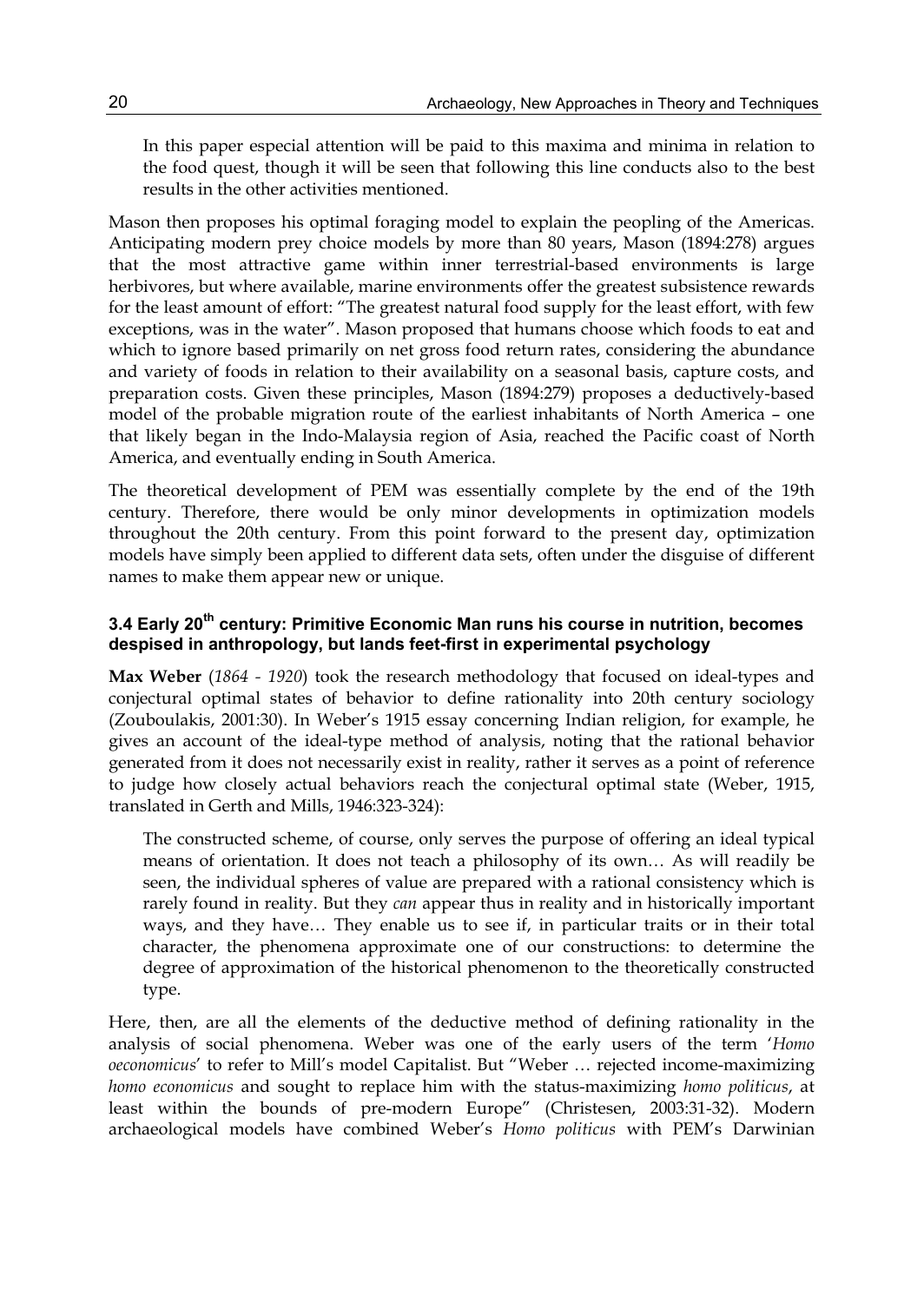framework to form models under various names, including "costly-signaling theory", "prestige hunting", and "showing off" (e.g., Broughton and Bayham, 2002).

## **3.4.1 Ideal cases and reductionism continued: The optimization prophecy of Wilhelm Ostwald**

Early 20th century textbooks on theoretical mechanics and natural philosophy continued the dialogue on the principle of maxima and minima in nature and the conservation of energy. An early 20th century textbook on theoretical mechanics by **James Hopwood Jeans** (*1877 – 1946*) was later cited by George Zipf as one of his inspirations for developing the Principle of Least Effort in psychology (see below). The goal of several influential natural philosophy texts remained unchanged from earlier times: unite the actions of the living and nonliving under a single principle: the efficient utilization of energy. One of these general texts was published in 1910 by **Wilhelm Ostwald** (*1853 - 1932*). As in Mill's economics and Weber's sociology, Ostwald argues for a focus on ideal-types, or optimal states, and reductionism as the best method for investigating natural philosophy and science. But Ostwald (1910:45) specifically argued that Mill's disturbing causes are irrelevant when he wrote that "…we repeatedly so find or can form our experiences that certain natural relations *preponderatingly* determine the experience, while the other parts that remain undetermined fall into the background. *The prophecy will cover so considerable a part of the experience that we can forego previous knowledge of the rest*". Ostwald (1910:46-47) then outlined what can be considered the current working deductive model used in North American archaeology today:

A case in which none of the extraneous elements of experience operate is called an *ideal case*, and the inference from a series of values leading to the limit-value is an *extrapolation. Such extrapolations to the ideal case* are a quite natural procedure in science, and a very large part of natural laws, especially, all quantitative laws, that is, such as express a relation between measurable values, have precise validity only in ideal cases.

Ostwald argues that natural philosophy should decide which finite causes are likely to be the most instrumental in guiding behaviors in the living universe. Sound science makes these reductionistic determinations, and then seeks out those actions or behaviors that appear to confirm the law. Scientists can make observations, interpret them according to the law, and this makes the living world knowable and useful. So what should the final cause of living action be?

Since our opinion as to what constitutes a higher and lower organism is doubtless arbitrary, let us ask whether it is not possible to find an *objective* standard by which to measure the relative perfection of the different organisms. The question must be answered in the affirmative when we take into consideration the following. Since the quantity of available free energy upon the earth is limited, the organism which transforms the energy at its disposal more completely and with the least loss into the forms of energy necessary for the function of life, must be regarded as the more perfect organism (Ostwald 1910:176).

If we substitute the concept of 'fitness' for the word 'perfect' in the passage above, we would have the essential argument of modern optimization models and current constructs of PEM under the umbrella of "evolutionary ecology". Here is Ostwald's passage again with the substitution of two words: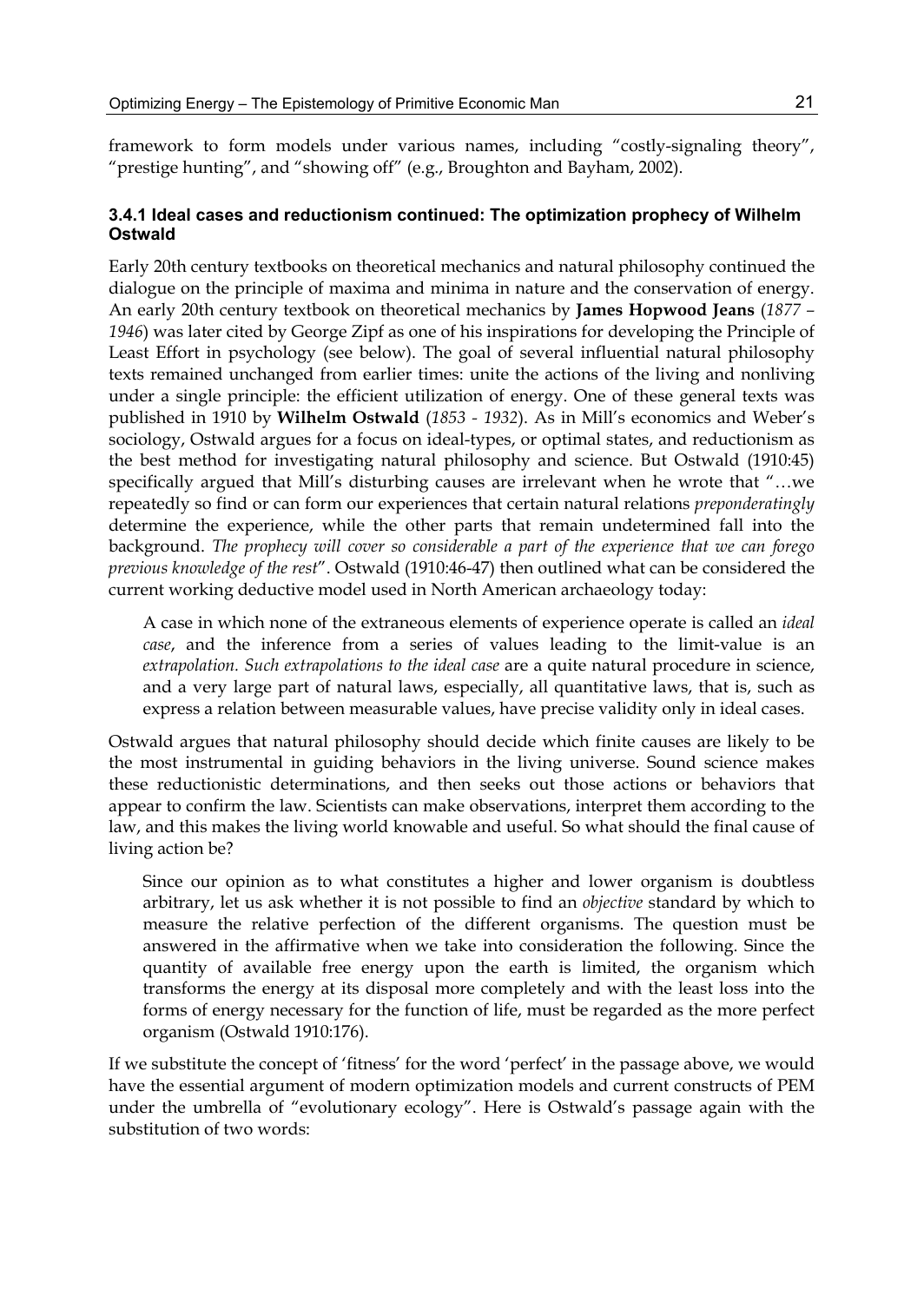Since our opinion as to what constitutes a higher and lower organism is doubtless arbitrary, let us ask whether it is not possible to find an *objective* standard by which to measure the relative [fitness] of the different organisms. The question must be answered in the affirmative when we take into consideration the following. Since the quantity of available free energy upon the earth is limited, the organism which transforms the energy at its disposal more completely and with the least loss into the forms of energy necessary for the function of life, must be regarded as the more [fit] organism.

Ostwald's prophecy was about to become law, despite the best efforts of nutrition science, which was about to bury PEM, and anthropology, which learned to despise him in the early 20th century.

# **3.4.2 Nutrition science begins to build Primitive Economic Man's coffin**

At the time of Ostwald's writings, a major breakthrough in the understanding of nutritional requirements of human health was occurring. In 1911, E. B. Hart of the University of Wisconsin and colleagues embarked on a program to test some of Liebig's protein/energy imperative conclusions (Harper, 1997:1027S-1028S). In what became known as the 'Wisconsin single grain experiment', Hart and colleagues definitively showed that healthy diets required more nutrients than simply protein and a few minerals (Harper, 1997:1027S-1028S).

It was also becoming widely known that mice fed purified diets consisting solely of energy sources died rather quickly, but when milk was added to these diets the animals flourished. The implication of these studies was that there existed a type of nutrient, or a number of nutrients, other than proteins, carbohydrates, and fats, that were present in milk that made the difference between life and death in the living universe. One of the implications was that the living world was more than machines of energy moving through space. That analogy was untenable.

One of these important papers appeared in 1915, and was entitled *The Nature of the Dietary Deficiencies of Rice* (McCollum and Davis, 1915). In this paper we get a first-hand account of researchers who knew the energy-imperative paradigm to be wrong, and knew also that other, undefined organic-based nutrients had as much impact on mammalian growth and development as proteins, carbohydrates, and fats. McCollum and Davis (1915:183-184) called these undefined nutrients 'accessory substances'. The fat-soluble accessory substance that McCollum and Davis knew to be vital to mammalian growth and development would later be known as vitamin-A. The water-soluble accessory substance(s), for which McCollum and Davis were unsure of the number, could have included folate, riboflavin, and/or thiamin, all critical to human growth and body maintenance.

Thus, McCollum and Davis (1915:185) dismantled the notion that, in the living world, energy alone could promote growth when they wrote that: "…all of which make it evident that *purified proteins, fats having the growth-promoting property, and salt mixtures of appropriate composition, cannot adequately supplement polished rice so as to produce a diet which will support growth*". In a case of bitter irony, then, McCollum and Davis (1915:192) argued that increasing attention to the non-energy producing accessory substances would lead to significant economic benefits through better health and nutrition.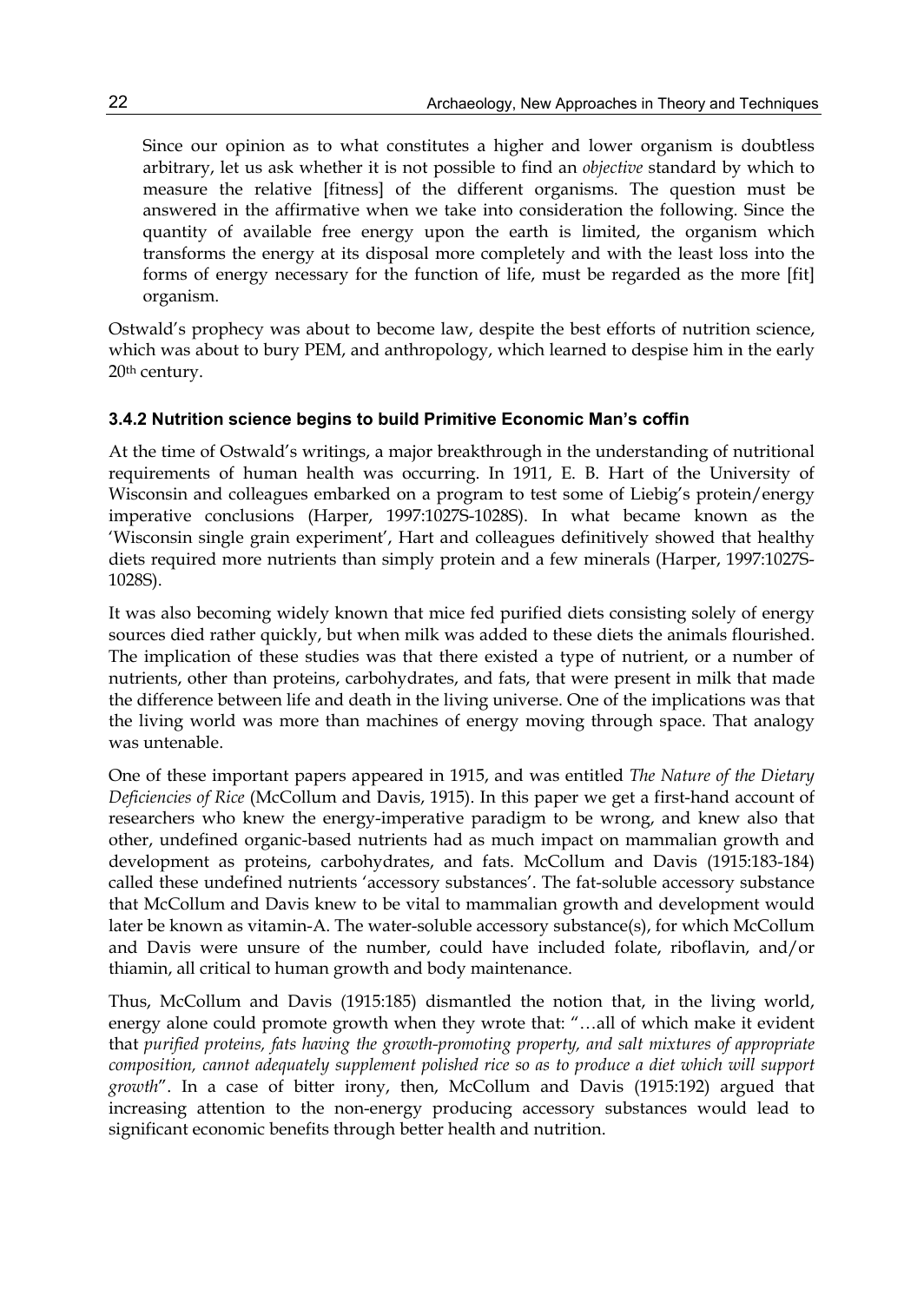The second decade of the 20th century finally witnessed the naming of these accessory substances – 'vitamines' (Frank and Dubin, 1920; Funk, 1925, 1926; Myers and Voegtlin, 1920). By 1918, some nutritionists were actively promoting the essentiality of these nutrients to healthy diets, and recognizing that diversity of diet was necessary to consume adequate quantities of these essential nutrients:

Vitamines as a class are now acceptably divided into a fat soluble and a water soluble type. Both are absolutely essential in a complete diet and both vary considerably in their occurrence. Individually many foods are deficient in one or both of them, but safety has undoubtedly been assured to the consumer by his desire for variety (Steenbock, 1918:119).

And by the end of the decade, three 'vitamines' were being named by letter (e.g., Dutcher et al., 1919:184). Shortly thereafter, nutritionists were on the trail of other non-caloric nutrients that were critical to the survival of animals. While not yet chemically isolated, they were learning that some foods such as green leafy vegetables were so rich in these nutrients that they could make the difference between life and death. Consider these passages from Evans and Bishop (1922:650-651), who were hot on the trail of 'substance X', later called vitamin E:

Natural foodstuffs contain a substance, X, which prevents such a sterility or which cures the disorder occasioned by the purified dietary regime. We have thus been able to witness a comparatively sudden restoration of fertility to animals of proven sterility, and whose controls continued sterile, by the administration of fresh green leaves of lettuce.

These studies demonstrated, once and for all, that energy sources could not be considered by themselves a key currency to tracking animal health patterns. From this point (roughly 1920) forward to the present day, advocates of PEM models would ignore these essential facts – but in the earliest stages of the 20th century, PEM ideals were still in good company to all but a few heretics who were quietly building PEM's coffin in the nutrition sciences.

## **3.4.3 Alfred Kroeber's superorganic challenge to Ostwaldian prophecy**

In an important early 20th century anthropology paper, **Alfred Kroeber** (*1876 – 1960*) challenged the ideas that Darwinian selection could explain all human behaviors of any consequence to science, as well as the notion that human action could be understood through mechanistic principles based on reductionistic ideals (Kroeber, 1917). Kroeber's prophecy, however, was that the study of human behavior would be overtaken, so to speak, by the forces of organic evolution, while the true study of the meaning of human action – the social – would be swept aside in the reductionism inherent in zealous claims that the principles of Darwinian selection could explain the essence of human thought and action. Considering the tenacity of the PEM framework, Kroeber can be regarded as a seer in this regard. Kroeber's analysis, indeed criticism, of interpreting human action under the same theoretical principles as organic evolution anticipated some of the objections to optimization approaches developed much later in the century.

Kroeber (1917:208, 212) argued for holistic views of human action, and warned against scientific reductionism: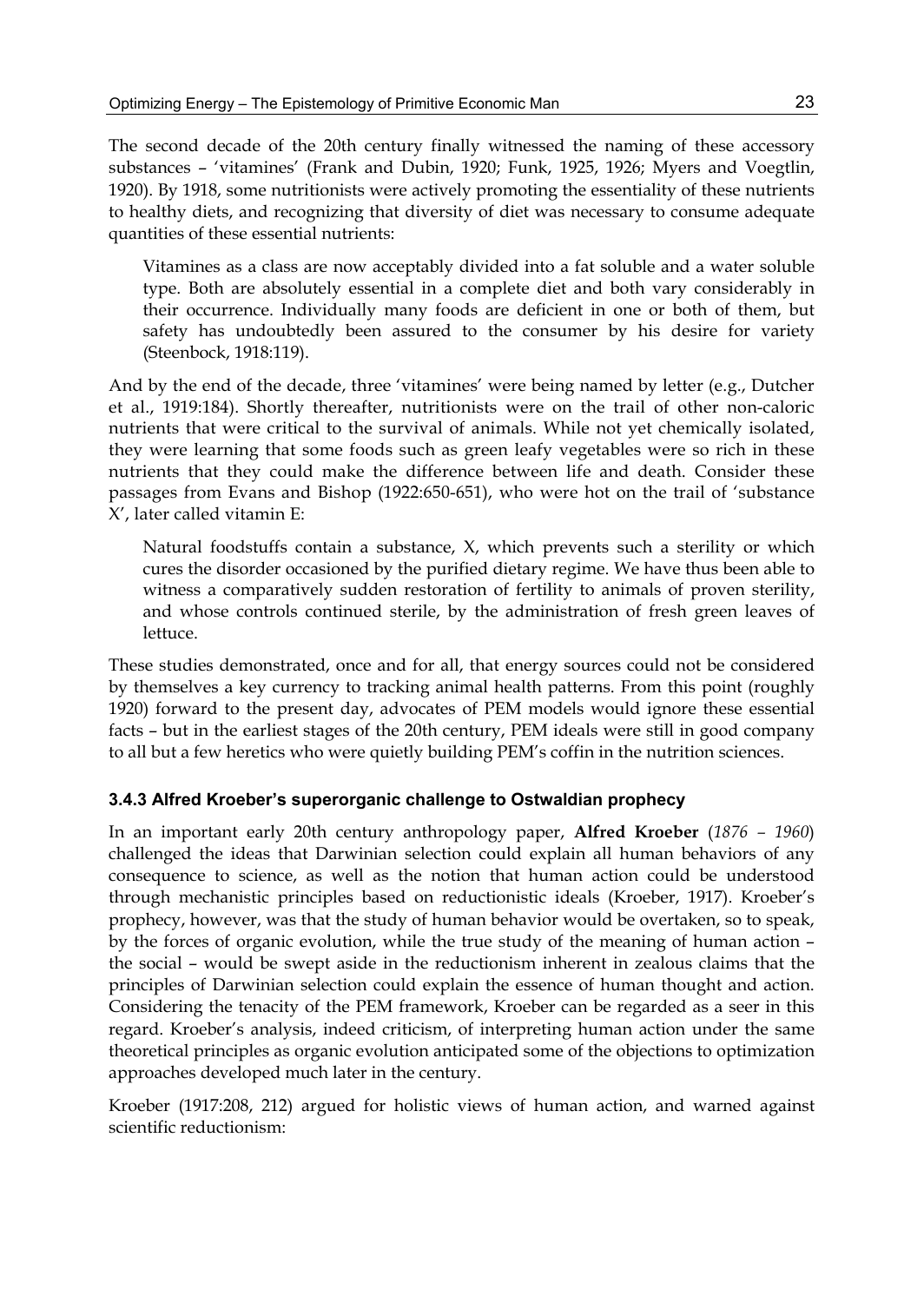Science will attack historical material – social material – by converting it into organic terms - whether psychical or physical does not matter, so long as the ever present individual physiological aspect or basis of the social phenomena is dealt with. These organic results will then be ready for interpretation by the methods of physics and chemistry. Thus the material will be made part of that great unit, the system that justifies and elevates science to its high plane – the system that is pervaded by the principle of mechanical causality as its essence.

The forces and principles of mechanistic science can indeed analyze our civilization; but in so doing they destroy its essence, and leave us without understanding of the very thing which we seek.

## **3.4.4 Bronislaw Malinowski heads to the Trobriand Islands and fails to discover Primitive Economic Man**

In the 1920's, PEM was so pervasive in the thoughts of economists and others that **Bronislaw Malinowski** (*1884 – 1942*) devoted some time to dismembering him in his classic *Argonauts of the Western Pacific*, first published in 1922:

Another notion which must be exploded, once and for ever, is that of the Primitive Economic Man of some current economic text books. This fanciful, dummy creature, who has been very tenacious of existence in popular and semi-popular economic literature, and whose shadow haunts even the minds of competent anthropologists, blighting their outlook with a pre-conceived idea, is an imaginary, primitive man, or savage, prompted in all his actions by a rationalistic conception of self-interest, and achieving his aims directly and with the minimum of effort. Even *one* well established instance should show how preposterous is this assumption that man, and especially man on a low level of culture, should be actuated by pure economic motives of enlightened self-interest. The primitive Trobriander furnishes us with just such an instance, contradicting this fallacious theory. He works prompted by motives of a highly complex, social and traditional nature, and towards aims which are certainly not directed towards the satisfaction of present wants, or to the direct achievement of utilitarian purposes. Thus, in the first place, as we have seen, work is not carried out on the principle of the least effort. On the contrary, much time and energy is spent on wholly unnecessary effort, that is, from a utilitarian point of view (Malinowski 1922:60).

Despite ethnographies such as Malinowski's *Argonauts*, essays by Kroeber, and research on vitamins in nutrition, these studies did nothing to slow the progression of PEM in natural philosophical texts. If anything, the PEM framework became even more trustworthy for its proponents than ever before. And nobody exemplified this fact any better during the third decade of the 20th century than Alfred Lotka.

## **3.4.5 The extended hand of Wilhelm Ostwald: Alfred Lotka's energetics and human nature**

In precisely the same year that Malinowski published his *Argonauts*, **Alfred Lotka** (*1880 - 1949*) was publishing a series of articles in the *Proceedings of the National Academy of Sciences* advocating a mechanistic view of human evolution based on energetics. Lotka (1922:147) wrote that: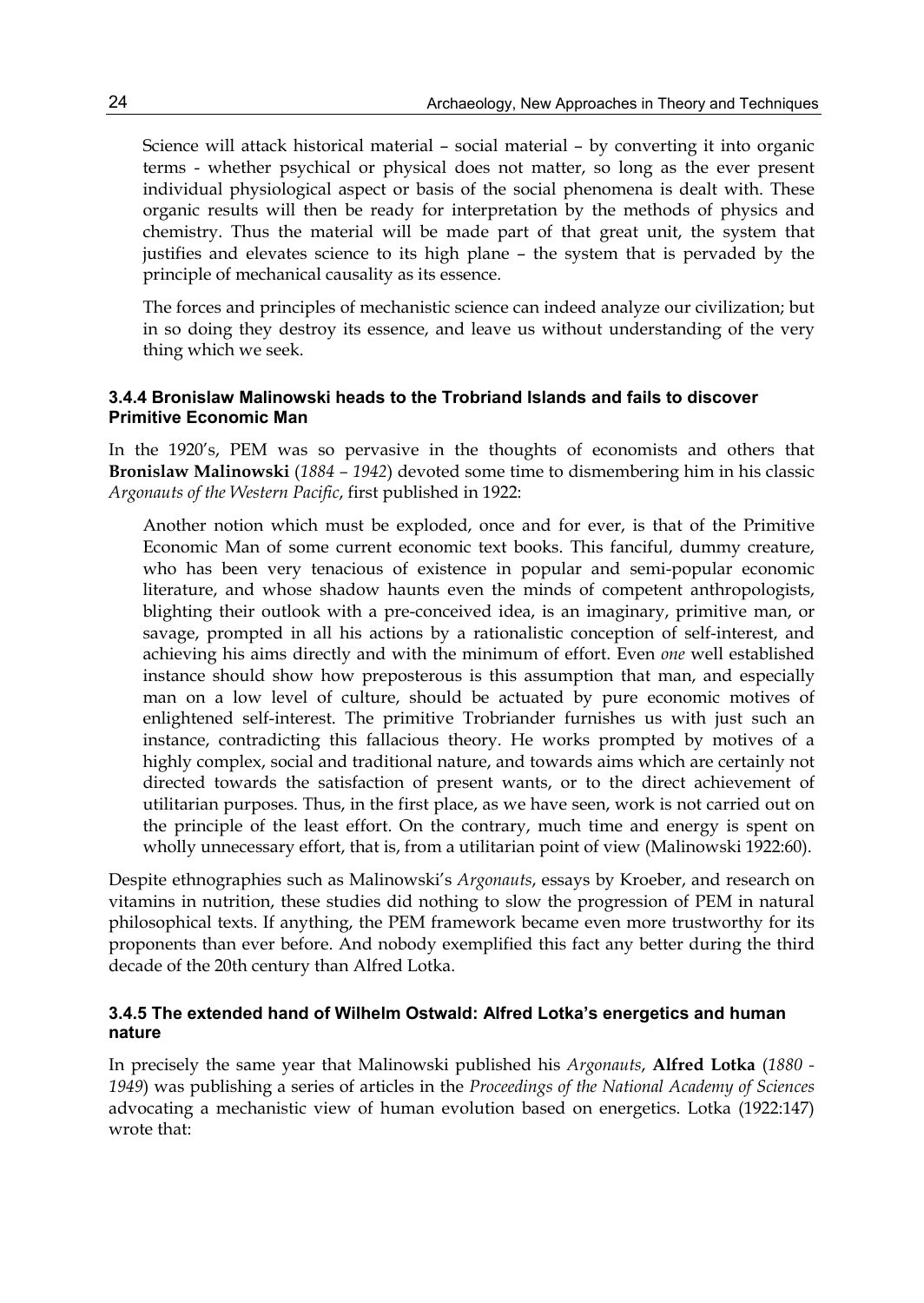It has been pointed out by Boltzmann that the fundamental object of contention in the life struggle, in the evolution of the organic world, is available energy. In accord with this observation is the principle that, in the struggle for existence, the advantage must go to those organisms whose energy-capturing devices are most efficient in directing available energy into channels favorable to the preservation of the species.

The first effect of natural selection thus operating upon competing species will be to give relative preponderance (in number or mass) to those most efficient in guiding available energy in the manner indicated.

Three years after these writings, Lotka (1925) published his *Elements of Physical Biology*. Here, Lotka detailed his ideas concerning both the mechanical side of human behavior and the other behaviors guided more by cognitive choice. Lotka (1925) called the mechanistic side of human action 'rigid behavior', or, more famously, the 'automaton type'; the more symbolic aspects of human action he called the 'elastic type'. Elastic behaviors, of course, are nothing more than Mill's (1836) 'disturbing causes' and Weber's *Homo politicus*.

Lotka (1925:350) then states that 'lower' organisms such as plants live on an "*automaton type* of behavior schedule"; "But in the higher animals, and most particularly man, we have an elastic behavior-schedule….". Ironically, Lotka (1925) then argues that elastic behaviors are superior to automaton types. Any changes, or adjustments, in the operation of free choice would naturally tend toward those behaviors favorable to the individuals of the species, and thus they would tend toward a maximum. In this case, the maximum or currency to track is energetic efficiency. But then Lotka (1925:352) considers all of these deductions within a framework of ideal types and optimal states, and in the process reduces them further to the rigid types of human action, turning his model of the ideal type of human being into an automaton, representing classic PEM modeling:

**Relation between Ideal and Actual Organism**. We have thus far considered an ideal type of organism of the free choice type of behavior schedule, constructed on the principle that the λ's shall be so chosen as to make the proportional rate of increase *r* a maximum.

It remains to consider the relation between this ideal type of organism and the actual organism. The actual organism is not consciously guided by any consideration of the effect of his actions upon the rate of increase of his species… What guides a human being, for example, in the selection of his activities, are his tastes, his desires, his pleasures and pains, actual or prospective. This is true, at least, of some of his actions, those which are embraced in his free-choice type of behavior schedule. That the human behavior schedule also contains an element of the non-elastic (automaton) type may be admitted in deference to those who have leveled their destructive criticism at the hedonistic account of human behavior. We may, however, restrict our discussion here to that portion or phase of conduct which is determined by hedonistic influences.

So what portions of the human condition naturally lend themselves to hedonisticallygenerated models of automaton action? It's foraging for food, because the health and welfare of plants and animals are primarily determined by the efficient capture of free energy: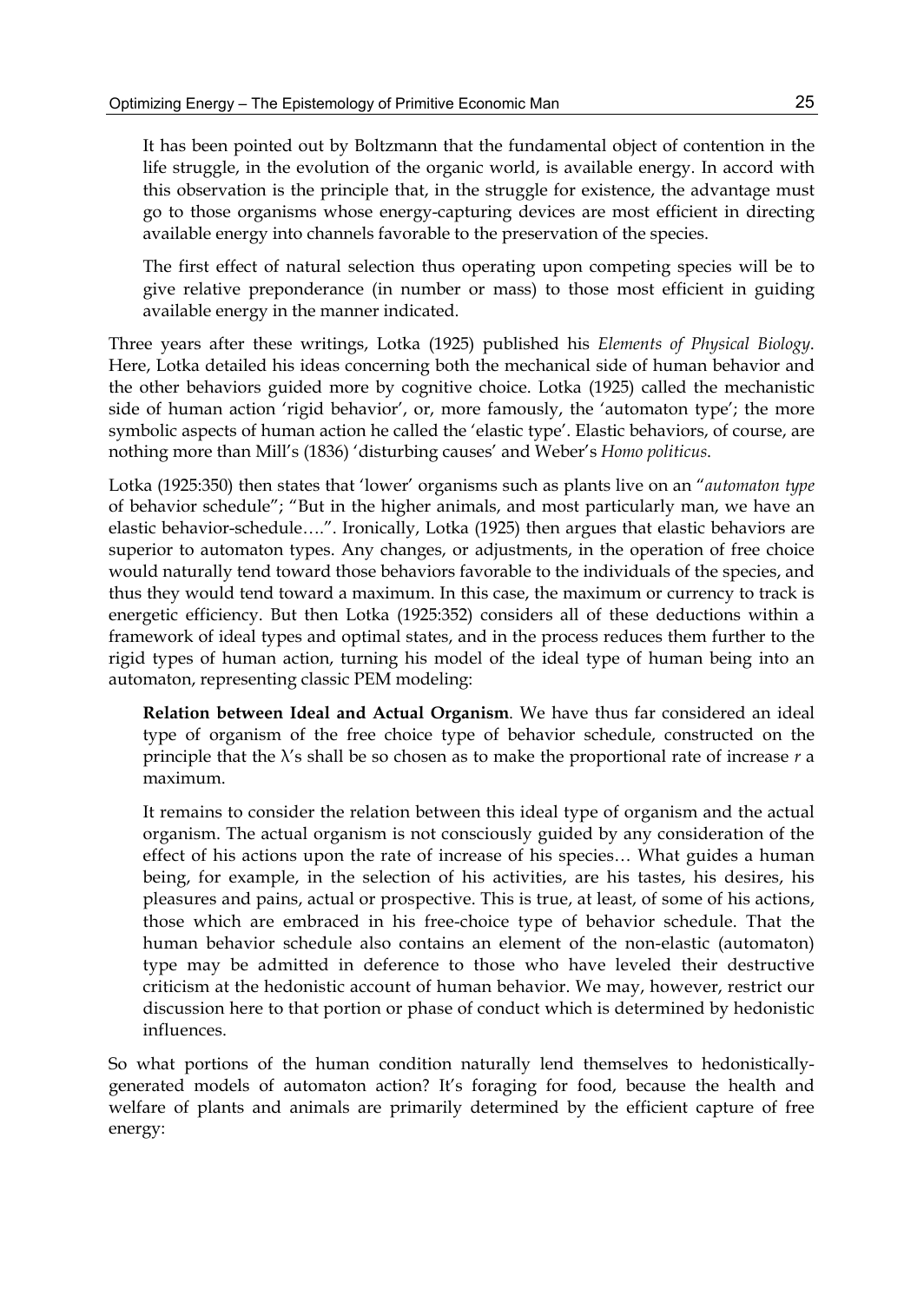The behavior schedule has been quantitatively defined in terms of energy. This if not the only possible definition, is at any rate a convenient one, and has also the advantage of emphasizing the important relation of the organism to the energy sources of his environment. His correlating apparatus is primarily an energy capturing device – its other functions are undoubtedly secondary. The life contest, then is primarily a competition for available energy, as has been pointed out by Boltzmann. Energy in this sense and for this reason *has* value for the organism – which is a very different thing from saying (as some have said or implied) that economic value *is* a form of energy (Lotka 1925:354-355).

Lotka (1925:356-357) places the self-interested energy-maximizers into the classic Darwinian framework of the struggle for survival, thereby completing the optimality-based PEM framework:

Our reflections so far have been directed to the selfish efforts of each organism and species to divert to itself as much as possible of the stream of available energy.

This at least seems probable, that so long as there is an abundant surplus of available energy running "to waste" over the sides of the mill wheel, so to speak, so long will a marked advantage be gained by any species that may develop talents to utilize this "lost portion of the stream." Such a species will therefore, other things being equal, tend to grow in extent (numbers) and this growth will further increase the flux of energy through the system. It is to be observed that in this argument the principle of the survival of the fittest yields us information beyond that attainable by the reasoning of thermodynamics.

Lotka (1925:430-431) ends with a metaphysical idealism, with one more deductive state of optimality to propose – man's unity with Nature.

The fact seems to be that the operation of a fundamental purpose or design in Nature is one of those things that can neither be proved nor disproved. We are, therefore, at liberty, if we so choose to, believe in such a purpose. This is an occasion for the legitimate exercise of faith.

We may, if we *will*, embrace this purpose for our own. Such *will* spells ultimate survival. No better guarantee for the welfare of the race could be furnished, than its essential harmony with Nature. Selection, then, would seem to point the way toward a will in conformity with that general principle which, for want of a better term, we may describe as the Supreme Purpose of the Universe.

#### **3.4.6 The non-caloric organic nutrients change the face of nutrition and disease: The vitamin revolution buries Primitive Economic Man in the nutrition sciences**

Research into the 'vitamines', especially vitamins A, B, C, and E accelerated during the early 1920s (e.g., Bishop, 1922; Evans and Leersum, 1929; Funk and Dubin, 1920; Funk, 1925, 1926; Myers and Voegtlin, 1920). With increasing discussion of the value of incorporating these nutrients into diets, some were advocating caution in the creation of dietary guidelines for the intake of the non-caloric nutrients because vitamin research was being performed almost exclusively on nonhuman animals (Mitchell, 1922). For example, by 1925 vitamin E deficiency had been advanced as one of the factors that had a primary influence on sterility in mice (Evans and Burr, 1925).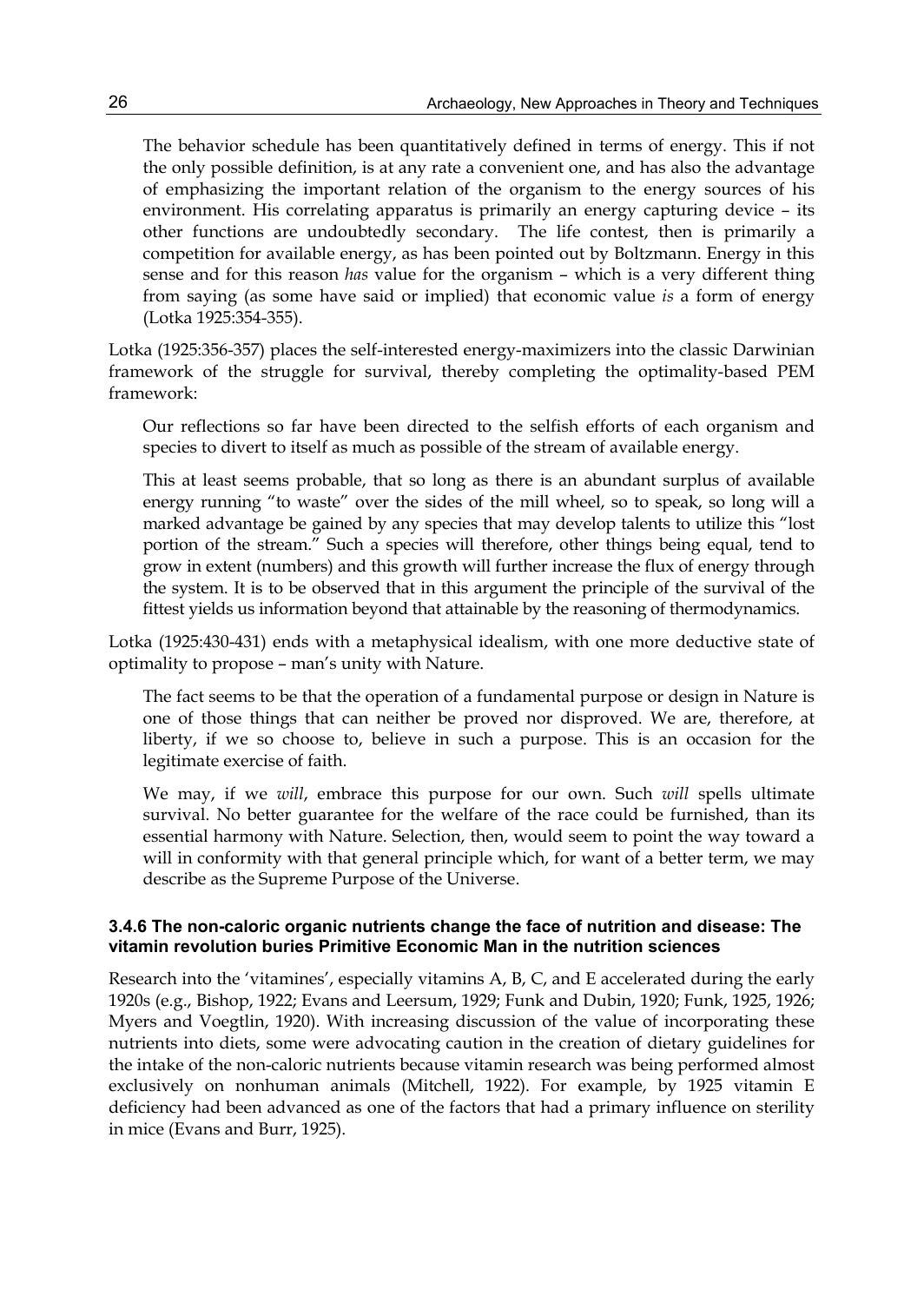Then, between 1926-1939, in 13 short years, 12 essential vitamins had been isolated chemically, including thiamin, niacin, folate, riboflavin, and vitamins  $B_6$ , C, A, D, E, and K (Carpenter, 2003c:3028, Table 2). As noted above, between about 1900 – 1920, a fundamental shift in thinking within nutrition science took place. Within these two decades, it became apparent that many diseases and malformations, including scurvy, rickets, beriberi, night blindness, and pellagra could be prevented or treated by adding specific food items that contained nutrients other than carbohydrates, fats, and proteins to the human diet (e.g., Elvehjem, 1949). These afflictions, which greatly influenced human demographic patterns in some regions, were not caused by viruses nor by insufficient intake of energy or minerals. Rather, they were caused by deficiencies in unknown organic-based nutrients – and the search was on to define and isolate them (Carpenter, 2003c; Carpenter et al., 1997). This brought about the revolution of understanding of essential nutrient diversity and human health and development in nutrition science between 1910 -1940. And this spelled the death of PEM modeling in that discipline.

For instance, it was discovered that 'Factor A' (later called vitamin A) was crucial to understanding growth and development in mice, as well as treating and preventing night blindness – although this vitamin was not isolated chemically until 1939 (Carpenter, 2003c). Growth and the 'antiberiberi factor' were related to 'vitamin B' (with  $B_1$  isolated in 1926); rickets was tied to a factor we now call vitamin D, and isolated in 1931, and so forth (Carpenter, 2003c). As the vitamins began to fall to science, so to speak, the essential minerals began to receive increasing attention in the 1920s and 1930s as well. As an example, copper was isolated as a factor in the health of cattle in 1931 (Carpenter, 2003c).

One final piece of nutrition research that falls between the two decades 1920-1940 involved the relationship between energy consumption and life span. As Carpenter (2003c) notes, as early as 1917 researchers had discovered a link between early calorie restriction and increased life span in mice. In 1927, **Clive McCay** (*1920 – 1967*) confirmed this finding, concluding that the life span of rats could be greatly enhanced by restricting their consumption of calories (energy) early in life.

Between 1920 – 1940, then, the nutrition sciences firmly established the link between dietary diversity and human health patterns, including the significant roles played by non-caloric nutrients. This general principle has been confirmed by thousands of empirical research projects conducted over the past 65 years – and forms the central concept of nutritional ecology.

# **3.4.7 Primitive Economic Man moves into experimental psychology**

Beginning in the 1930s, experimental psychologists decided to apply PEM modeling in their research. One of the more important articles linking animal behavior with the principle of least effort was published by **Joseph Gengerelli** (*1905 – 2000*) in 1930. Gengerelli studied the behavior of rats moving through a maze to obtain food at the end of the line. Current PEM frameworks are similar to the research Gengerelli carried out on rats in the 1930s. Substitute 'ecological habitat' for the maze and 'human foragers' for rats, and one essentially sees the basics of modern PEM modeling. Gengerelli's early research also continued the tradition of framing itself within the parameters of reductionism, ideal-types or optimal states, least effort or action, maxima and minima, and deductive reasoning.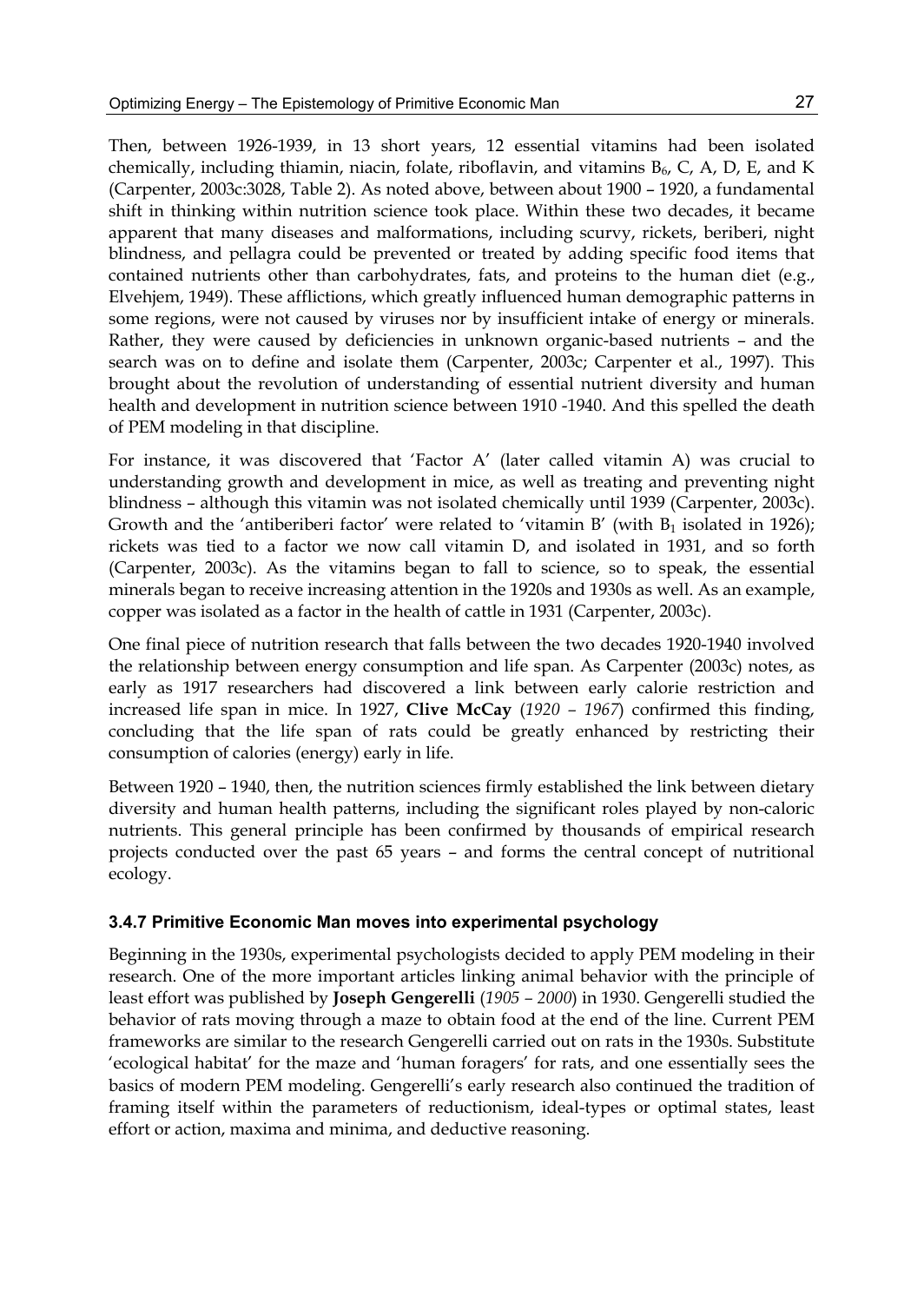In the press and strife of actual research…the problem is to determine which one of the "blunt facts" we shall choose as the corner stone of our explanation. Obviously we must choose those which are capable of embracing all of the varied phenomena with which we have to deal. Also those facts which are "self- evident"; which do not themselves stand in need of explanation.

This is the crux of our problem. In psychology, at least, there is no unanimous agreement as to what the fact or facts are which do not stand in need of explanation… In general, modern psychologists have been too ambitious. They have been drawn with an inevitable fatality to the "self-evident" facts and laws of mechanics (Gengerelli 1930:194-195).

Gengerelli attempts to establish a 'law' of least action, but he notes that the law applies only to specific circumstances; namely specific external and internal conditions arising from need (1930:228-229):

In view of the fact that our ordinary tools of frequency, recency, redintegration, etc., fail to resolve the phenomenon to a simpler, more fundamental, level, there is only one thing left to do: - state the facts and their conditions as simply and as abstractly as possible. We are therefore forced to state in a somewhat axiomatic form that it is a fundamental law of behavior *that the organism, under the stress of a need, tends in consequence of repetition, to relieve that need by the process of least effort.* 

In other words, the capacity of the various stimuli in the external situation to elicit responses from the animal becomes *changed and organized in a fashion prescribed by a definite law*. The law, namely, that the behavior of the animal, in relieving its need, shall become the *minimum possible*.

In 1937, **R. H. Waters** repeated Gengerelli's maze experiments utilizing both rats and human subjects. His goal was to test three related but somewhat different hypotheses, or 'Laws of the Principle of Least Effort' that had been recently proposed in experimental psychology: (1) R. H. Wheeler's (1929) Law of Least Action; (2) J. A. Gengerelli's (1930) Principle of Maxima and Minima (described above), and (3) L. S. Tsai's (1932) Law of Minimum Effort. Waters finds some positive aspects to both Gengerelli's and Tsai's formulations, but because he recognizes that behavioral variability will be contingent upon physiological and cognitive differences between organisms, external constraints, and the like, he prefers Tsai's *Law of Minimum Effort*. Interestingly, **George Zipf** (*1902 - 1950*) would later take 'Principle' from Gengerelli's formulation, 'Least' from Wheeler's formulation, and 'Effort' from Tsai's formulation to concoct the 'Principle of Least Effort' in 1949, apparently unaware that Malinowski had used the term to refer to PEM 27 years earlier.

Nevertheless, while recognizing some positive aspects to Tsai's *Law of Minimum Effort*, Waters also recognized some limitations in that formulation. One of these is the dimension of pain. Specifically, even rats may not choose a path of least resistance or greatest energetic efficiency if that path causes pain. In contrast, non-living phenomenon such as water flowing down a mountain may follow a path of least resistance, but in doing so feels no pain on its journey downward. The water has no other incentive or built-in behavioral capabilities to choose its path down the mountain. Waters has therefore challenged the notion that the living and nonliving are equivalent dimensions that can be explained by a single, overarching 'law'. But the energy maximizing hypothesis is too strong, so Waters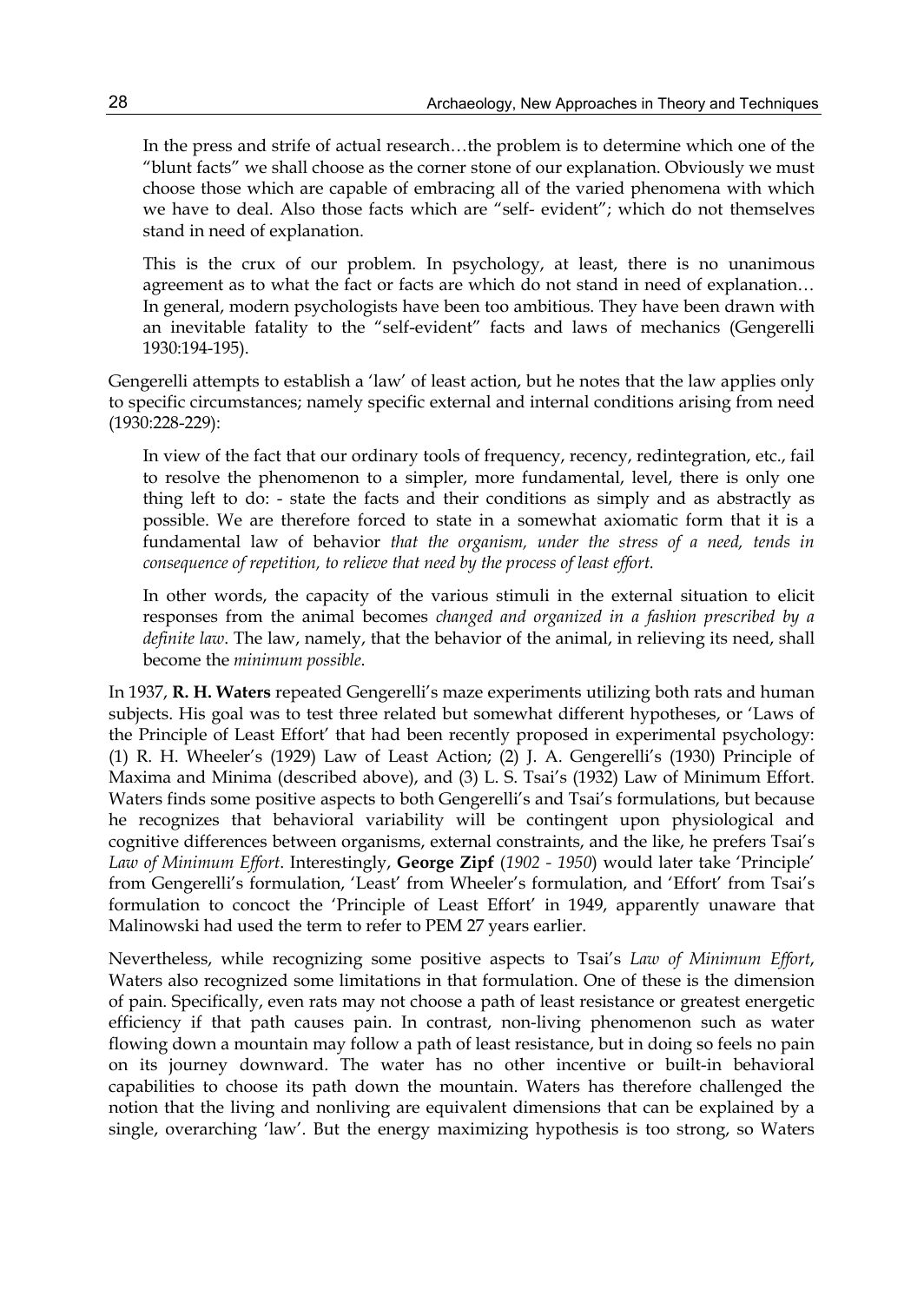(1937:16-17) suggests simply incorporating the pain dimension into the minimum effort equation:

Gengerelli points out that by taking the wall these animals avoided the pain consequent upon bumping into these obstacles. This is clearly an instance showing that, if the pathway of minimum effort involves painful stimulation to the animal, then that pathway will be avoided. It might be suggested, however, that the *Law of Minimum Effort* be so interpreted as to include the pain dimension, that is, that that pathway involving least painful stimulation will be taken. If this were done, then we would be able to say that the *Law of Minimum Effort*, with the limitations already mentioned, holds for the following dimensions: distance, time, effort, and pain.

We can sense in this passage an attempt to salvage a doomed scientific postulate. Waters previously noted that dimensions such as pain were unquantifiable, and even if it could be quantified, it would be so variable amongst individuals that the dimension would remain largely unknowable. And yet Waters insisted on making living dimensions such as pain part of what he would call a Law of Minimum Effort. Waters writings also beg the questions: If pain influences a rat's decision regarding whether or not to choose a path of least resistance or least expenditure of energy, what about other dimensions that must be taken into account to understand human behavior such as love, desire, hate, jealousy, sympathy, apathy and the like? Can we quantify all of those dimensions? How, then, would this Law be applied to human behavior? Ironically, Waters all but answered these questions – namely that the *Law of Minimum Effort* does not apply to human behavior.

In the case of the human subjects no single explanation seems possible, due to the reasons they gave for taking the several paths. If they did manifest a preference, regardless of the number of turns required by it, they usually claimed that it seemed shorter or easier. However, many subjects were activated by other motives, such as the desire to go as many different ways as possible, the thought that the aim of the test was to see how many ways they could find, the fear that they would lose their way if they tried another, and so on… With such maze structure and with such a welter of motives, each individual case becomes a law unto itself and thus prohibits, in our situations at least, the formulation of any single explanatory principle (Waters 1937:17-18).

Waters then notes that not only does his research indicate that the Law of Minimum Effort does not apply to human behavior, but others had already noted as such:

Tolman …points out that, if there is some physiological principle, some principle of least effort, at the basis of behavior, a knowledge of this fact is relatively barren. "For, given the present parlous state of our physiological knowledge, it appears that the mere fact of such a principle allows us to predict nothing beforehand and prior to concrete behavior experiments". Now, in the first place, he is not in reality telling us to "go to" with our attempts at demonstrating this principle… (Waters, 1937:18).

Despite evidence that the PEM framework was untenable as an explanation of human action, the model became the ultimate panacea of explanation in the universe with the writings of George Zipf in the 1940s. For Zipf, everything in the universe boiled down to the tri-fold phenomena of any real consequence: matter (or energy or action), time, and space (including distance). These interact to create the one true law that unites the entire spectrum of the universe, the living and the nonliving.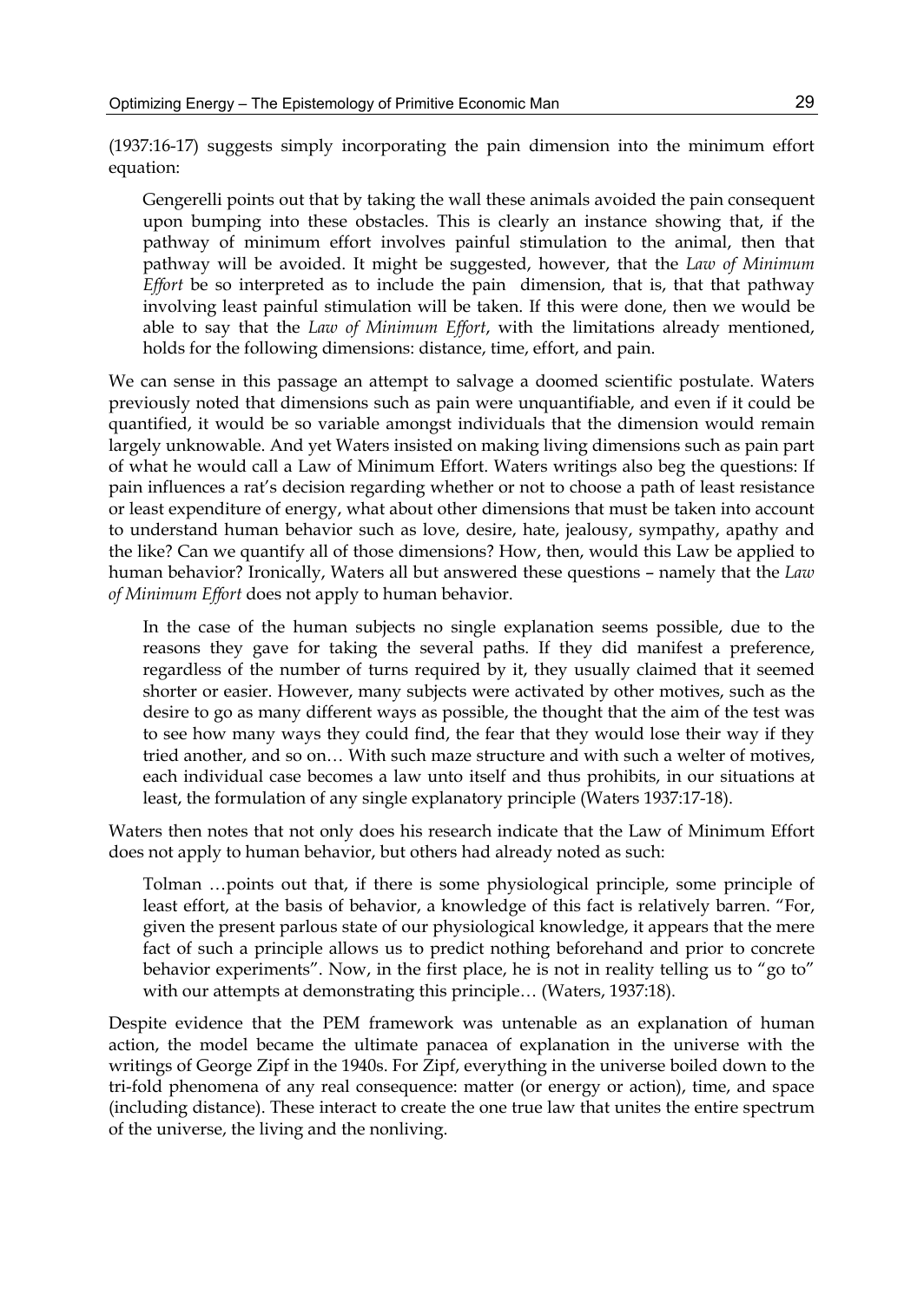In 1942, Zipf was unconcerned about the exact title of his unifying principle. For him, least action, minimum effort and energetic efficiency were essentially synonymous terms.

As to the verbal pitfall, we must remember that the minimum of least-action can be described equally well by using other words….Yet a different verbal label will not necessarily entail the presence of a different minimum.

There are further variants of least-action, such as **least-work, least-labor**, or, in more disguised form, the economical use of energy… Nevertheless fundamental drives remain fundamental drives, regardless of verbal dressing (Zipf 1942:50-51).

The most fundamental feature of the universe for Zipf is the fact that as time passes, matter moves through space. Once this fundamental fact is realized, then all phenomena can be explained with reference to it. We must further realize that of the tripartite phenomena, matter (or action) (or energy) is the most important. Once these salient features of the universe are realized, the only thing remaining is to have faith that these principles guide every action in the universe, the living as well as the nonliving. But for Zipf, it was not faith to believe in these principles – it was simply a rational, self-evident conclusion to any rightthinking person.

It is commonly assumed by natural scientists that there is a "unity of nature" in the sense of a "continuity of natural law." In other words, it is assumed that all of nature (i.e., "the entire universe") is organized as a single great unit according to a single body of law which operates at all times and at all places throughout the entire universe. According to this assumption, the same general natural law that governs the structure and behavior of astronomical bodies governs also the structure and behavior of our planet, of life on our planet, and, indeed, of even the smallest minutiae of living activity including the most subtle emotional and intellectual elaborations of human mind (Zipf, 1942:48).

Zipf contrasts this right-way of thinking with those who believe that variability in behavior does not necessarily reflect a deep-rooted, fundamental law of nature. To Zipf, it is the ignorant who think that nature can organize the living in myriad of ways that show fits of randomness.

In this argument about the existence of social laws, we notice that those who assume the unity of nature, or the continuity of natural law, conclude that there are social laws (and hereinafter we shall call them the **natural social scientists**). By the same token, those who believe that there are no such things as social laws, automatically (though perhaps tacitly and unwittingly) conclude that there is no such thing as a unity of nature. These opponents of natural law in the social field are often referred to as "political theologians" and "economic romanticists", quite analogous to the quacks in medical science…. They might be God who, by definition, decides what the natural codes are to be (Zipf, 1942:52).

But unlike the "quacks" in the medical profession, Zipf understands that his assumption must be borne out with empirical research. Thus, he confidently boasts:

The unity of nature, the continuity of natural law, the universal principle of least- action can be established only by rigorous empiric research before whose decision all minds must bow(Zipf, 1942:52-53).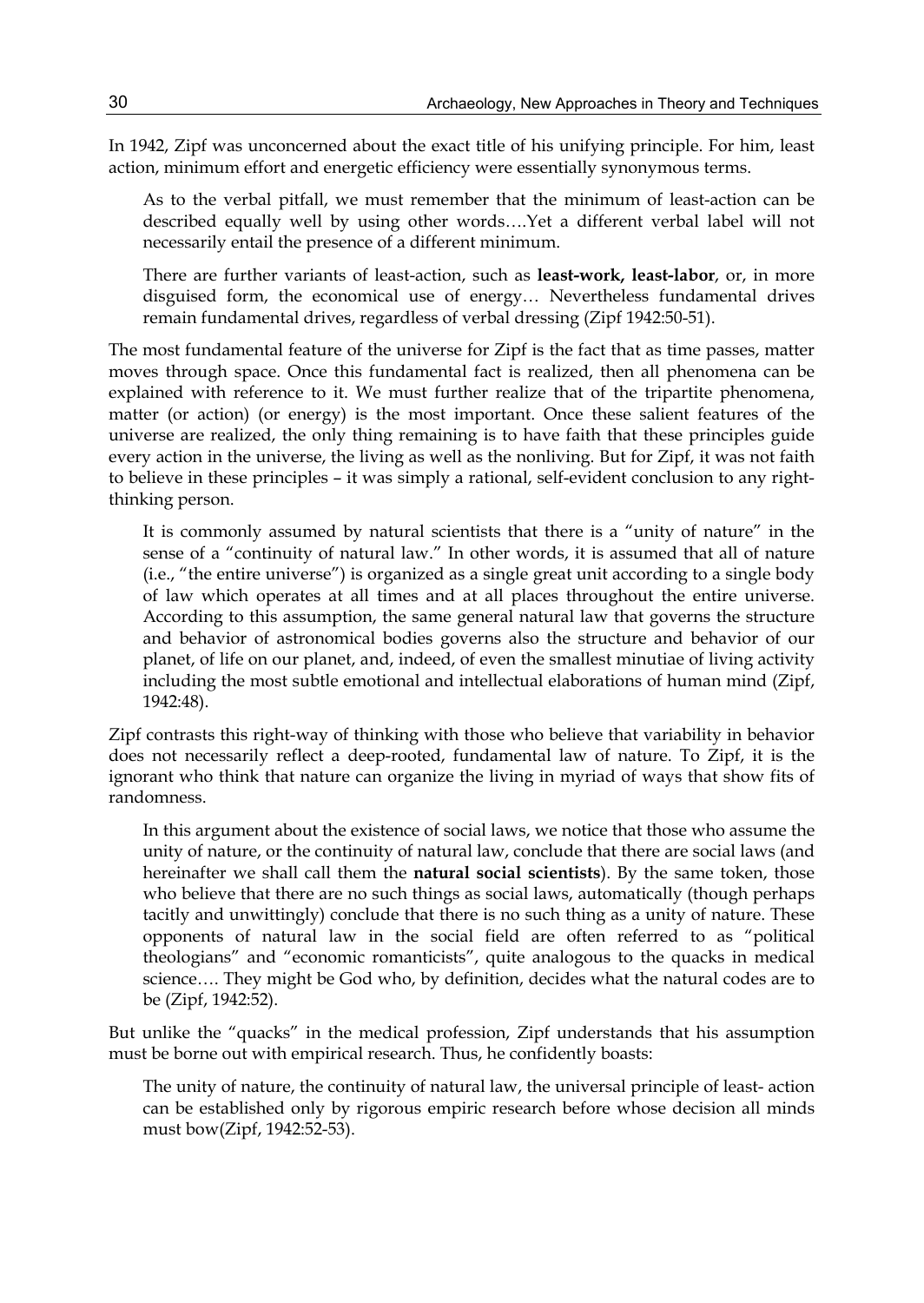Zipf appeals to the Capitalist economic writings concerning labor relations for support, and in the process, sets the stage for what would become known as materialist models in archaeology and patch choice models within an optimal foraging framework in biology and archaeology – namely that people must organize themselves on the landscape with an eye toward least-effort or least-action.

If we assume in the company of economists that man tries to save labor (i.e., is motivated by the consideration of least-action) in all his activities, we must conclude that he will automatically try to save labor in his exploitation of the raw materials of nature, not only in the procuring and manufacture of raw materials into finished goods, but also in his distribution and consumption of the same (Zipf 1942:53-54).

But Zipf doesn't stop there. Like Alfred Lotka before him, Zipf enters into the metaphysical. Perhaps, he notes, we will one day determine that the human soul, if it exists, operates under the Principle of Least Effort as well. And if that is the case, then Zipf has explained the human soul mathematically, and in the process, perhaps, found God.

Thus, for example, if man has an immortal soul, as many believe, then, according to our argument, that immortal soul will exist in obedience to the principle of least-action. And whether or not man has such a soul may very well be decided one way or another by scientific inquiry, perhaps even sooner than we think (Zipf 1942:62).

# **4. Concluding remarks: The future of Primitive Economic Man and nutritional ecology**

*Hallowed with age, having been found helpful in one or many fields of inquiry, it has been the lot of every good idea to be borrowed and reborrowed time and time again, always retaining the*  essence of its old identity, but adding new shades of meaning or losing old ones with every *borrowing* (Hodgen, 1964).

Many of the central ideas embedded in optimization frameworks were first developed in Antiquity two millennia ago. These include individual self-interest, ideal types, optimal states, and least effort. The mathematical representations of principles related to maxima and minima, least-action, and conservation of the active force or energy, developed primarily in the 17th and 18th centuries to describe the movements and interactions of matter in the nonliving world, deeply influenced deductively-based ideas about human nature and human health patterns in the 19th and 20th centuries. Many of these latter ideas have remained intact in the PEM or optimization frameworks in  $21<sup>st</sup>$  century archaeology (e.g., Broughton et al., 2011). PEM was buried in the nutrition sciences 80 years ago, yet schemes involving protein pills and bad carbohydrates continue to capture the imagination into the 21st century (e.g., see Carpenter, 1994 for protein supremacy arguments reminiscent of Liebig's methods from the middle 1800s).

Why do PEM models continue to be so attractive to many researchers, even after it has been shown that they produce marginal results in discipline after discipline? There could be several reasons for PEM's survival in archaeology. First, there is a certain ring of truth about least effort behaviors. For examples, foragers walking across the landscape undoubtedly at times (but not always) chose a path of least resistance; and specific technological developments undoubtedly became fixed in human societies because they offered greater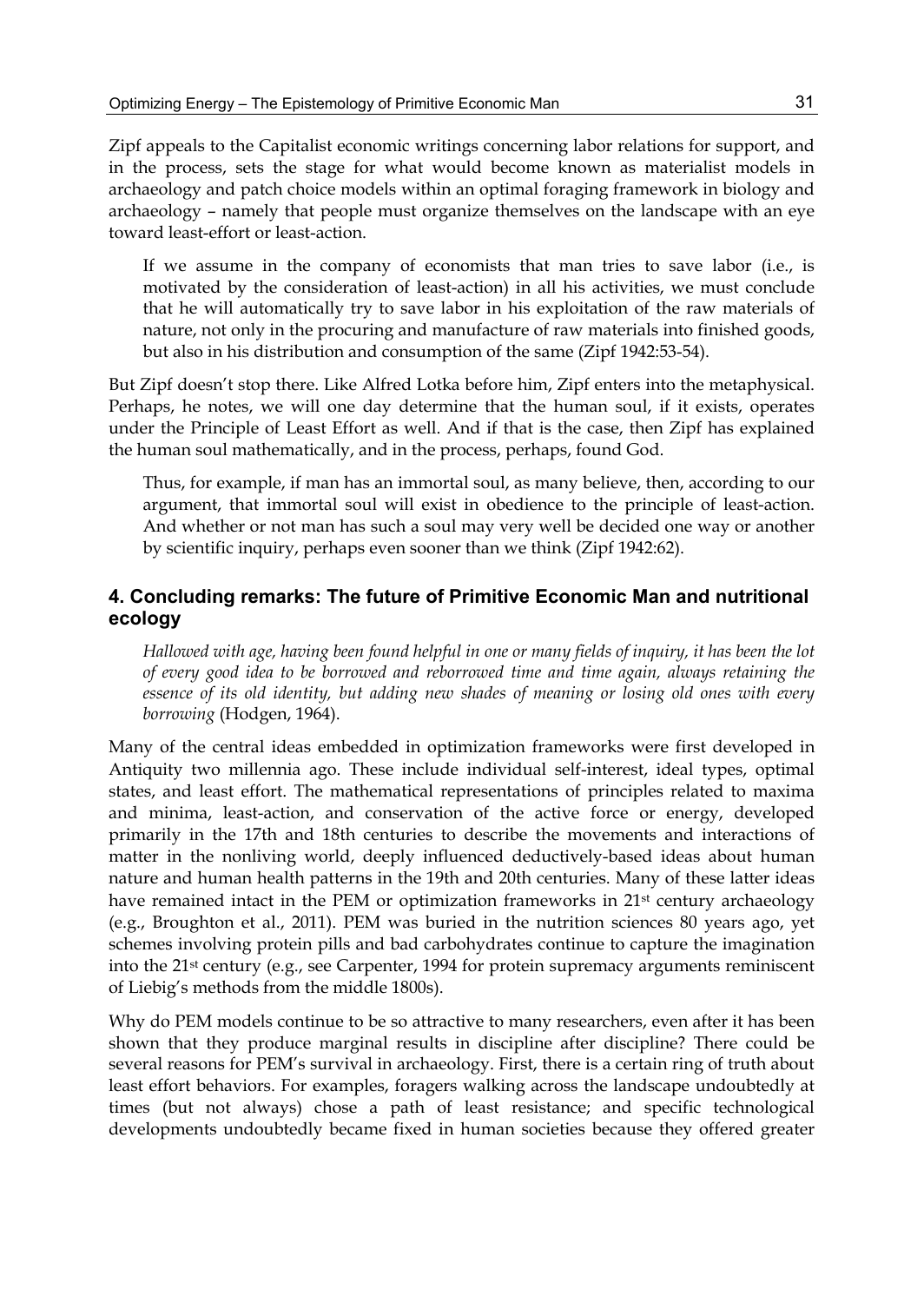efficiency in procuring and/or processing foods. Another attractive component to PEM is that the models derived from its principles often develop into mathematical formulations that are tested with statistics. This gives an aura of "hard science" to these models; in short, it looks like good science. Lastly, these models are well suited for the deductive nature of the scientific study of archaeology that students are told in graduate school they must conform with in order to do 'good science' and be 'good scientists'.

Although humans occasionally make choices based on energetic efficiency, it has never been shown that (a) energetic efficiency is of primary concern to human decision-making; and (b) decisions repeatedly based on energetic efficiency would result in greater selective fitness over time. In contrast, it has been repeatedly shown that humans make decisions about what to eat and what not to eat based on a multitude of reasons (such as taste preferences, taboos and the like) that have nothing to do with energetic efficiency in either the procurement or consumption of those foods. Ethnographic research on a multitude of foraging societies across the globe do not suggest that hunter-gatherers were in a perpetual state of famine or chronic energy deficiency (e.g., Lee and Daly, 2006b; Lee and Devore, 1968); nor were their actions overly concerned with seeking more efficient or most efficient methods to capture and consume calories. Past societies, like those documented ethnographically, likely had a multitude of choices – about what to eat and when and where to eat it. And in many environments, both past and present, there were likely a multitude of ways to procure the nutrients to sustain the next generation, none of which necessitated 'optimal' behaviors in terms of either macronutrient or micronutrient intake. And when it comes to selective fitness, those human foragers who were only concerned about procuring calories with the least effort would likely find themselves outcompeted and soon extinct by others who chose (probably unwittingly) a diet that resulted in the consistent consumption of a wide diversity of all the essential nutrients necessary to sustain mother and child.

One of the most ironic factors about PEM modeling in archaeology and its reliance on the deductive method is that the concept of Darwinian selective fitness developed primarily through inductive rather than deductive research. It is difficult to see how deductively based research can be considered 'superior' to inductively based research, or, worse yet, how deductively based research can be considered 'more scientific' in the sense that all research should be conducted under the umbrella of a deductive model. I think that most of archaeology's fact-building and learning continues to occur through the "Well I'll be damned" factor. Inductively based archaeological research, whether through new excavations, experimental archaeology, the development of new technologies applied to old data, and the interpretations resulting from this research often result in new discoveries that teach us more about the who, what, where, when, and why of past societies than deductive approaches. PEM modeling is a good example. It has been used and abused in multiple disciplines for centuries, and in those disciplines concerned with explaining human behavior (economics, psychology, sociology, and anthropology) it has proven to provide marginal results at best. Deductively based approaches have certainly spurred new methods and new ways of looking at data, but the vilification of inductive research in some archaeology circles is unjustified. It is rather astonishing just how much we have actually learned about past societies through strict inductive research.

Nutritional ecology is primarily a tool to conduct inductive research and to generate inductively-based interpretations and explanations of the past, but it does have its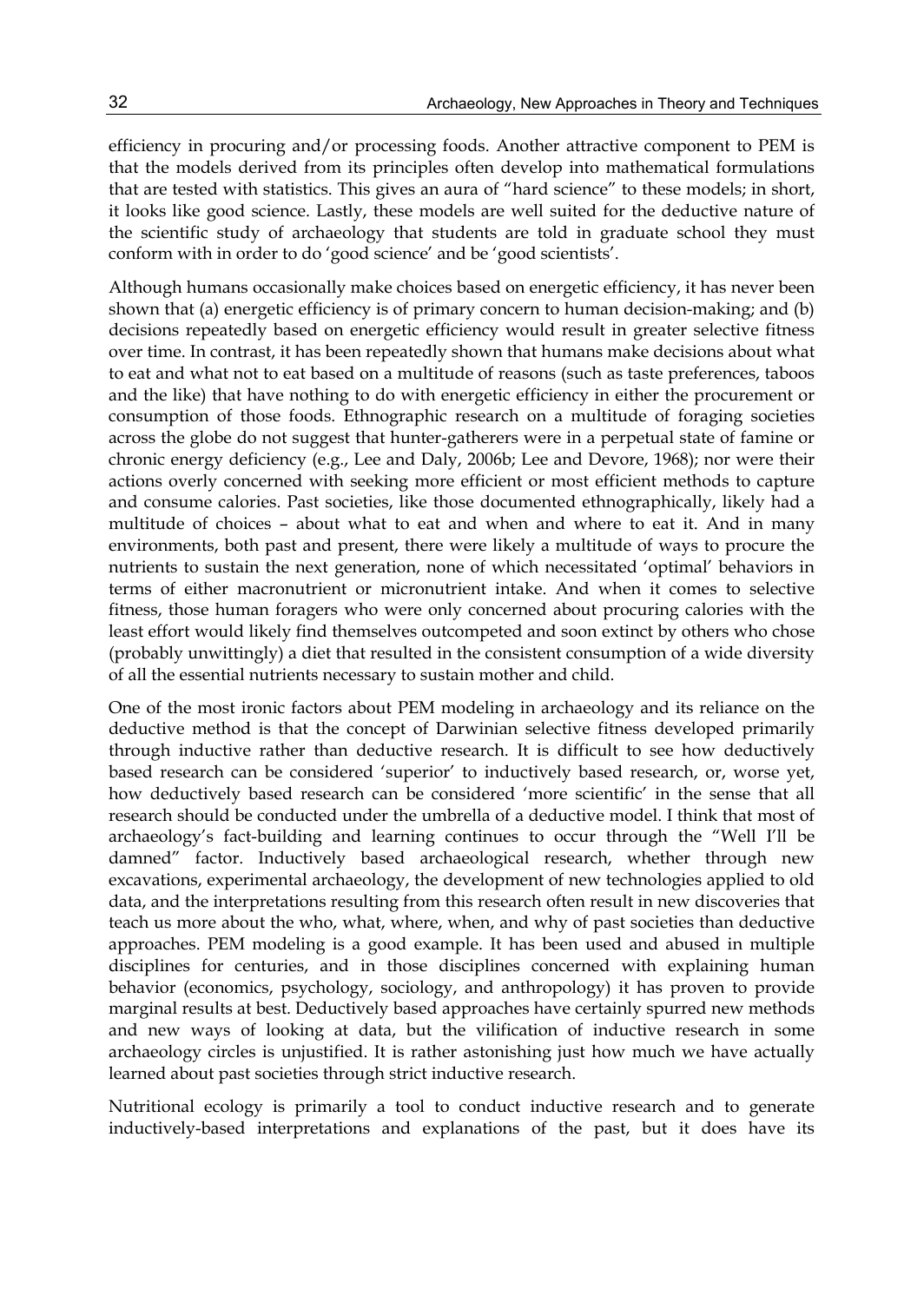predictive capacities as well. It is a model designed to interpret correlations between demographic trends and dietary intake. For example, nutritional ecology has been used in the study of Neanderthal extinction in order to model and interpret whether dietary differences between modern human and Neanderthal populations could have led to differences in the survival rates of women and children in these two populations (Hockett and Haws, 2003, 2005). Nutritional ecology essentially asks: did modern humans have a selective advantage over Neanderthals due to greater consistency in essential nutrient intake in the modern human populations? The framework may have relevance for understanding these specific correlations at both the micro-and macro-scales of analysis, although no assumption is made that macro-scale patterns are mere reflections of micro-scale actions. Quantum physics, or the theory of the very small, may hold lessons in the danger of linking micro-scale actions to macro-scale patterns. Nutritional ecology, however, can also inform on what is possible in human dietary choice (e.g., Hockett, 2011).

In certain cases, differences in energy consumption (or chronic energy deficiency) may help to understand demographic shifts in the archaeological record, but the nutritional ecology framework addresses macronutrient and micronutrient deficiencies or over-consumption equally well, so it is a more 'covering' paradigm than the PEM framework. For those who choose to focus on inductive research and incorporate current knowledge about the effects of essential nutrients on mortality and fertility trends, nutritional ecology offers an alternative to PEM in archaeological theory building.

#### **5. Acknowledgment**

I thank Vana Persen for inviting me to contribute to this volume, as well as the editors at InTech for their courage in publishing this piece. The origin of this essay came to me in 2006. Over the past five years, I have had numerous conversations about this essay with a variety of researchers, all of which helped me to focus my manuscript. Principal among them, although none of them necessarily agree with its conclusions, were Jonathan Haws, Lee Lyman, Ted Goebel, Kelly Graf, and Tim Murphy. I graciously thank them all.

## **6. References**

- Adams, R. (1978). Man, energy, and anthropology: I can feel the heat, but where's the light? *American Anthropologist,* 80, 297-309.
- Alvey, J. (2004). The hidden theology of Adam Smith: a belated reply to Hill. *European Journal of the History of Economic Thought,* 11, 623-628.
- Arnott, M. (1976). *Gastronomy: The Anthropology of Food and Food Habits*. Chicago, Aldine.
- Ashworth, C., & Antipatis, C. (2001). Micronutrient programming of development throughout gestation. *Reproduction,* 122, 527-535.
- Atwater, W. (1887). How food nourishes the body. *Century Magazine,* 34, 237-251.
- Atwater, W. (1888). What we should eat. *Century Magazine,* 36, 257-264.
- Baker, F. (1890). The ascent of man. *The American Anthropologist,* 3, 297-320.
- Beckert, J. (1996). What is sociological about economic sociology? Uncertainty and the embeddedness of economic action. *Theory and Society,* 25, 803-840.
- Bergstrom, T. (2002). Evolution of social behavior: individual and group selection. *Journal of Economic Perspectives,* 16, 67-88.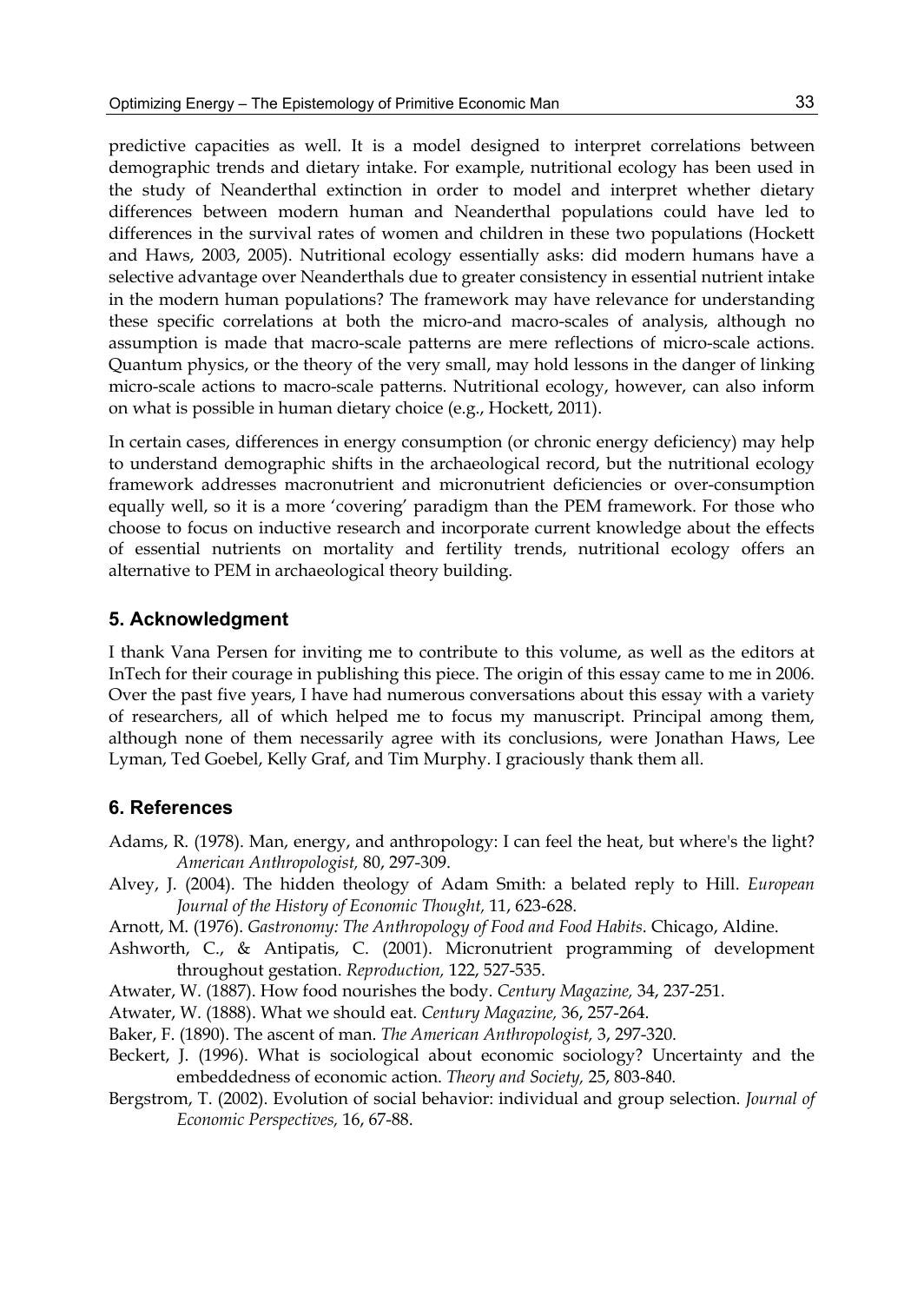Binford, L. (1972). *An Archaeological Perspective*. New York, Seminar Press.

- Binford, L. (2001). *Constructing Frames of Reference*. Berkeley, University of California Press.
- Binford, L., & Binford, S. (1968). *New Perspectives in Archeology*. Chicago, Aldine.
- Boas, G. (1948). *Essays on Primitivism and Related Ideas in the Middle Ages*. Baltimore, The Johns Hopkins Press.
- Brooks, D. & McLennan, D. (2002). *The Nature of Diversity: An Evolutionary Voyage of Discovery*. Chicago: University of Chicago Press.
- Broughton, J., & Bayham, F. (2002). Showing off, foraging models, and the ascendance of large game hunting in the California Middle Archaic. *American Antiquity*, 68, 783- 789.
- Broughton, J., Cannon, M., Bayham, F., & Byers, D. (2011). Prey body size and ranking in zooarchaeology: theory, empirical evidence, and applications from the northern Great Basin. *American Antiquity*, 76, 403-428.
- Brown, H. (1936). The utilitarian motive in the age of Descartes. *Annals of Science*, 1, 182-192.
- Burnett, S. (1892). The modern apotheosis of nature. *American Anthropologist*, 5, 247-262.
- Campbell, D. (1987). A test of the energy maximization premise of optimal foraging theory. In A. Kamil, Krebs, J., & Pulliam, H. (Eds), *Foraging Behavior* (pp.143-171). New York, Plenum Press.
- Carpenter, K. (1994). *Protein and Energy: A Study of Changing Ideas in Nutrition*. Cambridge, Cambridge University Press.
- Carpenter, K. (2003a). A short history of nutritional science: part 1 (1785-1885). *Journal of Nutrition*, 133, 638-645.
- Carpenter, K. (2003b). A short history of nutritional science: part 2 (1885-1912). *Journal of Nutrition*, 133, 975-984.
- Carpenter, K. (2003c). A short history of nutritional science: part 3 (1912-1944). *Journal of Nutrition*, 133, 3023-3032.
- Carpenter, K., Harper, A., & Olson, R. (1997). Experiments that changed nutritional thinking. *Journal of Nutrition*, 127, 1017S-1053S.
- Carruthers, B. (1994). Homo economicus and Homo politicus: non-economic rationality in the early 18th century London stock market. *Acta Sociologica*, 37, 165-194.
- Christesen, P. (2003). Economic rationalism in fourth-century BCE Athens. *Greece & Rome*, 50, 31-56.
- Clayton, F., Sealy, J., & Pfeiffer, P. (2006). Weaning age among foragers at Matjes River Rock Shelter, South Africa, from stable nitrogen and carbon isotope analyses. *American Journal of Physical Anthropology*, 129, 311-317.
- Closson, C. (1896). Social selection. *The Journal of Political Economy*, 4, 449-466.
- Cohen, L. (1936). Descartes and Henry More on the beast-machine a translation of their correspondance pertaining to animal automatism. *Annals of Science*, 1, 48-61.
- Counihan, C. (1999). *The Anthropology of Food and Body: Gender, Meaning, and Power*. New York, Routledge.
- Cramer, C. (2002). Homo economicus goes to war: Methodological individualism, rational choice and the political economy of war. *World Development*, 30, 1845-1864.
- Crawford, M., Bloom, M., Broadhurst, C., Schmidt, W., Cunnane, S. Galli, C. et al. (1999). Evidence for the unique function of DHA during the evolution of the modern hominid brain. *Lipids*, 34, S39-S47.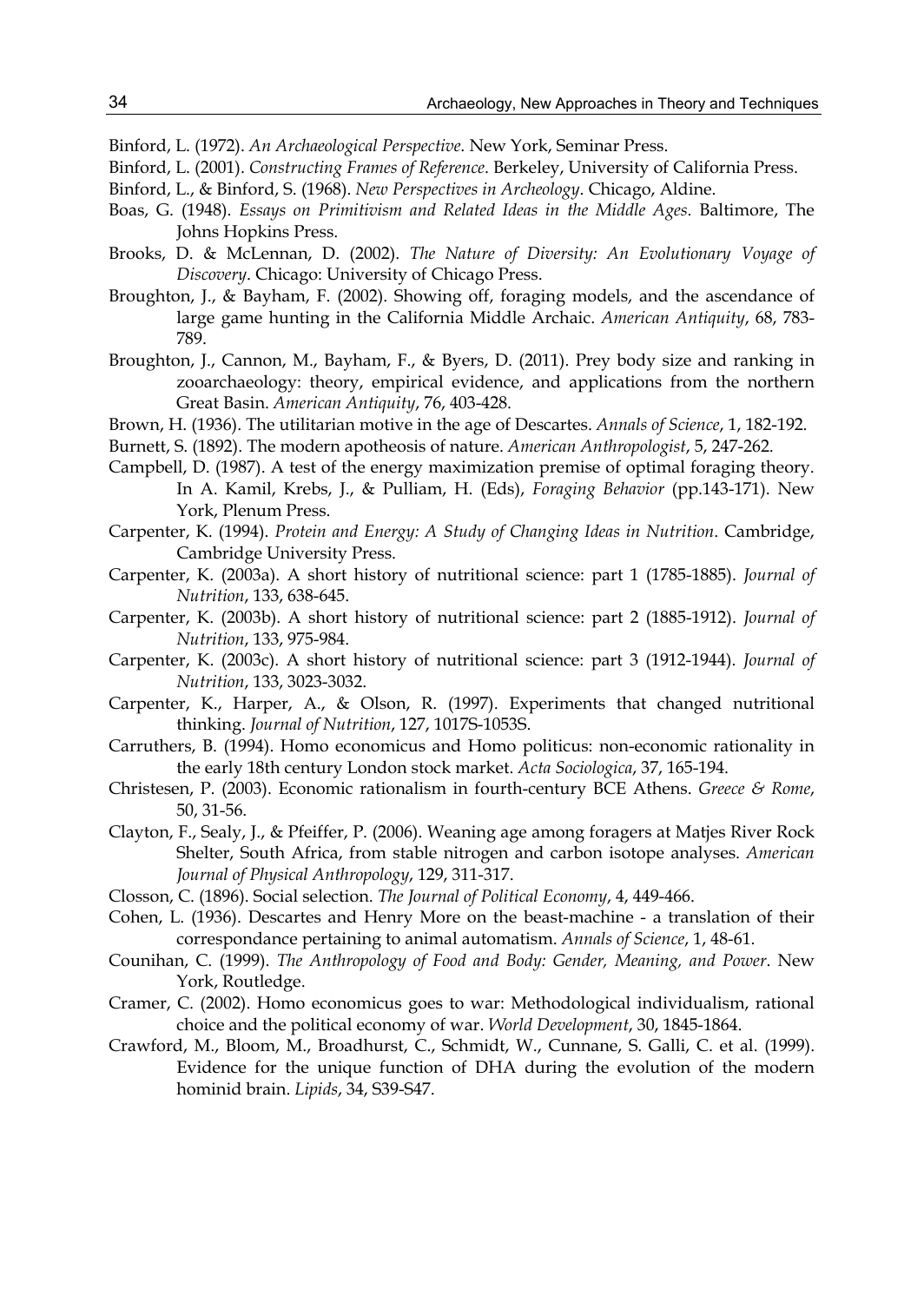- De Lapouge, G., & Closson, C. (1897). The fundamental laws of anthropo-sociology. *The Journal of Political Economy*, 6, 54-92.
- Doucouliagos, C. (1994). A note on the evolution of Homo economicus. *Journal of Economic Issues*, 3, 877-883.
- Dutcher, R. A., Pierson, E., Biester, A. (1919). The antiscorbutic properties of raw lean beef. *Science*, 50, 184-185.
- Eaton, S. B., Shostak, M., & Konner, M. (1988). *The Paleolithic Prescription: A Program of Diet & Exercise and a Design for Living*. New York, Harper & Row.
- Elvehjem, C. A. (1949). Seven decades of nutrition research. *Science*, 109, 354-358.
- Emlen, J. M. (1966). The role of time and energy in food preference. *The American Naturalist*, 100, 611-617.
- Emlen, J. M., & Emlen, M. G. R. (1975). Optimal choice in diet: test of a hypothesis. *The American Naturalist*, 109, 427-435.
- Euler, L. (1795/1997). *Letters of Euler to a German Princess, Volume 1*. Bristol, Thoemmes Press.
- Evans, H., & Bishop, K. S. (1922). On the existence of a hitherto unrecognized dietary factor essential for reproduction. *Science*, 56, 650-651.
- Evans, H., Burr, G. (1925). The anti-sterility vitamine fat soluble E. *Proceedings of the National Academy of Sciences*, 11, 334-341.
- Fall, C., Chittaranjan, S., Rao, S., Davies, A., Brown, N., & Farrant, J. (2003). Micronutrients and fetal growth. *Journal of Nutrition*, 133, 1747S-1756S.
- Ferguson, J. (2000). Economics and barbarism: an anthropological comment on Pearson's "Homo economicus". *History of Political Economy*, 32, 991-998.
- Foley, R. (1985). Optimality theory in anthropology. *Man*, 20, 222-242.
- Friend, M. (1699). A letter from Mr. John Friend to Dr. Sloane, dated Oxon. Jul. 26. Concerning an hydrocephalus. *Philosophical Transactions*, 21, 318-322.
- Funk, C. (1925). The nomenclature of the vitamines. *Science*, 62, 157-158.
- Funk, C. (1926). Who discovered vitamines? *Science*, 63, 455-456.
- Funk, C., Dubin, H. (1920). The vitamine requirements of the rat on diets rich in protein, carbohydrate, and fat respectively. *Science*, 52, 447-448.
- Gaskin, J. C. A. (1996). Introduction. In T. Hobbes, *Leviathan* (pp. xi-xliii). Oxford, Oxford University Press.
- Gengerelli, J. (1930). The principle of maxima and minima in animal learning. *Journal of Comparative Psychology*, 11, 193-236.
- Gerth, H. H., & Mills, W. (1946). *From Max Weber: Essays in Sociology*. New York, Oxford University Press.
- Gibbs, F. W. (1951). Peter Shaw and the revival of chemistry. *Annals of Science*, 7, 211-237.
- Godkin, E. L. (1891). The economic man. *The North American Review*, 153, 491-503.
- Gould, S. (1981). *The Mismeasure of Man*. New York, W. W. Norton & Company.
- Gray, R. (1987). Faith and foraging: a critique of the "paradigm argument from design". In A. Kamil, Krebs, J., & Pulliam, H. (Eds.), *Foraging Behavior* (pp. 69-140). New York, Plenum Press.
- Grey, V. (1982). *The Chemist Who Lost His Head: The Story of Antoine Laurent Lavoisier*. New York: Coward, McCann & Geoghegan.
- Harding, R., & Teleki, G. (1981). *Omnivorous Primates: Gathering and Hunting in Human Evolution*. New York, Columbia University Press.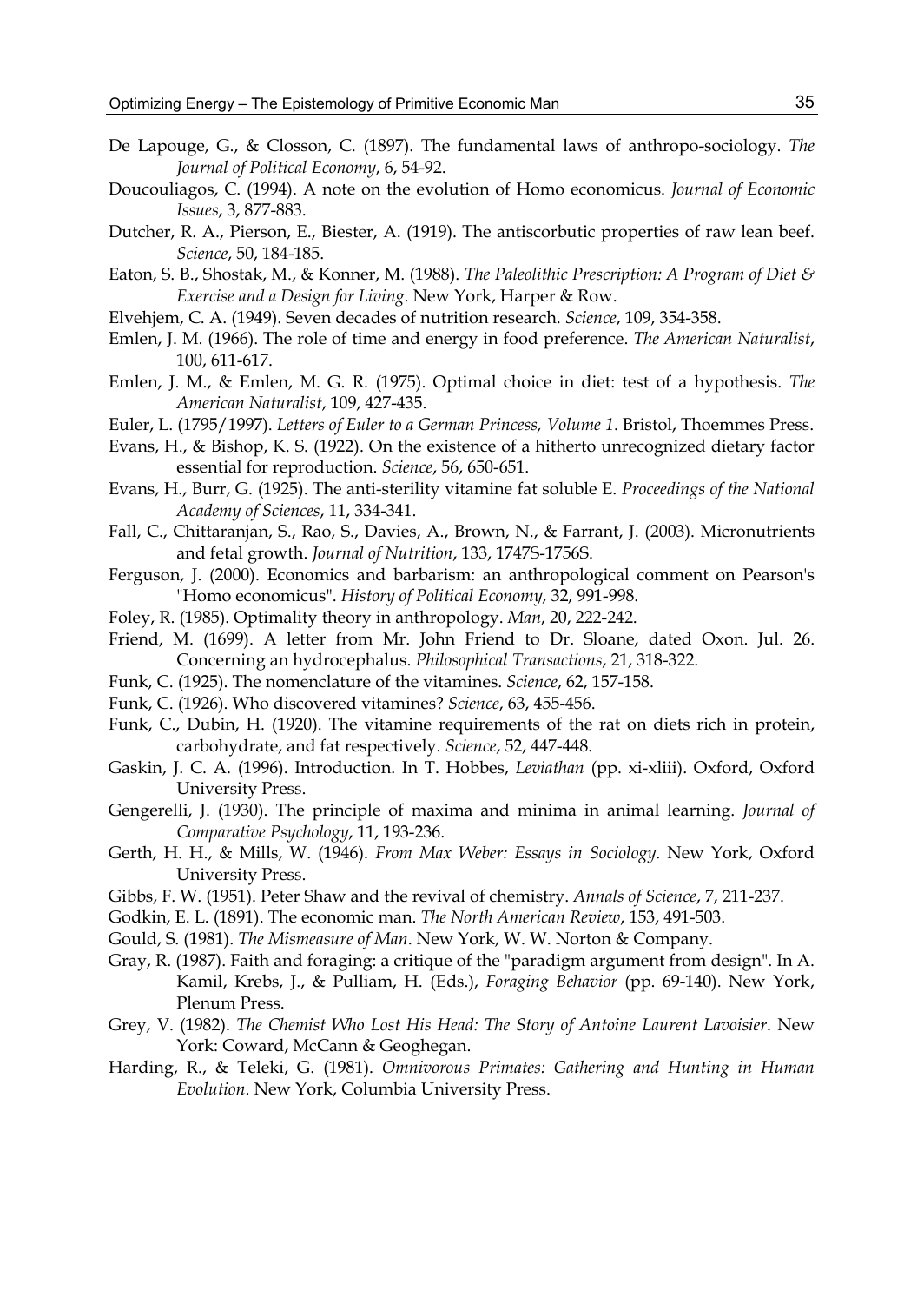- Harper, A. (1997). Liebig's concept of nutritional adequacy challenged. *Journal of Nutrition*, 27, 1027S-1029S.
- Harris, M., & Ross, E. (1987). *Food and Evolution: Toward a Theory of Human Food Habits*. Philadelphia, Temple University Press.
- Hartog, P. (1941). The newer views of Priestly and Lavoisier. *Annals of Science*, 5, 1-56.
- Heider, K. (1976). Dani sexuality: a low energy system. *Man*, 11, 188-201.
- Helmholz, H. (1861). On the application of the law of the conservation of force to organic nature. *Proceedings of the Royal Society*, 3, 347-357.
- Henrich, J., Boyd, R., Bowles, S., Camerer, C., Fehr, E., Gintis, H., McElreath, R. (2001). In search of Homo economicus: behavioral experiments in 15 small-scale societies. *American Economic Review*, 91, 73-78.
- Hill, L. (2004). Further reflections on the 'hidden theology' of Adam Smith. *European Journal of the History of Economic Thought,* 11, 629-635.
- Hirsch, P., Michaels, S., & Friedman, R. (1987). "Dirty hands" versus "clean models": Is sociology in danger of being seduced by economics? *Theory and Society*, 16, 317-336.
- Hobbes, T. (1651/1998). *Leviathan*. Oxford, Oxford University Press.
- Hockett, B. (2011). The consequences of Middle Paleolithic diets on pregnant Neanderthal women. *Quaternary International*, in press.
- Hockett, B., & Haws, J. 2003. Nutritional ecology and diachronic trends in Paleolithic diet and health. *Evolutionary Anthropology*, 12, 211-216.
- Hockett, B., & Haws, J. (2005). Nutritional ecology and the human demography of Neandertal extinction. *Quaternary International*, 137, 21-34.
- Hodgen, M. (1964). *Early Anthropology in the Sixteenth and Seventeenth Centuries*. University of Pennsylvania Press, Philadelphia.
- Hume, D. (1748/1955). *An Inquiry Concerning Human Understanding*. Indianapolis, The Bobbs-Merrill Company, Inc.
- Ingold, T. (1992). Foraging for data, camping with theories: hunter-gatherers and nomadic pastoralists in archaeology and anthropology. *Antiquity,* 66, 790-803.
- Ingold, T. (2000). *The Perception of the Environment: Essays in Livlihood, Dwelling and Skill*. London, Routledge.
- Jeans, J. (1907). *An Elementary Treatise on Theoretical Mechanics*. Boston, Ginn & Company.
- Jenike, M. (2001). Nutritional ecology: diet, physical activity and body size. In C. Panter-Brick, R. Layton & P. Rowley-Conwy (Eds.), *Hunter-Gatherers: An Interdisciplinary Perspective* (pp.205-238). Cambridge, Cambridge University Press.
- Jourdain, P. (1913). *The Principle of Least Action*. Chicago, The Open Court Publishing Company.
- Kamil, A., J. Krebs & H. Pulliam, 1987. *Foraging Behavior*. New York, Plenum Press.
- Keene, A. (1983). Biology, behavior, and borrowing: a critical examination of optimal foraging theory in archaeology. In J. Moore & A. Keene (Eds.), *Archaeological Hammers and Theories* (pp. 137-155). Orlando, Academic Press.
- Kehoe, A., & Giletti, D. (1981). Women's preponderance in possession cults: the calciumdeficiency hypothesis extended. *American Anthropologist*, 83, 549-561.
- Kroeber, A. (1917). The superorganic. *American Anthropologist*, 19, 163-214.
- Lee, R., Daly, R. (2006a). *The Cambridge Encyclopedia of Hunters and Gatherers*. Cambridge, Cambridge University Press.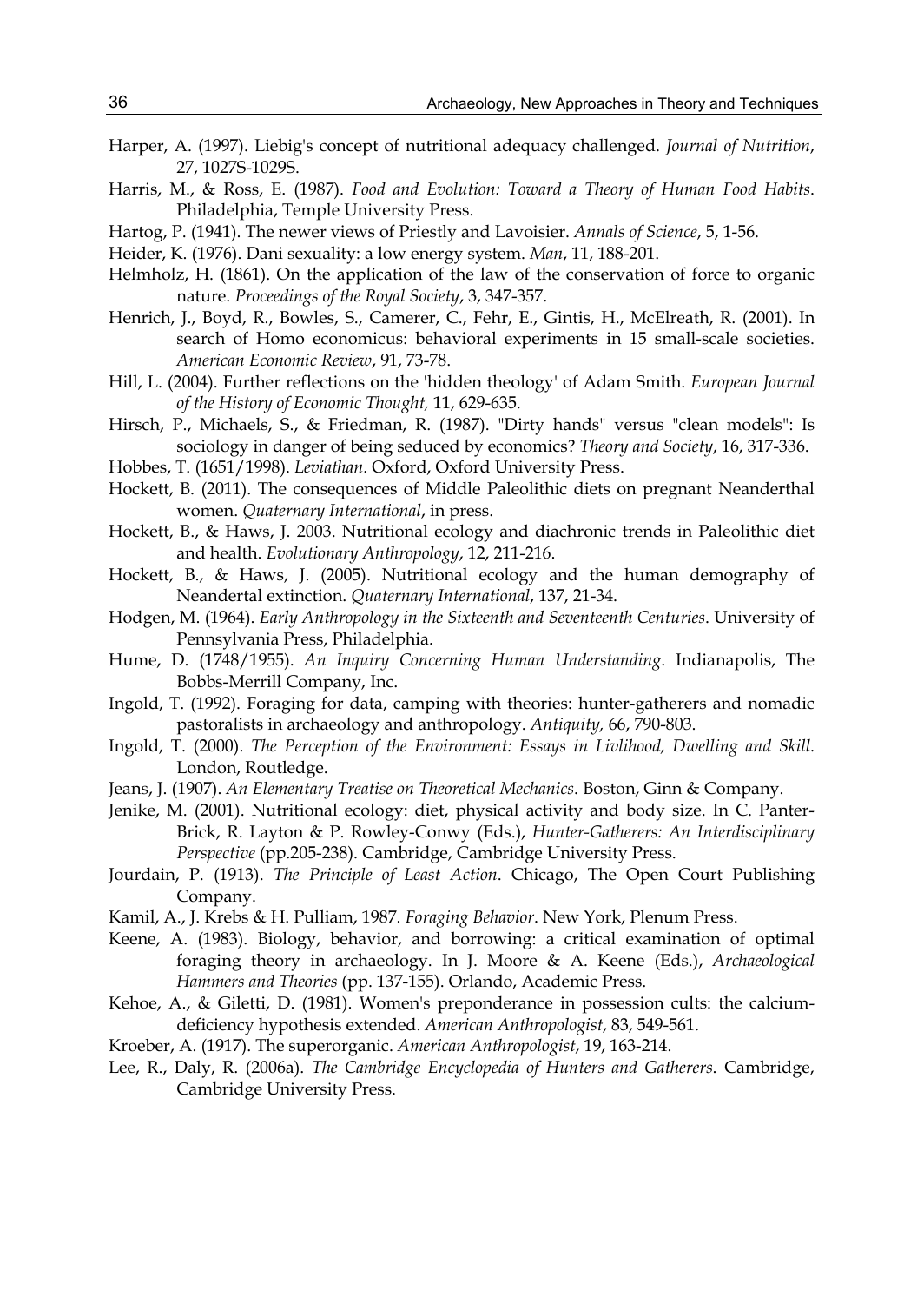- Lee, R., & Daly, R. (2006b). Foragers and others. In R. Lee & R. Daly (Eds.), *The Cambridge Encyclopedia of Hunters and Gatherers* (pp. 1-19). Cambridge, Cambridge University Press.
- Lee, R., & DeVore, I. (1968). *Man the Hunter*. Chicago, Aldine Publishing Company.
- Leersum, E. C. (1929). Terminology of "vitamin B". *Science*, 69, 166-167.
- Liebig, J. (1842/1964). *Animal Chemistry or Organic Chemistry in its Application to Physiology and Pathology*. New York, Johnson Reprint Corporation.
- Little, M., Morren, G. (1976). *Ecology, Energetics, and Human Variability*. Dubuque, Wm. C. Brown Company.
- Locke, J. (1690/1980). *Second Treatise on Government*. Indianapolis, Hackett Publishing Company.
- Lotka, A. (1922). Contribution to the energetics of evolution. *Proceedings of the National Academy of Sciences*, 8, 147-151.
- Lotka, A. (1925). *Elements of Physical Biology*. Baltimore, Williams & Wilkins Company.
- Lotka, A. (1945). The law of evolution as a maximal principle. *Human Biology*, 17, 185.
- Lovejoy, A., & Boas, G. (1935/1997). *Primitivism and Related Ideas in Antiquity*. Baltimore, Johns Hopkins University Press.
- MacArthur, R., & Pianka, E. (1966). On optimal use of a patchy environment. *The American Naturalist*, 100, 603-609.
- Malinowski, B. (1922/1932). *Argonauts of the Western Pacific: An Account of Native Exterprise and Adventure in the Archipelagoes of Melanesian New Guinea*. London, George Routledge & Sons, Ltd.
- Mallery, G. (1888). Manners and meals. *The American Anthropologist*, 1, 193-208.
- Martin, J. (1983). Optimal foraging theory: a review of some models and their applications. *American Anthropologist*, 85, 612-629.
- Martin, J. (1985). More on optimal foraging theory. *American Anthropologist*, 87, 649-650.
- Mason, O. T. (1894). Migration and the food quest: a study in the peopling of America. *American Anthropologist*, 7, 275-292.
- McCollum, E. V., & Davis, M. (1915). The nature of the dietary deficiencies of rice. *Journal of Biological Chemistry*, 23, 181-230.
- Mill, J. S. (1836/1967). On the definition of political economy and on the method of investigation proper to it. In J. M. Robson (Ed.), *Collected Works of John Stuart Mill, Volume IV* (pp. 309-339). Toronto, Toronto University Press.
- Mill, J. S. (1848/2004). *Principles of Political Economy*. New York, Prometheus Books.
- Mitchell, H. H. (1922). The necessity of balancing dietaries with respect to vitamines. *Science*,56, 34-37.
- Moses, B. (1894). The nature of sociology. *The Journal of Political Economy*, 3, 24-38.
- Myers, C. N., Voegtlin, C. (1920). The chemical isolation of vitamines. *Proceedings of the National Academy of Sciences*, 6, 3-4.
- Nasmyth, A. (1848). On the human mouth. *Journal of the Ethnological Society of London*, 1, 192- 209.
- Newman, M. (1962). Ecology and nutritional stress in man. *American Anthropologist*, 64, 22- 34.
- Newton, I. (1687/1999). *The Mathematical Principles of Natural Philosophy*. Berkeley: University of California Press.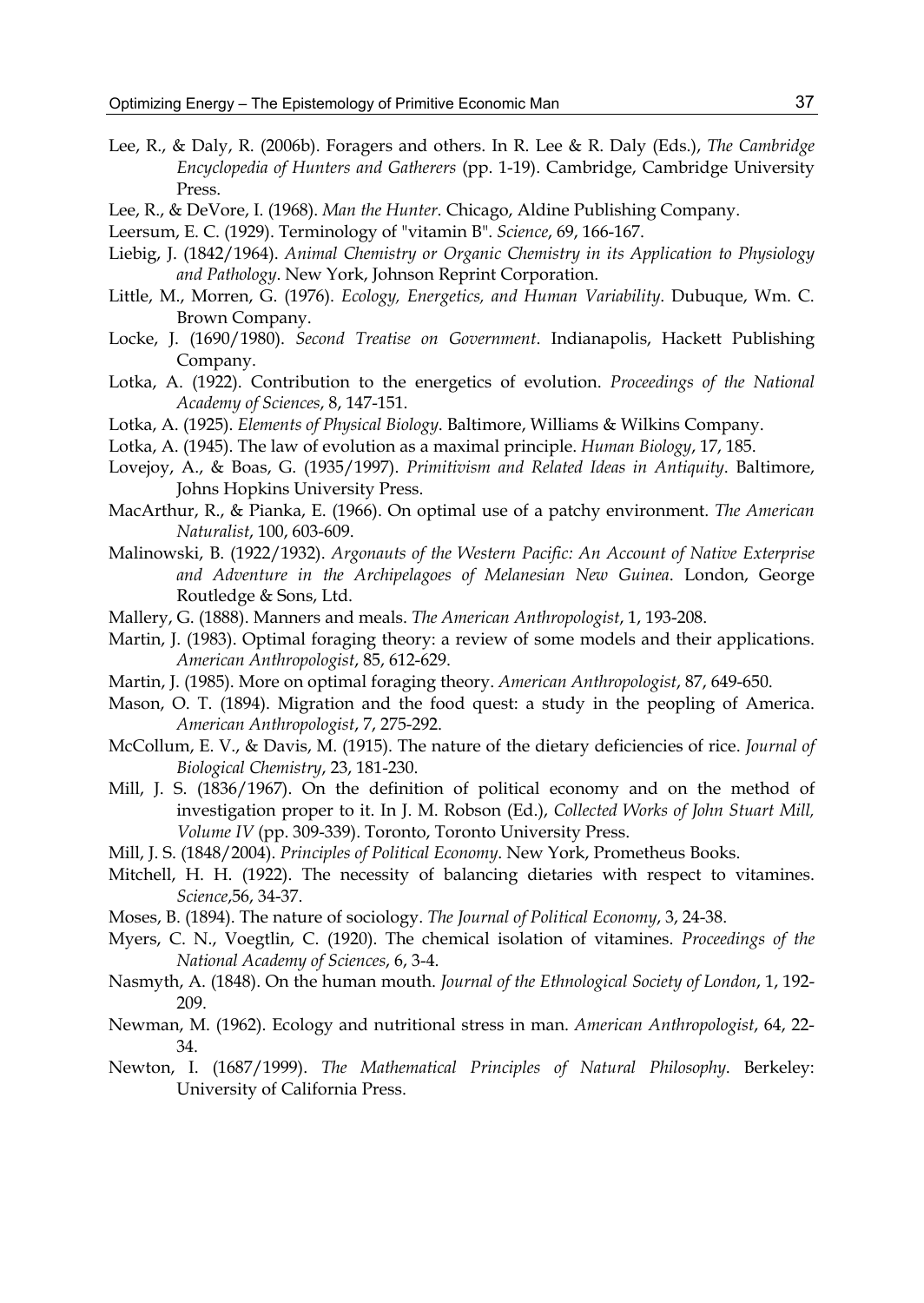- Nieli, R. (1986). Spheres of intimacy and the Adam Smith problem. *Journal of the History of Ideas*, 47, 611-624.
- Nippel, W. (2000). From agrarian history to cross-cultural comparisons: Weber on Greco-Roman Antiquity. In S. Turner (Ed.), *The Cambridge Companion to Weber* (pp.240- 255). Cambridge, Cambridge University Press.
- North American Review (1842). Review of Animal chemistry, or organic chemistry in its application to physiology and pathology. *The North American Review*, 55, 462-500.
- Ogden, H. V. S. (1940). The state of nature and the decline of Lockian political theory in England. *The American Historical Review*, 46, 21-44.
- Ostwald, W. (1910). *Natural Philosophy*. New York, Henry Holt and Company.
- Pearson, H. (2000). Homo economicus goes native, 1859-1945: the rise and fall of primitive economics. *History of Political Economy*, 32, 933-989.
- Peart, S., Levy, D. (2004). Sympathy and its discontents: 'greatest happiness' versus the 'general good'. *European Journal of the History of Economic Thought*, 11, 453-478.
- Persky, J. (1995). The ethology of Homo economicus. *Journal of Economic Perspectives,* 9, 221- 231.
- Pierce, G. J., Ollason, J. G. (1987). Eight reasons why optimal foraging theory is a complete waste of time. *Oikos*, 49, 111-118.
- Powell, J. W. (1888). Competition as a factor in human evolution. *The American Anthropologist*,1, 297-323.
- Prieto, J. (2004). Bernard Mandeville's heir: Adam Smith or Jean Jacques Rousseau on the possibility of economic analysis. *European Journal of the History of Economic Thought*, 11, 1-31.
- Pyke, G. H., Pulliam, H. R., Charnov, E. L. (1977). Optimal foraging: a selective review of theory and tests. *The Quarterly Review of Biology*, 52, 137-154.
- Quin, P. J. (1959). *Foods and Feeding Habits of the Pedi with Special Reference to Identification, Classification, Preparation and Nutritive Value of the Respective Foods*. Johannesburg, Witwatersrand University Press.
- Radin, P. (1970). Introduction to the Torchbook edition. In E. Tylor, *The Origins of Culture* (pp. ix-xv). Gloucester, Peter Smith.
- Ramikrishnan, U., Manjrekar, R., Rivera, J., Gonzales-Cossio, T., & Martorell, R. (1999). Micronutrients and pregnancy outcome: a review of the literature. *Nutrition Research*, 19, 103-159.
- Richards, A. (1932). *Hunger and Work in a Savage Tribe: A Functional Study of Nutrition Among the Southern Bantu*. London, George Routledge & Sons, Ltd.
- Robinson, L. (1894). The primitive child. *The North American Review*, 159, 467-479.
- Robson, A. (2002). Evolution and human nature. *Journal of Economic Perspectives*, 16, 89-106.
- Roth, E. (2004). *Culture, Biology, and Anthropological Demography*. Cambridge, Cambridge University Press.
- Rousseau, J.-J. (1762/1968). *The Social Contract*. London, Penguin Books.
- Rousseau, J.-J. (1755/2002). *The Social Contract and The First and Second Discourses*. Princeton,Yale University Press.
- Rushton, J. (2004). Genetic and environmental contributions to pro-social attitudes: a twin study of social responsibility. *Proceedings of the Royal Society of London B*, 271, 2583- 2585.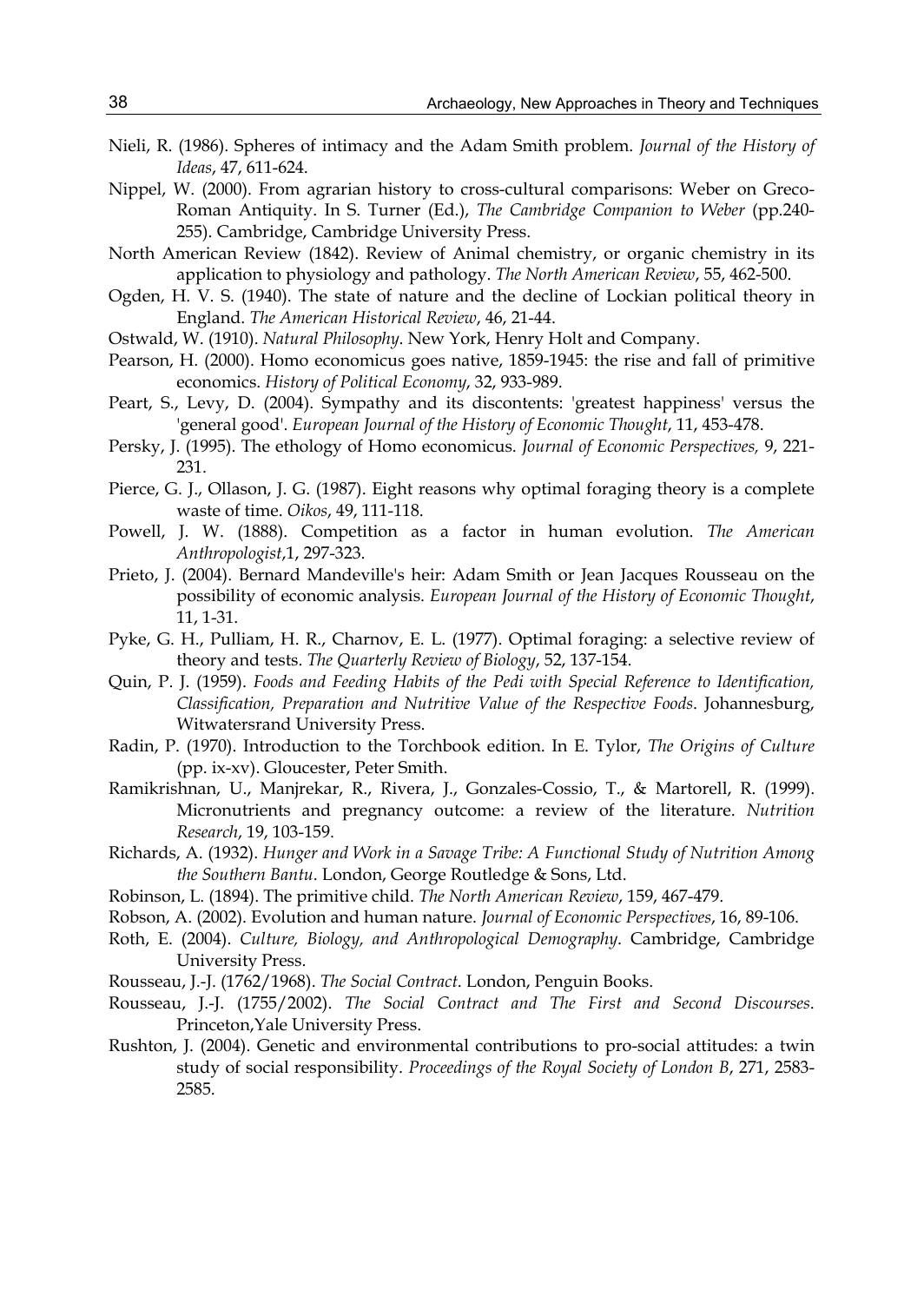- Schluter, D. (1981). Does the theory of optimal diets apply in complex environments? *The American Naturalist*, 118, 139-147.
- Schoener, T. (1987). A brief history of optimal foraging theory. In A. Kamil, J. Krebs & H. Pulliam (Eds.), *Foraging Behavior* (pp. 5-67). New York, Plenum Press.
- Schwarcz, H., & Schoeninger, M. (1991). Stable isotope analysis in human nutritional ecology. *Yearbook of Physical Anthropology*, 34, 283-321.
- Sih, A., & Milton, K. (1985). Optimal diet theory: should the !Kung eat mongongos? *American Anthropologist*, 87, 395-401.
- Sloane, H. (1699). Some observations made at a meeting of the Royal Society, concerning some wonderful contrivances of nature in a family of plants in Jamaica, to perfect the individuum, and propagate the species, with several instances analogous to them in European vegetables. *Philosophical Transactions*, 21, 113-120.
- Smith, A. (1776/1963). *An Inquiry into the Nature and Causes of the Wealth of Nations*. New York, P. F. Collier & Son Corporation.
- Smith, C. (1998). *The Science of Energy: A Cultural History of Energy Physics in Victorian Britain*. Chicago, University of Chicago Press.
- Steenbock, H. (1918). Vitamines and nutrition. *Science*, 47, 119.
- Stini, W. (1981). Evolutionary implications of changing nutritional patterns in human populations. *American Anthropologist,* 73, 1019-1030.
- Stoczkowski, W. (2002). *Explaining Human Origins: Myth, Imagination and Conjecture*. Cambridge, Cambridge University Press.
- Stuart, H. (1895). The hedonistic interpretation of subjective value. *The Journal of Political Economy*, 4, 64-84.
- Thaler, R. (1999). Mental accounting matters. *Journal of Behavioral Decision Making*, 12, 183- 206.
- Thaler, R. (2000). From Homo economicus to Homo sapiens. *Journal of Economic Perspectives*, 14, 133-141.
- Thompson, J., & Manoer, M. (2006). *Nutrition: An Applied Approach*. San Francisco, Pearson.
- Thrupp, J. (1867). British superstitions as to hares, geese, and poultry. *Transactions of the Ethnological Society of London*, 5, 162-167.
- Tugwell, R. (1922). Human nature in economic theory. *The Journal of Political Economy*, 30, 317-345.
- Tylor, E. (1871/1970). *The Origins of Culture*. Gloucester, Peter Smith.
- Underwood, J. (1975). *Biocultural Interactions and Human Variation*. Dubuque, Wm. C. Brown Company.
- Vayda, A. (1970). On the nutritional value of cannibalism. American Anthropologist, 72, 1462-1463.
- Wallis, J. (1700-1701). A letter of Dr. Wallis to Dr. Tyson, concerning mens feeding on flesh. *Philosophical Transactions*, 22, 769-785.
- Waterman, A. M. C. (2002). Economics as theology: Adam Smith's Wealth of Nations. *Southern Economic Journal*, 68, 907-921.
- Waters, R. H. (1937). The principle of least effort in learning. *Journal of General Psychology*, 16, 3-20.
- Weber, M. (1922/1978). *Economy and Society: An Outline of Interpretive Sociology*. Berkeley, University of California Press.